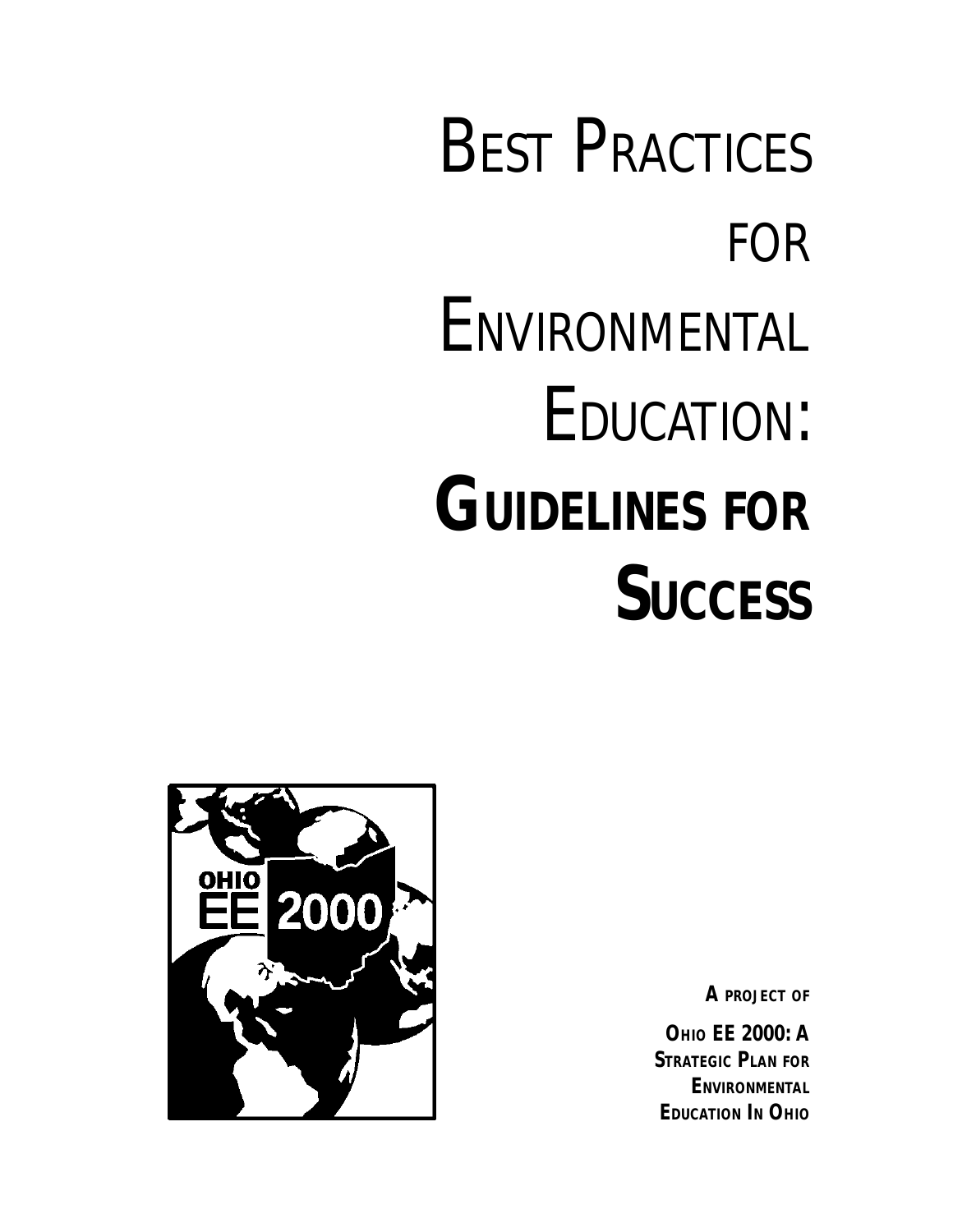## **OHIO EE 2000**

In 1996, the Environmental Education Council of Ohio (EECO) began a comprehensive process of planning for the future of environmental education in Ohio. EECO was joined in this process by other partners, including the Ohio Alliance for the Environment, the Ohio Department of Natural Resources, the Ohio Department of Education, the Ohio Environmental Protection Agency, the Ohio State University Extension, and the Science and Mathematics Network. The result was *Ohio EE 2000: A Strategic Plan for Environmental Education in Ohio*. The plan outlines a strategy for building Ohio's ability to promote reform-based environmental education that is interdisciplinary, community-based, and learner-centered.

Through support from the U.S. Environmental Protection Agency and the George Gund Foundation, implementation of Ohio EE 2000 is now underway. A Steering Committee oversees the work of Ohio EE 200, which is carried out by a project director, the Ohio Interagency Council on Environmental Education, and other committed volunteers around the state. *Best Practices for Environmental Education: Guidelines for Success* is one of the products of this work.

For more information contact: **Joyce Meredith, Project Director, P.O. Box 852, Hebron, Ohio 43025. Phone (740) 928-2576, Fax: (740) 928-4066, e-mail: downtoearth@voyager.net**

#### **ENVIRONMENTAL EDUCATION COUNCIL OF OHIO (EECO)**

EECO is a statewide professional organization dedicated to promoting environmental education which nurtures knowledge, attitudes, and behaviors that foster global stewardship. Teachers, naturalists, camp staff, youth leaders, university students, agency personnel and others join EECO to meet other environmental educators and to share ideas, resources, and teaching techniques. EECO sponsors statewide and regional conferences and workshops, distributes an informative quarterly newsletter and a biannual Green Paper, provides consulting services, serves as a liaison with other organizations concerned about environmental education, and gives annual awards recognizing outstanding achievements in the field of environmental education.

For more information contact**: Teresa Mourad, Executive Director, P.O. Box 2911, Akron, Ohio 44309- 2911. Phone (330) 761-0855, Fax (330) 761-0856, e-mail: tmourad@theglobe.com**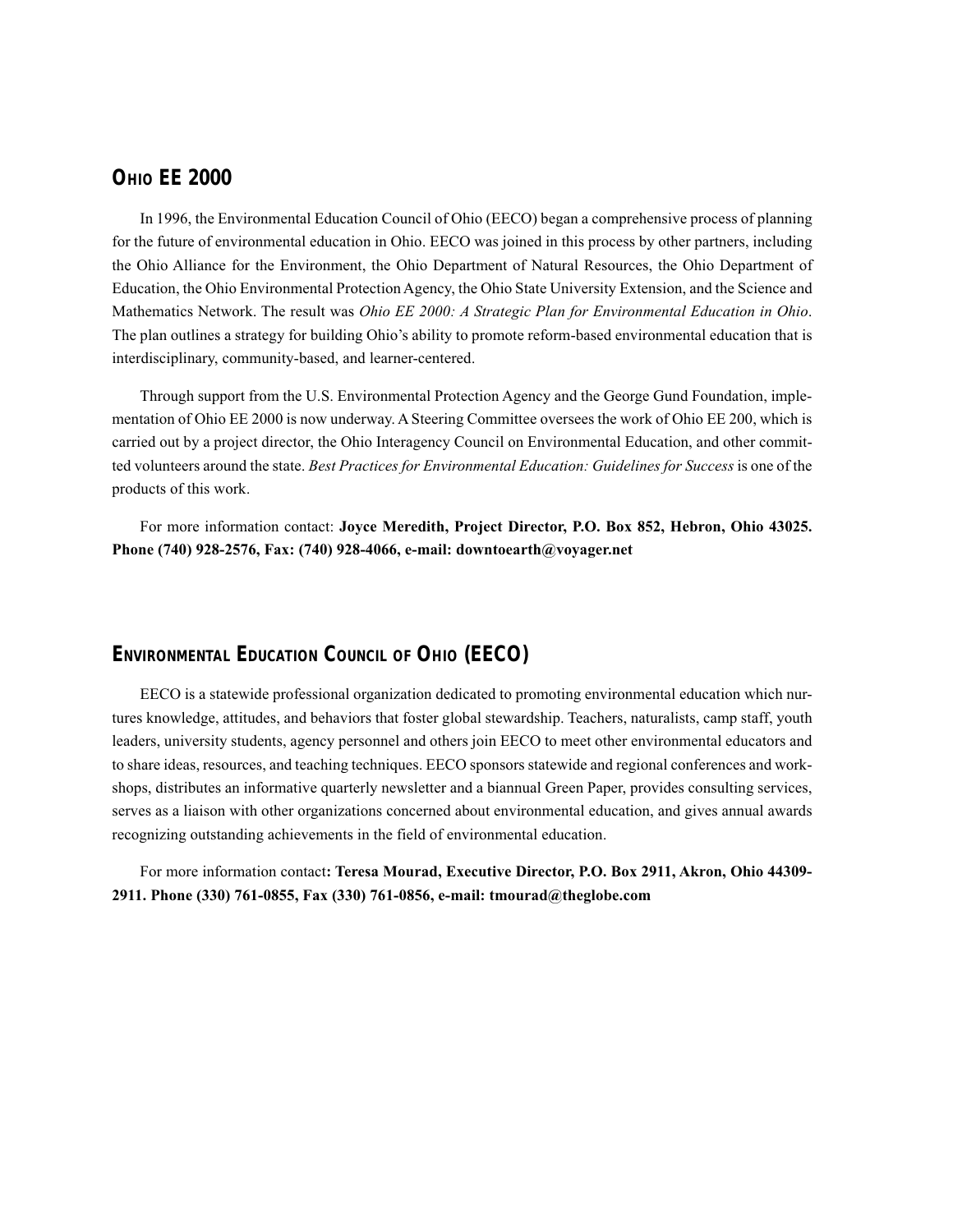# **BEST PRACTICES FOR ENVIRONMENTAL EDUCATION:**

# **GUIDELINES FOR SUCCESS**

A project of *Ohio EE 2000: A Strategic Plan for Environmental Education In Ohio*

**Developed by:**

**Joyce Meredith** Project Director Ohio EE 2000

#### **Diane Cantrell**

Ohio Department of Natural Resources and The Ohio State University Extension

#### **Michael Conner**

Nature's Classroom of the Ohio Conference, United Church of Christ

#### **Bruce Evener**

Whitehall City Schools

## **Diana Hunn**

University of Dayton and Science Education Council of Ohio

#### **Paul Spector**

The Holden Arboretum

*This project was made possible, in part, through grants from the U. S. Environmental Protection Agency and the George Gund Foundation.*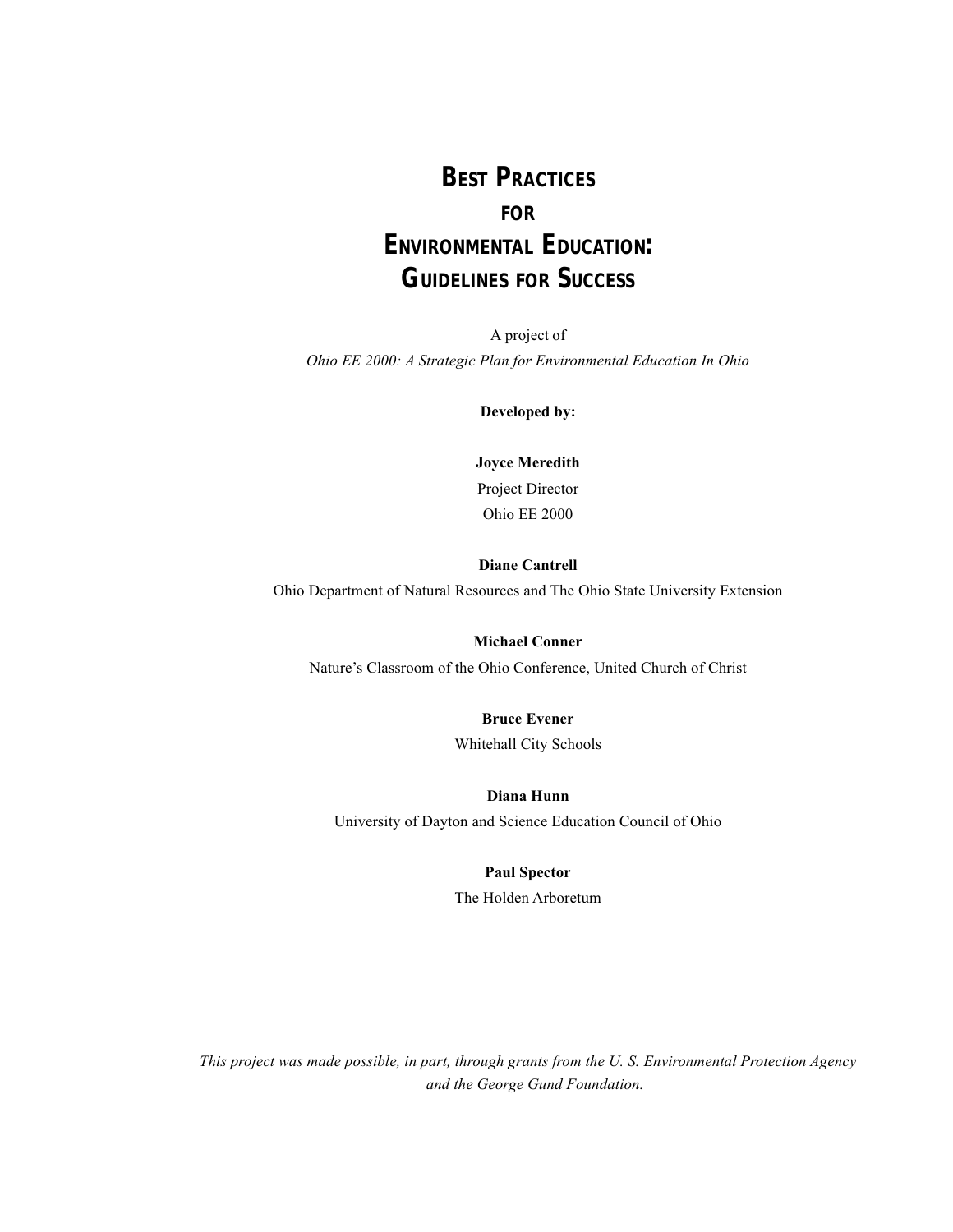Published by: Environmental Education Council of Ohio P.O. Box 2911 Akron, OH 44309-2911

#### 2000

Educators are encouraged to photocopy these materials for the non-commercial purpose of educational advancement.

> Design and layout by: Martha Filipic Columbus, Ohio

Through its partnership with EECO, the Office of Environmental Education, Ohio Environmental Protection Agency, is pleased to make additional copies of this document available. Contact:

> Office of Environmental Education Ohio Environmental Protection Agency P.O. Box 1049 Columbus, OH 43216-1049 (614) 644-2873 Fax: (614) 728-1275 A downloadable version may also be available at http://www.epa.state.oh.us/other/oeef/oeemain.html



Printed on Recycled Paper with Soy Ink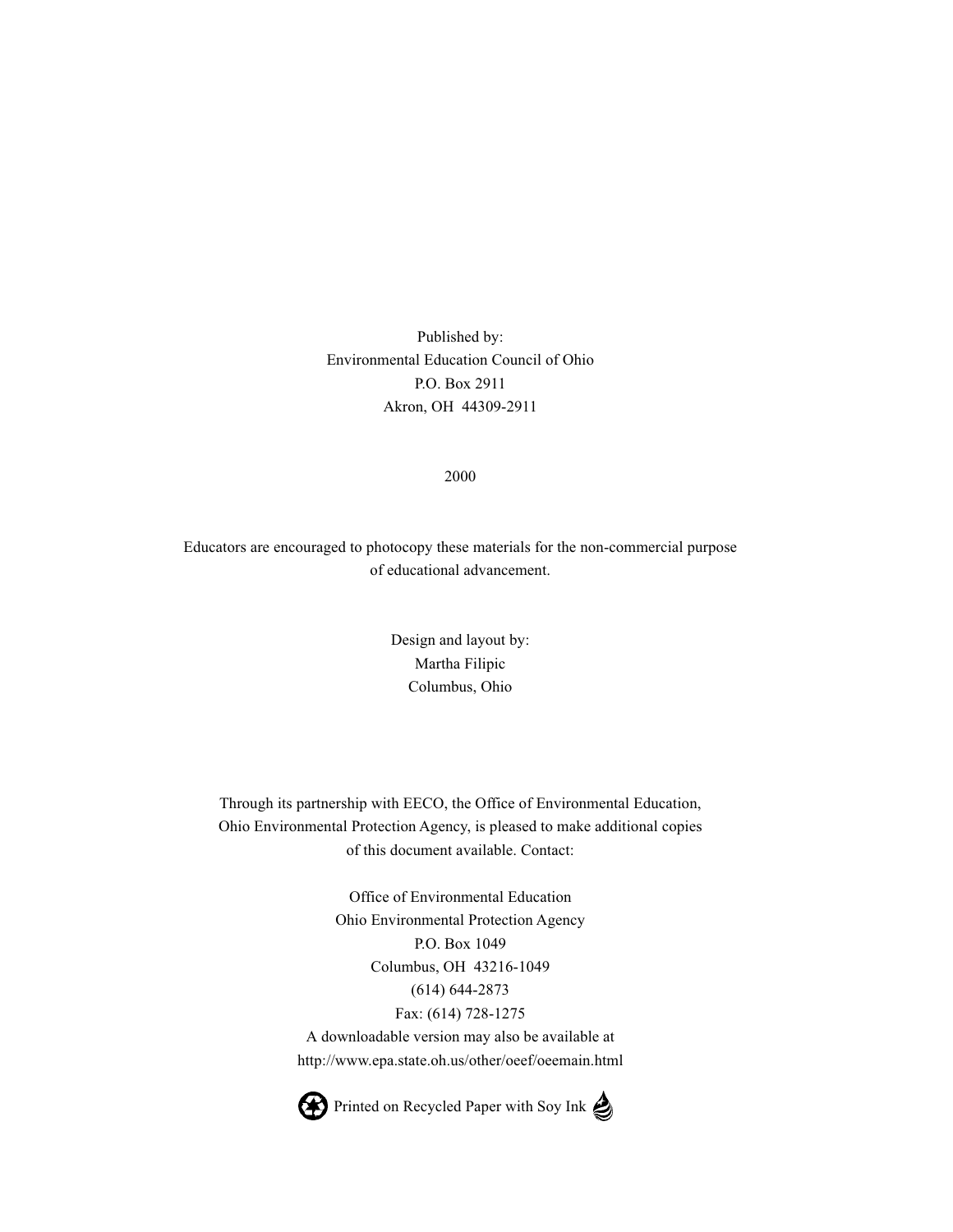# **TABLE OF CONTENTS**

| What is "Best Practices for Environmental Education," and Why Do We Need It?  1       |  |
|---------------------------------------------------------------------------------------|--|
|                                                                                       |  |
|                                                                                       |  |
|                                                                                       |  |
| ONE. SETTING THE STAGE: WHAT IS ENVIRONMENTAL EDUCATION, AND WHO ARE THE LEARNERS AND |  |
|                                                                                       |  |
|                                                                                       |  |
|                                                                                       |  |
|                                                                                       |  |
|                                                                                       |  |
|                                                                                       |  |
|                                                                                       |  |
|                                                                                       |  |
|                                                                                       |  |
|                                                                                       |  |
|                                                                                       |  |
| THREE. GUIDELINES FOR PROGRAM DEVELOPMENT AND IMPLEMENTATION: HOW IS EE ACHIEVED? 18  |  |
|                                                                                       |  |
| Program Development and Implementation Guidelines for Early Childhood 20              |  |
| Program Development and Implementation Guidelines for K-12 and                        |  |
|                                                                                       |  |
|                                                                                       |  |
|                                                                                       |  |
| Program Development and Implementation Guidelines for Adult and                       |  |
|                                                                                       |  |
|                                                                                       |  |
|                                                                                       |  |
|                                                                                       |  |
|                                                                                       |  |
|                                                                                       |  |
|                                                                                       |  |
| FOUR. GUIDELINES FOR EVALUATION AND ASSESSMENT:                                       |  |
|                                                                                       |  |
|                                                                                       |  |
|                                                                                       |  |
|                                                                                       |  |
|                                                                                       |  |
|                                                                                       |  |
|                                                                                       |  |
|                                                                                       |  |
| FIVE. GUIDELINES FOR PROFESSIONAL DEVELOPMENT:                                        |  |
|                                                                                       |  |
|                                                                                       |  |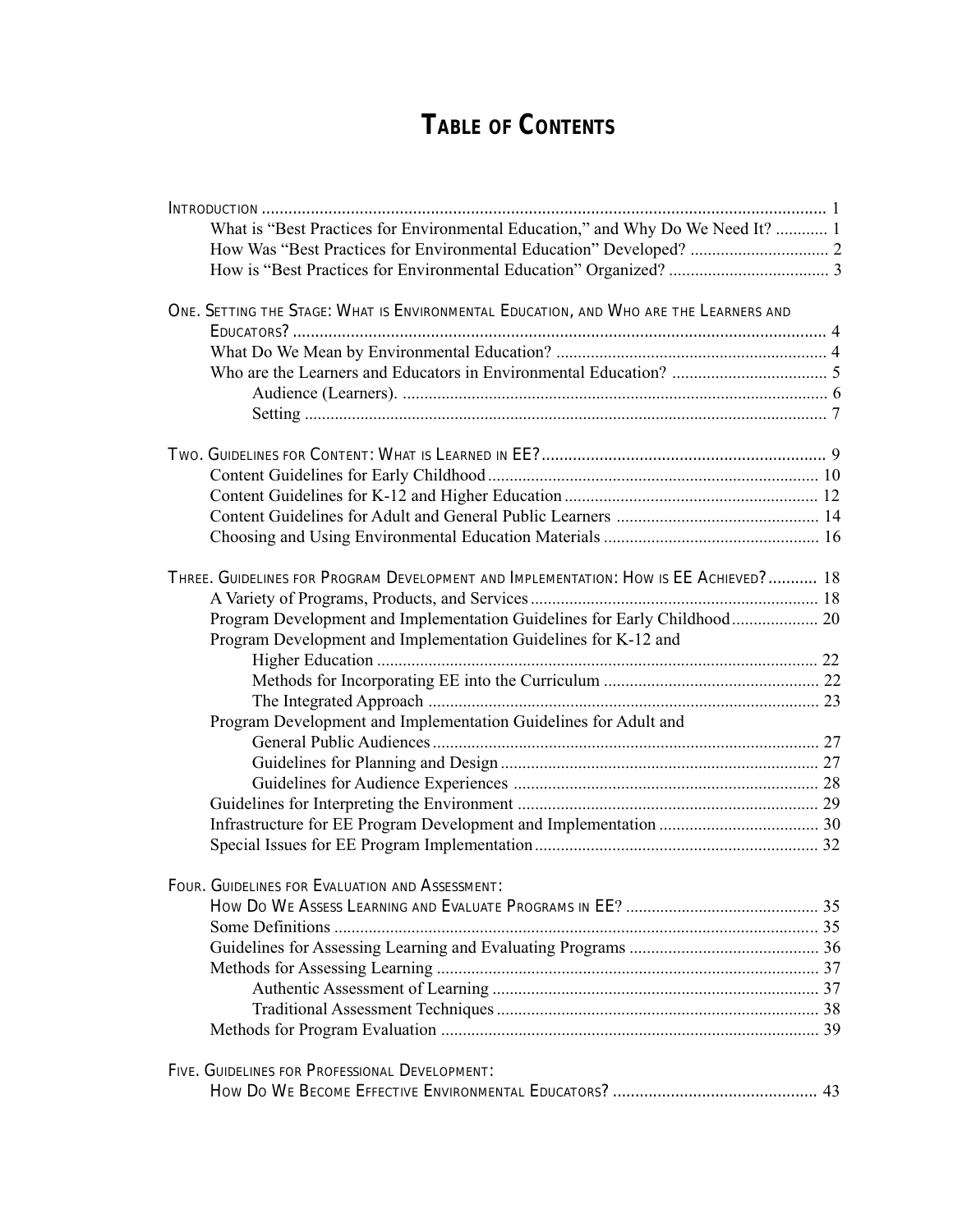| Guidelines for the Professional Development of Environmental Interpreters  46 |  |
|-------------------------------------------------------------------------------|--|

## **APPENDICES**

| <b>NDICES</b>                                                                  |  |
|--------------------------------------------------------------------------------|--|
| Appendix A: Worksheet for <i>Environmental Education Materials: Guidelines</i> |  |
|                                                                                |  |
|                                                                                |  |
|                                                                                |  |
|                                                                                |  |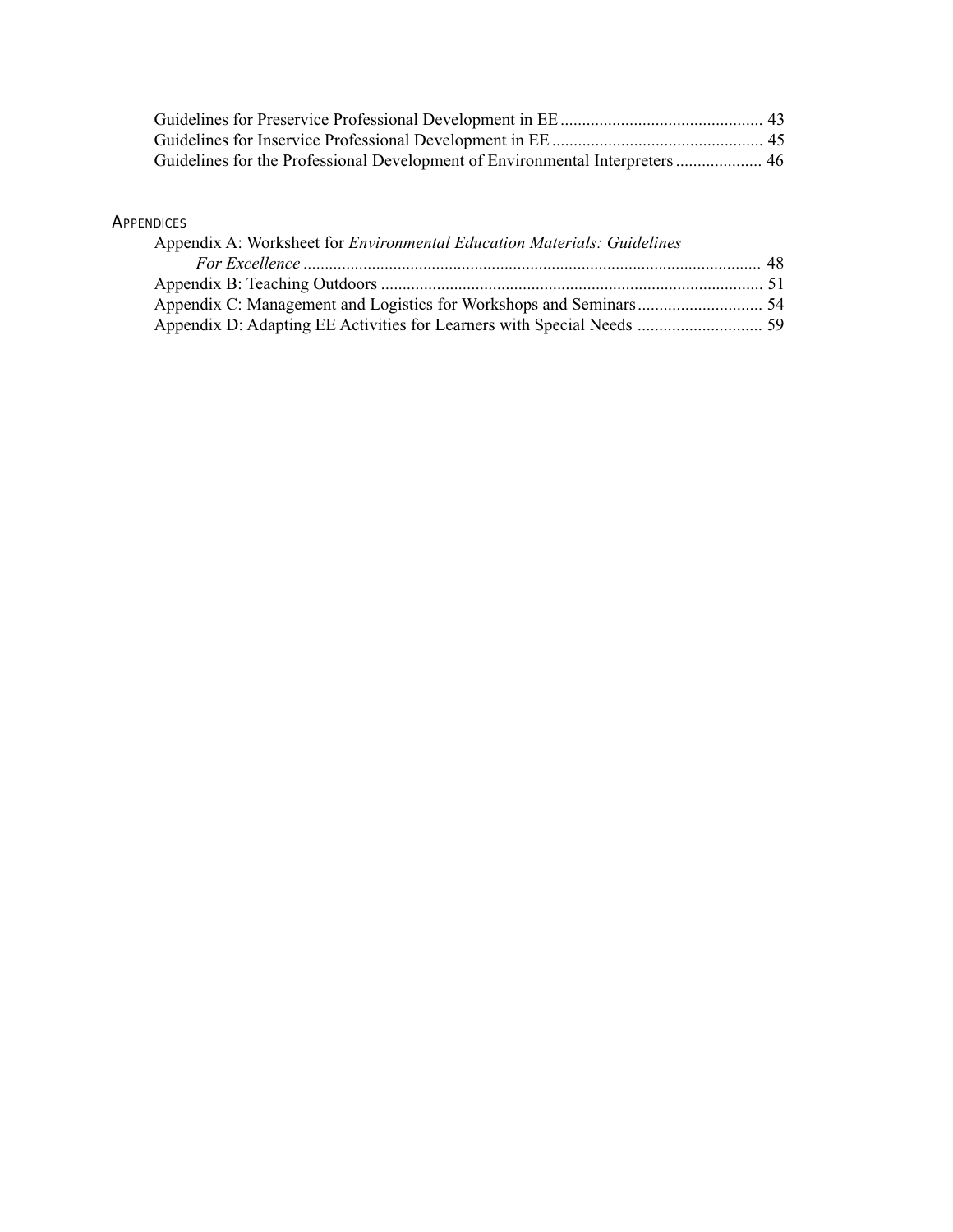# **ACKNOWLEDGEMENTS**

The Environmental Education Council of Ohio (EECO) and the Ohio EE 2000 Steering Committee would like to thank the many individuals and organizations that contributed their expertise to this project.

#### **Core Work Group**

Diane Cantrell, Ohio Department of Natural Resources and The Ohio State University Extension Michael Conner, Nature's Classroom of the Ohio Conference, United Church of Christ Bruce Evener, Whitehall City Schools Diana Hunn, University of Dayton and Science Education Council of Ohio Joyce Meredith, Ohio EE 2000 Paul Spector, The Holden Arboretum

#### **Reviewers**

Herb Broda, Ashland University Sam Chestnut, Cuyahoga Valley Environmental Education Center Dick Dieffenderfer, Ohio Department of Education Rosanne Fortner, The Ohio State University Sue Hennis, Tri-County Educational Service Center John Hug, Environmental Education Consultant Nancy King Smith, Nature Center at Shaker Lakes Michelle Park, Ohio Parks and Recreation Association Ron Reed, Mohican School in the Out-of-Doors Ruth Wilson, Retired

#### **Ohio EE 2000 Steering Committee**

Patricia Barron, Science & Mathematics Network Cecilia Franz Berg, Miami University Bill Booth, COSI Toledo Diane Cantrell, Ohio Department of Natural Resources and The Ohio State University Extension Jim Carleton, PMI/Food Equipment Group Michael Conner, Nature's Classroom of the Ohio Conference, United Church of Christ David R. Greer, Danville High School and Knox SWCD Supervisor Walter S. Handy, Cincinnati Health Department Sheryl Hansen, Ohio Learning Network John Hollback, American Electric Power Don Kaufman, Miami University The Hon. Sean Logan, Ohio House of Representatives Michele Morrone (Chair), Ohio University Gary Mullins, The Ohio State University Irene Probasco, Ohio Alliance for the Environment Stephen Sedam (Vice-Chair), National Audubon Society/Ohio Paul Spector, The Holden Arboretum Mary Steinmaus, Rural Action, Inc. Carolyn Watkins (Secretary), Office of Environmental Education, Ohio Environmental Protection Agency Deborah S. Yandala (Treasurer), Cuyahoga Valley Environmental Education Center and Environmental Education Council of Ohio

#### **Also thanks to:**

Patrick Galloway, Office of Environmental Education, Ohio Environmental Protection Agency Teresa Mourad, Environmental Education Council of Ohio Tina Ray, Ohio Department of Natural Resources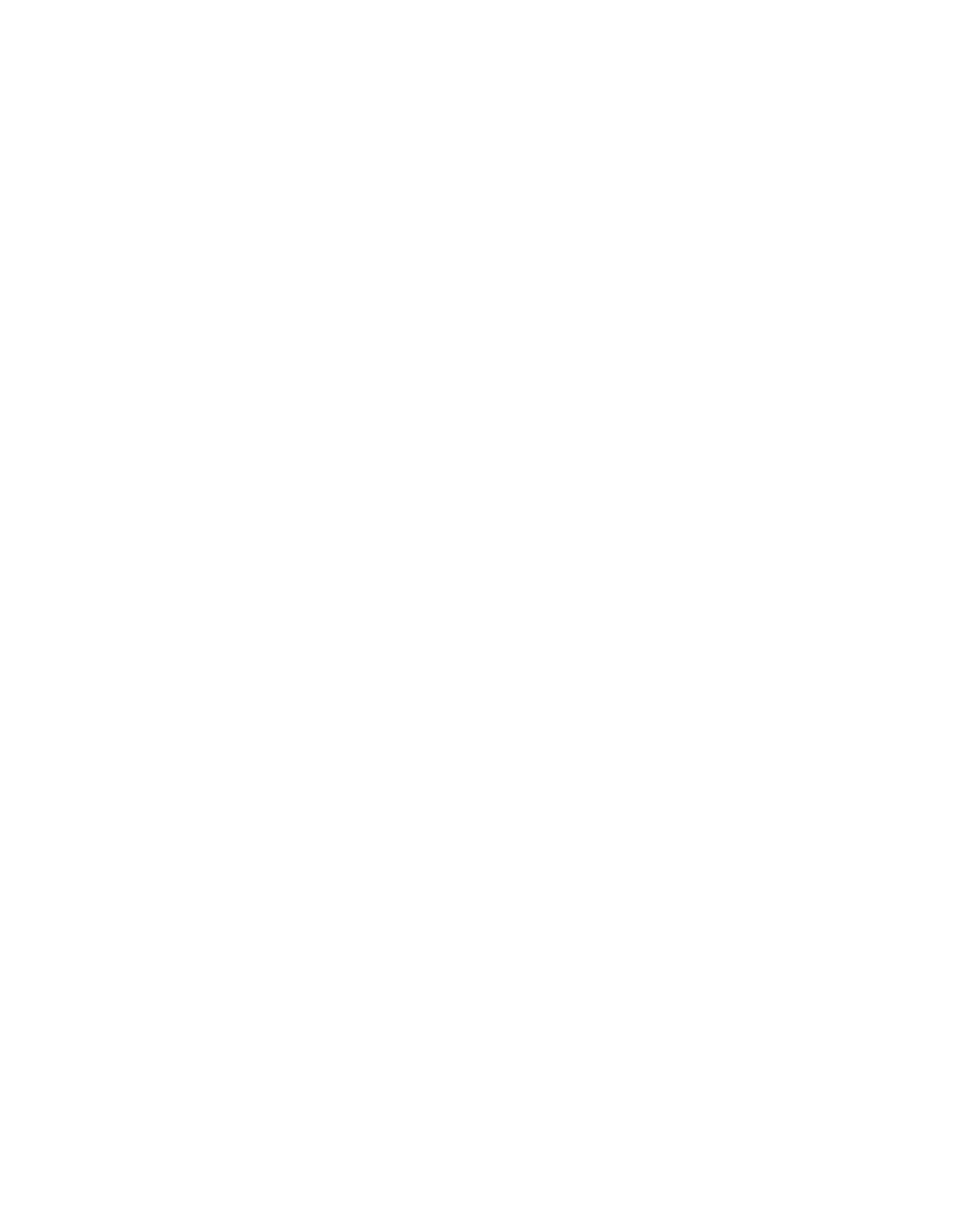# **INTRODUCTION**

# **WHAT IS "BEST PRACTICES FOR ENVIRONMENTAL EDUCATION," AND WHY DO WE NEED IT?**

Environmental education is at a critical point in Ohio and nationwide. Knowledge about the environment and environmental issues among the general public is surprisingly low. *The 1999 National Report Card on Environmental Knowledge, Attitudes, and Behaviors* (NEETF/ Roper Starch, 1999) gives Americans an "F" on their understanding of causes of basic environmental problems in the 21st century. Only one in nine scored 60 percent or above on a test of knowledge of issues likely to be a major problem in the next 15-25 years, and 1 in 25 scored 70 percent or above on an environmental knowledge quiz.

onstrate relatively good knowledge on four out of eight ecological principles, namely biogeography, the earth as a biosphere, ecological energetics, and carrying capacity (Mancl, Carr, & Morrone; 1999). However, the authors of this study recommend that attention be given to teaching Ohio adults about four other principles: ecosystem succession, biotic interactions, the importance of diversity, and, especially, materials cycling. Studies such as these demonstrate the need for quality environmental education efforts to enhance the environmental literacy of our citizens.

The public overwhelmingly supports environmental education in the public schools (NEETF/Roper Starch, 1997). De-

#### Materials Cycling **Diversity** Biotic Interactions Ecosystem Succession Carrying Capacity Ecological Energetics Biosphere Biogeography **KNOWLEDGE SCORES (0 TO 4) OF PRINCIPLES OF ECOLOGY FOR 504 OHIO ADULTS 0 1 2 34** 2.28 2.34 3.09 3.16 52 2.70 2.89 *Mancl, Carr and Morrone, 1999* 1.57

Here in Ohio, a study of adult environmental literacy found that Ohio adults dem-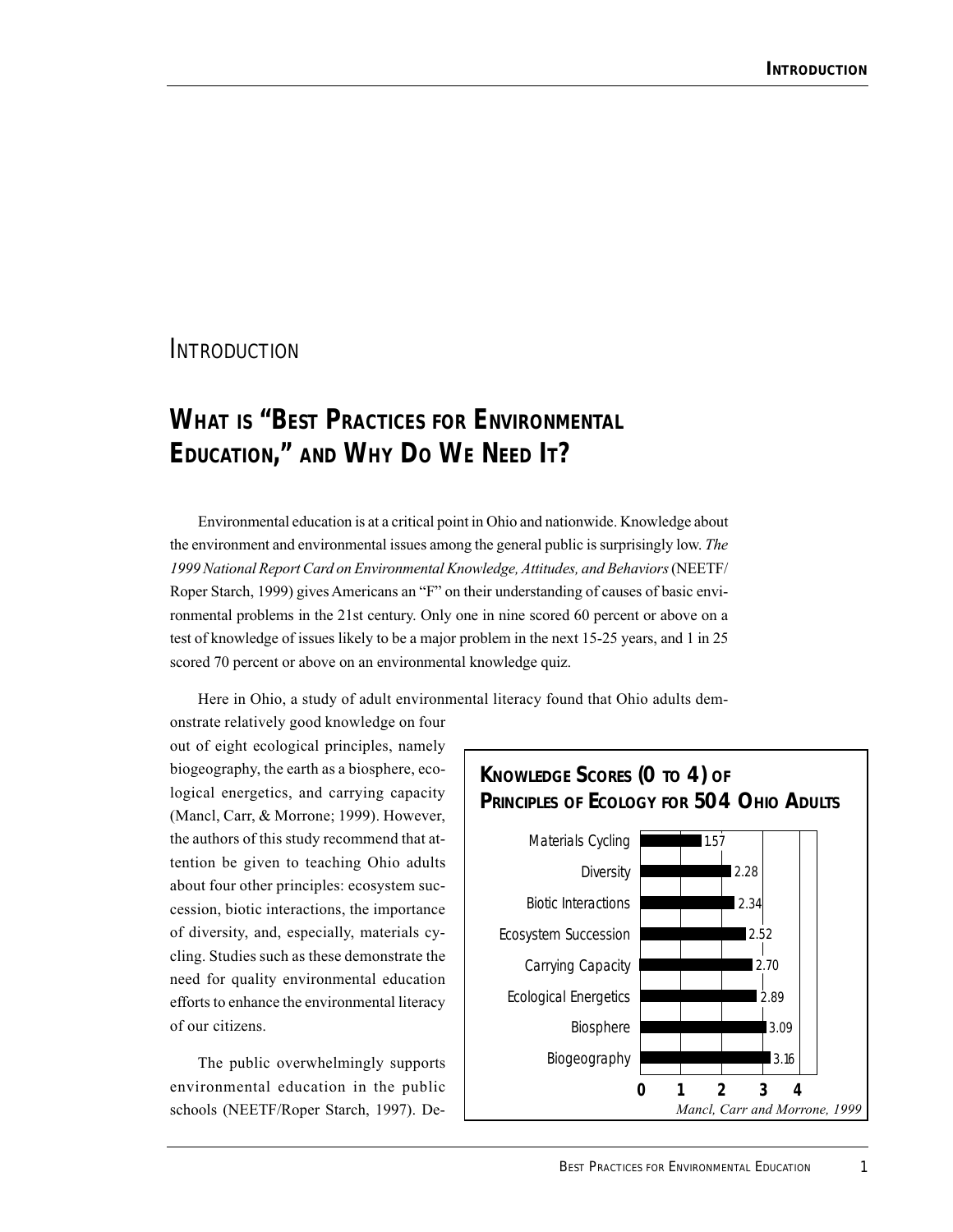spite this public support for environmental teaching and learning, environmental education, or EE, is not without critics. In recent years, these critical voices have promoted the claim that EE uses scare tactics about impending environmental disaster to turn students into political activists. The book, *Facts Not Fear: A Parent's Guide to the Environment*, by Michael Sanera and Jane Shaw (1996), is perhaps the best known publication of this genre. In contrast, the North American Association for Environmental Education (NAAEE), the leading voice for the EE profession in North America, clearly affirms that good EE does not impose prescribed views or courses of action onto learners (NAAEE, 1996; 1999; 2000). Rather, good EE helps people learn how to evaluate information and points of view for themselves in order to make informed decisions. Despite this commitment to objectivity on the part of the EE profession, critics like Sanera and Shaw continue to find a listening ear for their criticisms of EE.

*Ohio EE 2000: A Strategic Plan for Environmental Education in Ohio* (EECO *et al.*, 1999) addresses the need for good environmental education that effectively and objectively helps learners develop into environmentally literate citizens while holding up against the charges of the most vocal critics. Growing out of this strategic plan, *Best Practices for Environmental Education* is a guide for the providers of EE – the people in the classrooms, nature centers, parks, zoos, museums, agencies, businesses, and organizations – who actually do EE. It is designed to help EE providers develop and implement the highest quality EE programs for all possible audiences.

Rather than a mandatory set of standards for EE practice, *Best Practices* is a tool for EE providers to use as they develop new EE programs, implement new or existing programs, or work to self-evaluate existing programs. Not every part of *Best Practices* will necessarily apply to every EE situation. As we will explore further, EE comes in many forms, and every EE program is unique. The developers of *Best Practices* have done their best to capture the wide spectrum of EE programs and audiences and to provide useful recommendations for as many as possible.

# **HOW WAS "BEST PRACTICES FOR ENVIRONMENTAL EDUCATION" DEVELOPED?**

*Best Practices for Environmental Education* was developed as part of the implementation of *Ohio EE 2000: A Strategic Plan for Environmental Education in Ohio.* Action item 2.1 of this strategic plan calls for development of "guidelines for best practices in environmental education in Ohio that support lifelong learning" (EECO *et al.*, 1999). In an effort not to duplicate existing resources and guidelines, *Best Practices* was developed by reviewing, adapting, and incorporating relevant information from a wide variety of highquality resources developed and endorsed at state and national levels. A list of references appears at the end of each chapter. For more depth on a particular topic, readers are encouraged to refer to the original resource documents.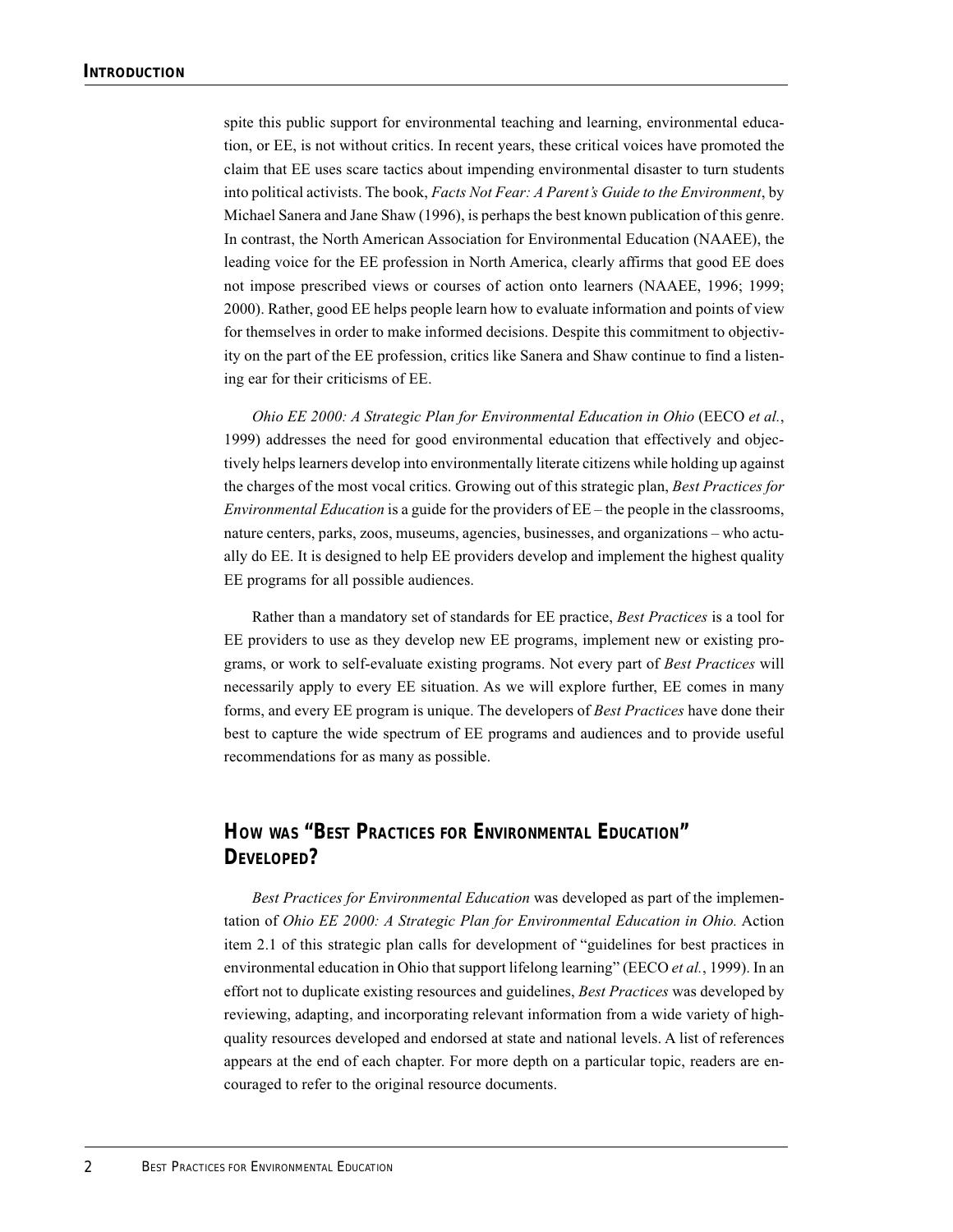# **HOW IS "BEST PRACTICES FOR ENVIRONMENTAL EDUCATION" ORGANIZED?**

*Best Practices for Environmental Education* is organized into five chapters. Chapter 1 sets the stage with a description of the broad field of environmental education and the many audiences it reaches. Chapters 2 through 5 present best practice recommendations for important elements of environmental education practice: content, program development and implementation, assessment and evaluation, and professional development.

**Chapter 1** Setting the Stage: What is *environmental* education, and who are the *learners* and the *educators*?

**Chapter 2** Guidelines for Content: *What* is learned in EE?

**Chapter 3** Guidelines for Program Development and Implementation: *How* is EE achieved?

**Chapter 4** Guidelines for Assessment and Evaluation – How do we *assess learning* and *evaluate programs* in EE?

**Chapter 5** Guidelines for Professional Development – How do we *become effective environmental educators*?

We encourage the readers of *Best Practices* to be flexible in their use of it. Explore topics relevant to your own programs, expand your knowledge in new areas, and make use of the references at the end of each chapter for more in-depth information. Use this resource guide as a tool to build your own success in environmental education!

## **REFERENCES**

- Mancl, K.; Carr, K.; Morrone, M. 1999. Environmental literacy of Ohio adults. Ohio Journal of Science 3:57-61.
- National Environmental Education and Training Foundation (NEETF) and Roper Starch Worldwide. 1997. The national report card on environmental knowledge, attitudes, and behaviors: The sixth annual survey of adult Americans. Washington D.C.: NEETF.
- National Environmental Education and Training Foundation (NEETF) and Roper Starch Worldwide. 1999. The eighth annual survey of adult Americans. Washington, D.C.: NEETF.
- Sanera, M.; Shaw, J. 1996. Facts not fear: A parent's guide to teaching children about the environment. Washington, DC: Regnery Publishing.

*3*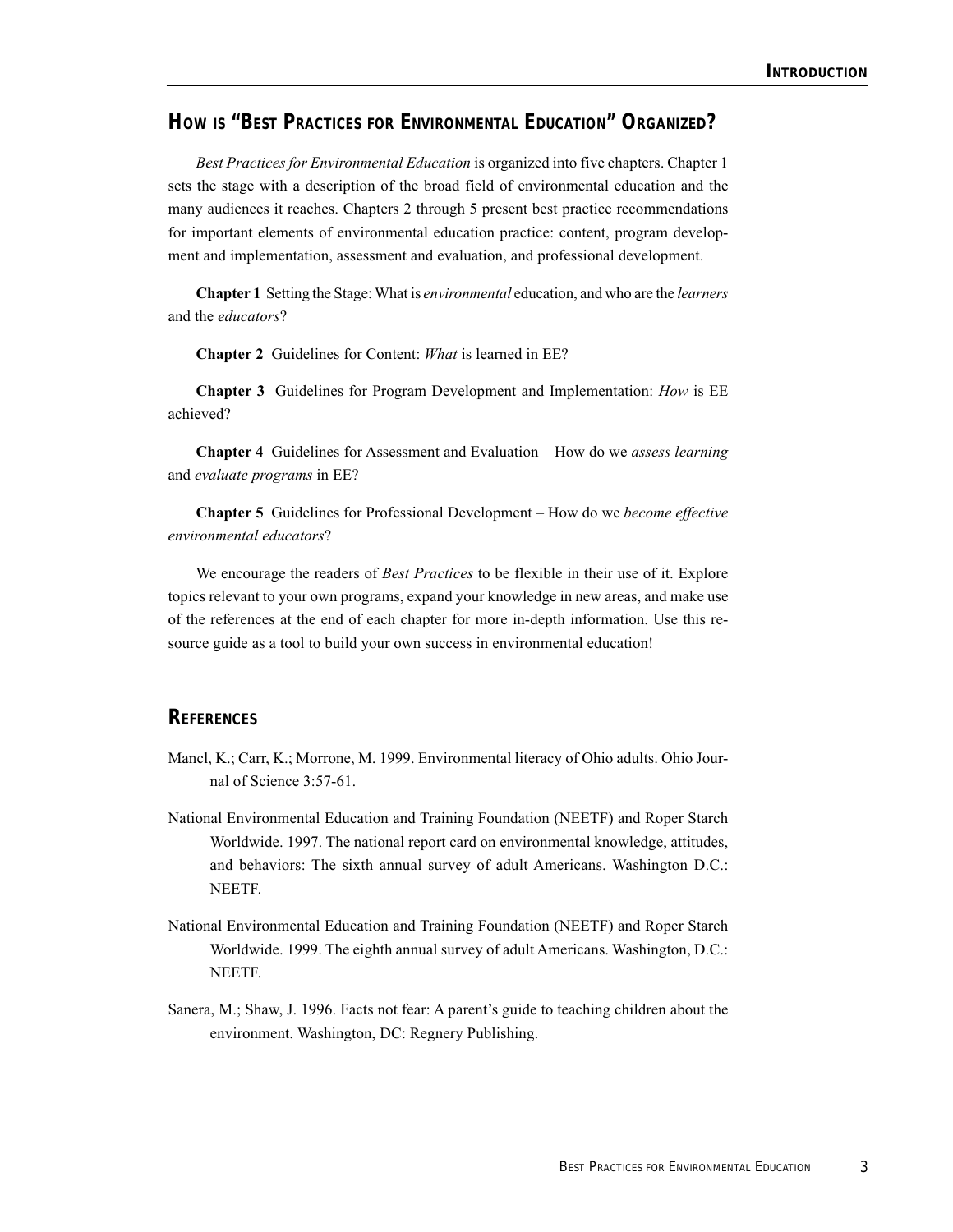CHAPTER 1

# *SETTING THE STAGE:* **WHAT IS ENVIRONMENTAL EDUCATION, AND WHO ARE THE LEARNERS AND THE EDUCATORS?**

# **WHAT DO WE MEAN BY ENVIRONMENTAL EDUCATION?**

Put most simply, environmental education is education *in*, *about*, and *for* the environment (Lucas, 1972). Education *in* the environment helps people develop sensitivity to their surroundings and the natural world. Education *about* the environment promotes understanding of the natural, physical, and social systems that make up our environment. Education *for* the environment motivates people to work to improve the environment (Roth, Cantrell, & Bousquet, 1980).

Environmental education is not particularly easy to define. It may mean different things to different people. Scholars have posited various definitions through the years. *Ohio EE 2000: A Strategic Plan for Environmental Education in Ohio* offers this definition based on the shared ideas of those who collaborated on the plan:

*"I'm going home with a great feeling. I know the students had a great time. I did. Teaching appreciation of nature, each other, and respect of the environment is your strong point." —6th grade teacher experiencing residential EE program with learners*

Environmental education is a process involving life-long learning as we come to understand the complexity of our natural world and environmental issues, using various approaches for individual and societal decision-making based on knowledge integrated from various disciplines, and resulting in our own attitudes and action strategies to "make a difference" in the world.

#### EECO *et al*., 1999

Regardless of the words we use, several core charac-

*4*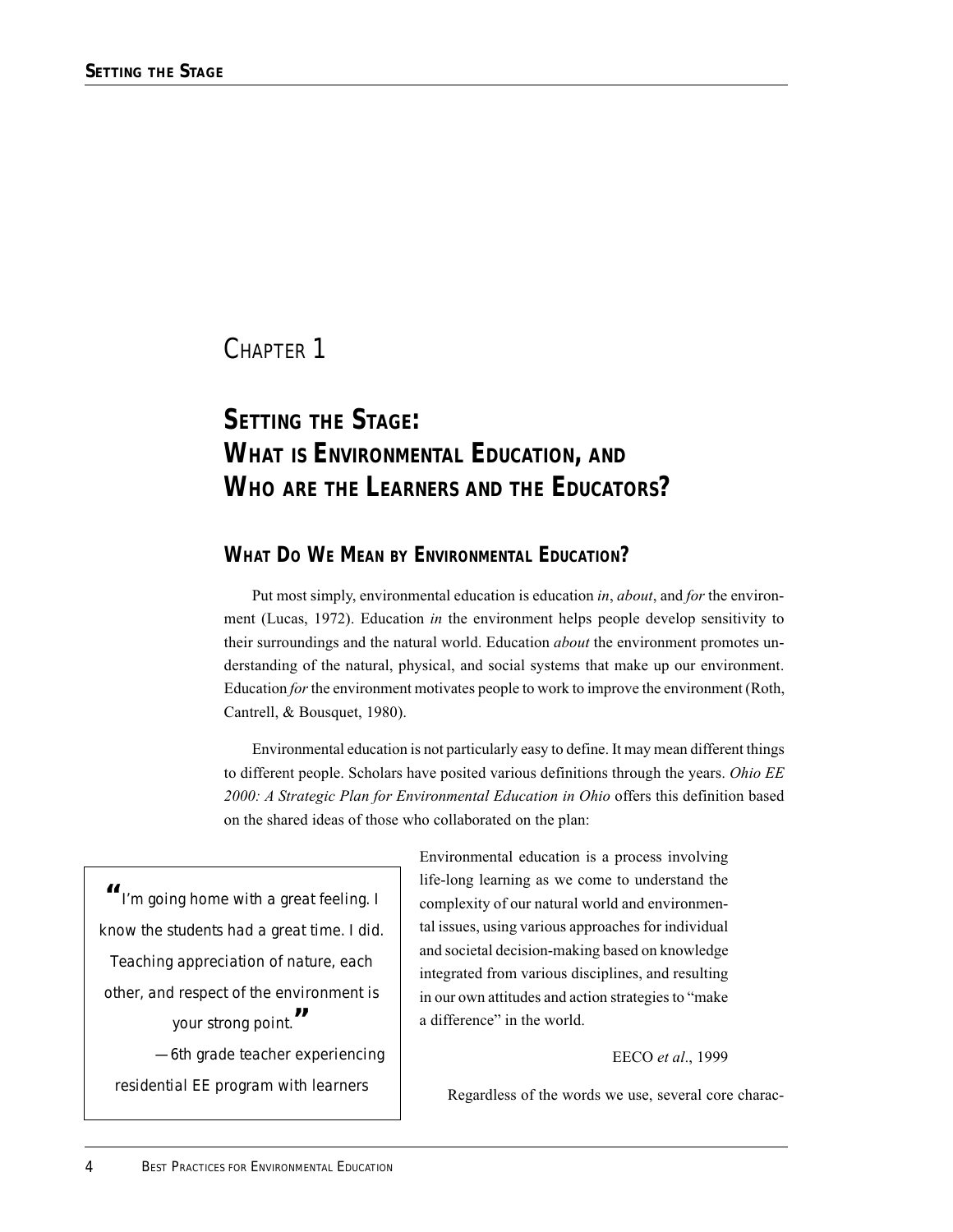teristics of EE, when taken together, help define EE as an endeavor:

- EE relates to an **environmental topic or issue**.
- EE is **interdisciplinary**, drawing upon many fields of study and learning.
- EE is **relevant** to the needs, interests, and motivations of the learner.
- EE is a **lifelong learning** process.
- EE is based on **accurate and factual** information.
- EE presents information in a **balanced and unbiased** manner.
- EE makes use of the **outdoors as a learning environment** whenever possible and appropriate.

# **WHO ARE THE LEARNERS AND EDUCATORS IN ENVIRONMENTAL EDUCATION?**

"Know your audience" is a well-known piece of advice for anyone undertaking any type of communications effort. To provide high-quality EE, educators must understand the many contexts in which EE can occur and the diversity of learners it can reach. The intent of *Ohio EE 2000* is for EE to reach all Ohio citizens (a large and diverse audience, indeed!) which includes prekindergarten to twelfth grade learners, college and university (higher education) learners, and adult and general public learners.

Educators, especially environmental educators, often differentiate between *formal* and *nonformal* education. Mullins (1984) defines formal education as "a societally approved sanctioning system in which participants are required to learn and demonstrate certain competencies." In contrast, nonformal education features voluntary learning in which learners are not officially required to learn. Ham (1992) refers to formal and nonformal learners as "captive" and "noncaptive" audiences. The typical setting for formal education is the school or university classroom, although formal learning could take place on a field trip, in a hotel meeting room, or at a residential EE center. Nonformal educational settings include facilities like parks, zoos, and museums, although these sites may also be locations for formal educational activities as well. Here are some examples of formal and nonformal education:

#### **Formal**

- Public school classes.
- Courses, seminars, and workshops for certification or licensure.
- School groups attending residential EE centers as part of the school's curriculum.
- School field trips to parks, museums, or zoos.

#### **Nonformal**

- Recreational visits to parks, museums, zoos, and nature centers.
- Non-credit courses, seminars, and workshops.
- Summer camps for youth.
- Elderhostel programs.

Whether formal or nonformal, EE takes place in a wide variety of settings with a wide variety of learners. In Ohio, EE may occur in public and private schools, state and private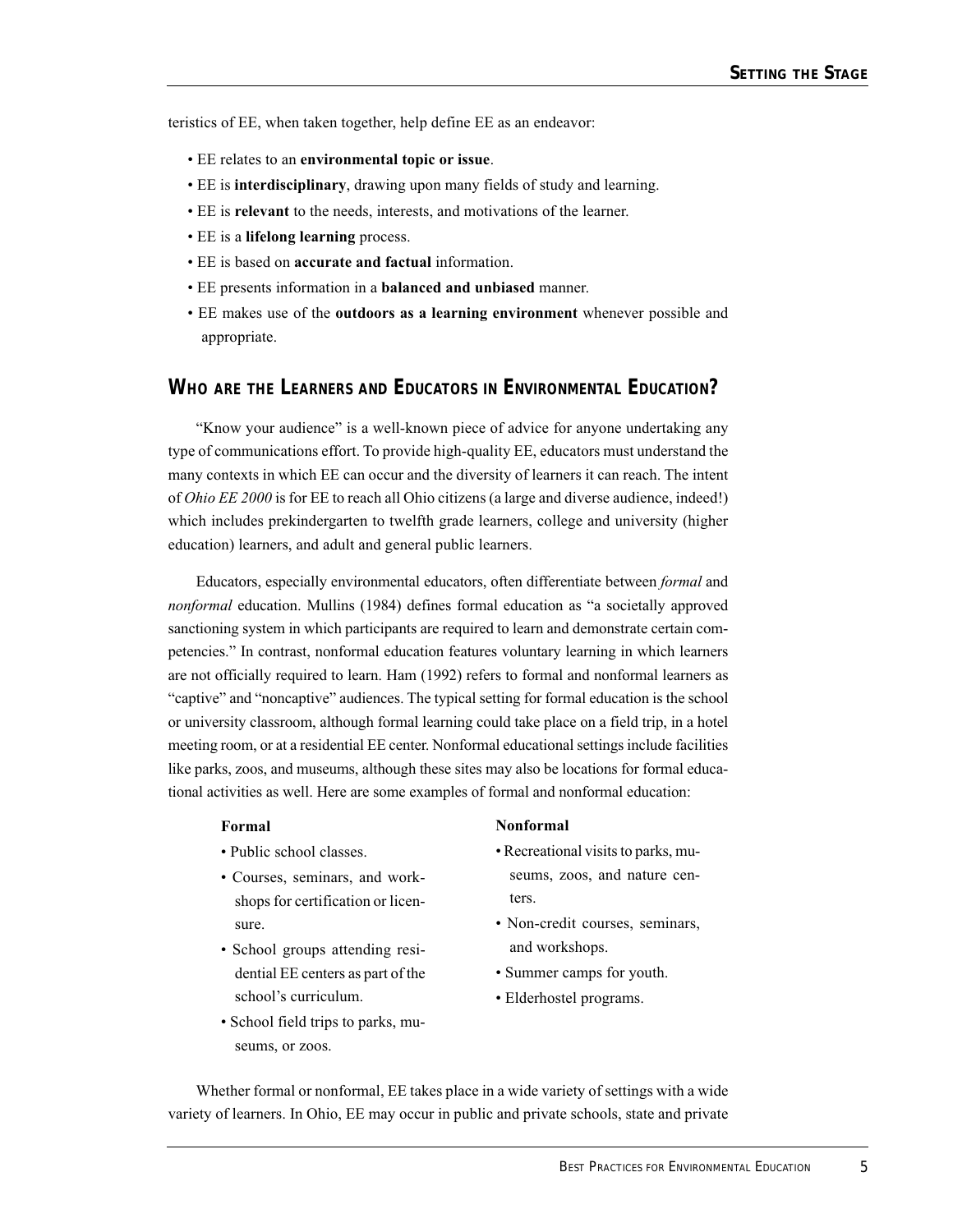colleges and universities, parks, zoos, museums, nature and EE centers, soil and water conservation districts, governmental agencies, business and industry, environmental organizations, and community-based groups. In all of these cases, educators must consider both the **audience** and the **setting** in the design or implementation of any learning activity or program. With respect to the audience (learners), *developmental stages* and *learner motivations* should be given particular attention. For the learning setting, the *learning environment* itself and the *timeframe for learning* deserve special consideration.

#### **Audience (Learners)**

All educational programs should be appropriately designed for the developmental stages of the intended learners. *Best Practices* differentiates between **three broad developmental categories of learners**:

- Early childhood.
- Kindergarten through twelfth grade (K-12) and higher education.
- Adult/general public.

According to the Ohio Department of Education (2000), **early childhood** encompasses birth through third grade. This range of ages spans a multitude of developmental changes, and it is beyond the scope of *Best Practices* to make recommendations for each developmental stage within this range. Instead, these guidelines will provide broad, general recommendations for EE programs for young children, particularly those in the preschool/prekindergarten years.



As with early childhood, the **kindergarten through twelfth grade and higher education** category includes tremendous developmental differences. The recommendations and guidelines that follow encompass the broad category of K-12/higher education because most of the existing resources and guidelines reviewed in the development of *Best Practices* also utilize this categorization. For guidelines on more specific developmental stages, readers are referred to the original resource documents listed at the end of each chapter.

While **adult and general public audiences** are considered together, the general public category presents a

unique challenge in that general public programs often serve learners in mixed age groups. Care must be taken to address the diverse developmental stages of the learners in these types of programs.

The **motivations of the learners** should be a primary consideration in the design and implementation of any educational program. While the topic of learner motivation is very complex, we may generally think of it as running along a continuum from *extrinsic* to *intrinsic*. Extrinsic motivation refers to external rewards or incentives to learn, such as grades,

*6*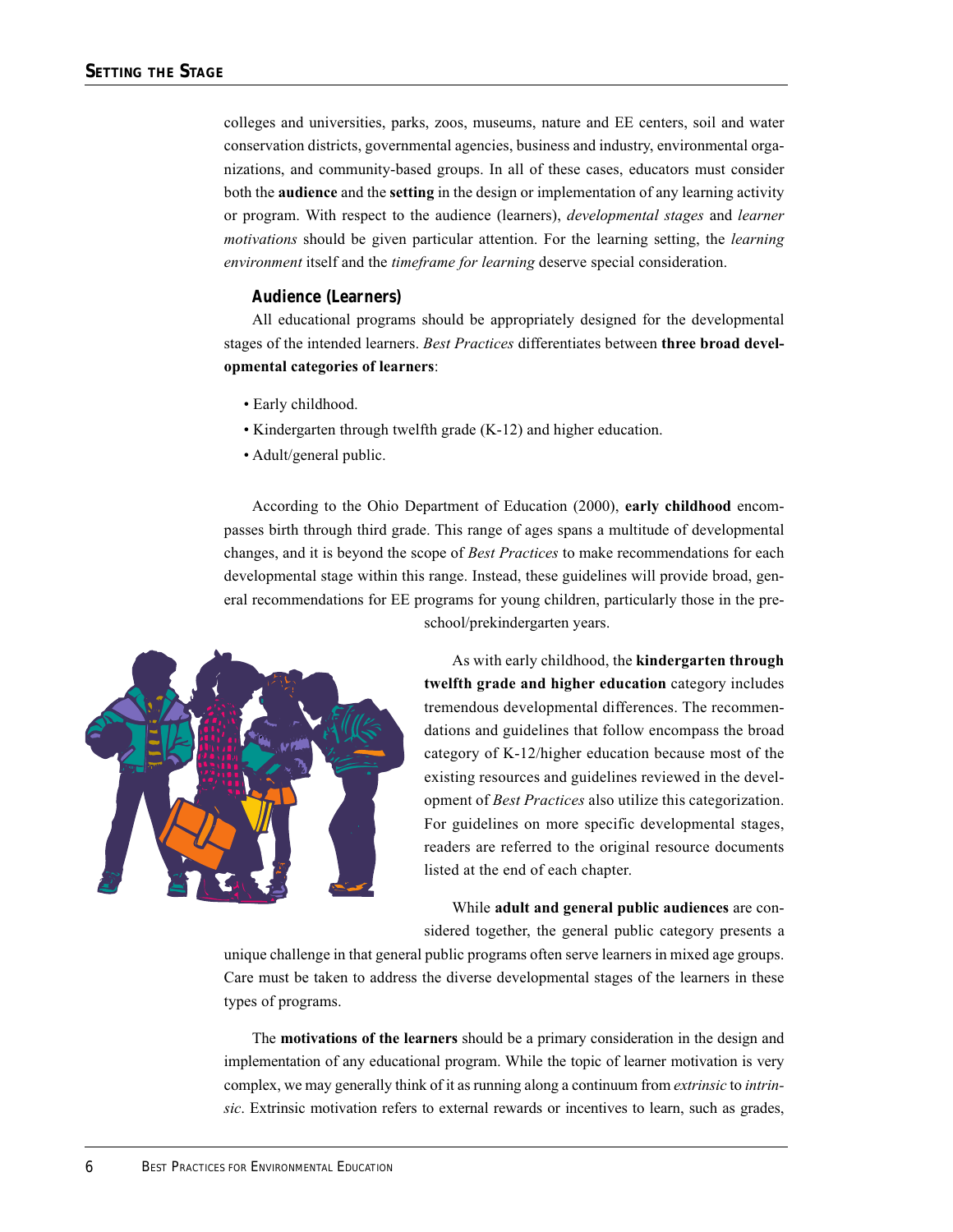certifications, diplomas, employment advancement, or even the approval of others. Formal education usually incorporates these types of extrinsic motivation. Intrinsic motivation is related to the internal interests or desires of the learner. Examples of intrinsic motivators include personal interests in a specific topic or activity, or a desire for personal growth or achievement. Intrinsic motivation is often associated with nonformal educational activities such as those that take place in parks, museums, zoos, nature centers, or even the media.

No matter where or how an EE program takes place, the educators must always ask, "What do the learners hope to get out of this program?"

#### **Setting**

The **educational setting**, which includes the learning environment and the timeframe for learning, is another important consideration in the design and implementation of EE programs. Learning can occur in all types of environments, but the best learning environments are those that are carefully chosen because they are compatible with the goals of the educational activity. Some activities may be best suited to traditional classroom or laboratory settings. Outdoor settings, effectively used, can help learners of all ages become more familiar with and sensitive to the natural world, and can unlock natural curiosity and appreciation of the environment. Special care may be needed, though, to help acclimate some learners to the outdoor world and to ensure safety and respect for natural resources during the course of EE activities held outdoors.

In addition to natural settings, the built environment can also be an excellent setting for environmental learning. For example, playgrounds, parking lots, water treatment plants, landfills, and industrial sites can effectively demonstrate relationships between human systems and the environment.

The **timeframe for learning** must be taken into account when planning an EE program. Formal educational activities take place over a wide range of timeframes, from part of a day to a full year. Some nonformal activities may only last for an hour or less. Educators must ensure that the goals and objectives of their programs are reasonable for the learning timeframe.

#### **SUMMARY**

Environmental education takes place in all types of settings with all types of learners. Educators must consider the developmental stages and the motivations of their intended learners and the educational setting when developing EE programs. The remaining chapters of *Best Practices* will provide background and recommendations related to important elements of EE practices for a wide variety of audiences and settings.

*7*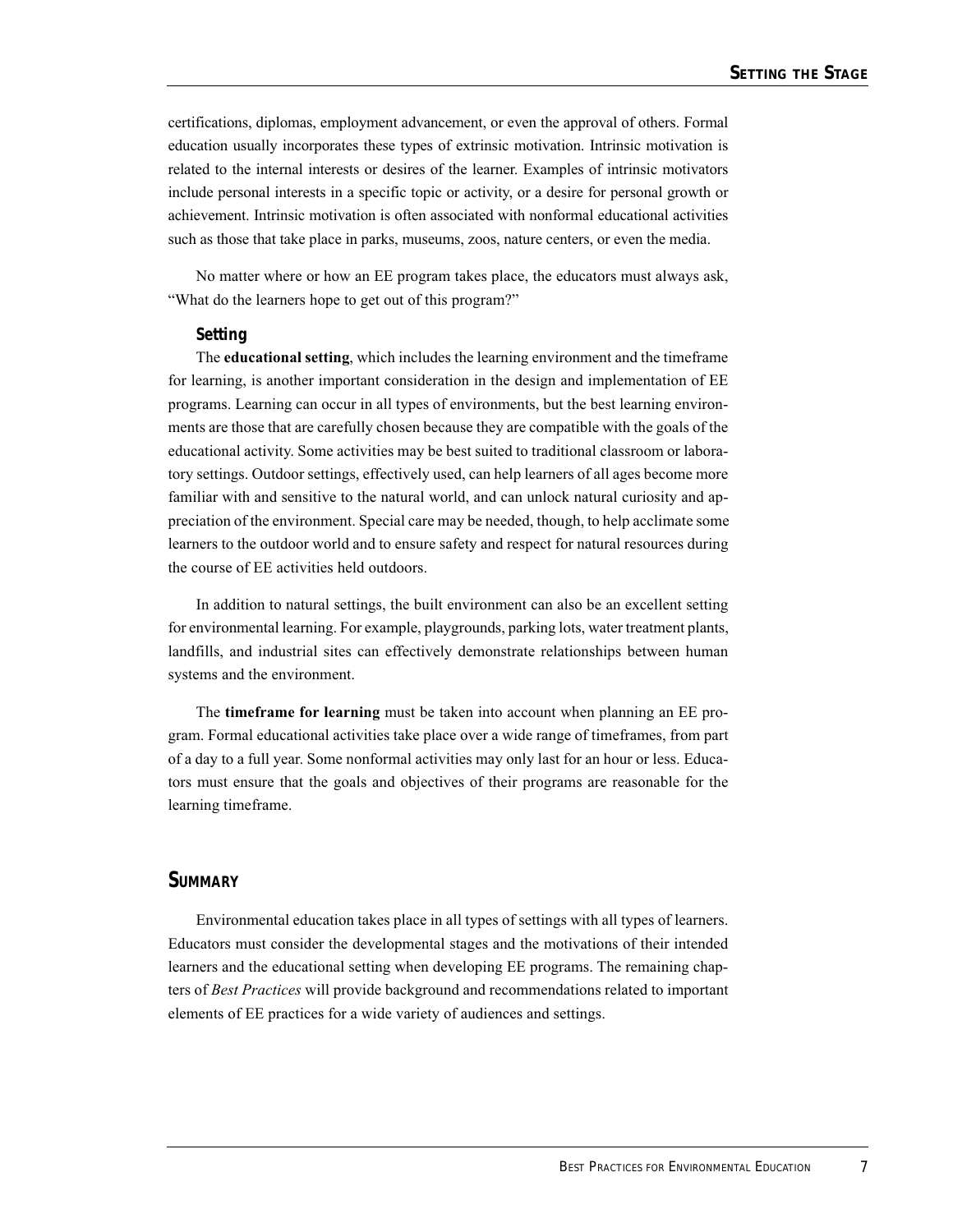# **REFERENCES**

- Bitgood, S. 1988. A comparison of formal and informal learning. (Report No. 88-10). Jacksonville, AL: Center for Social Design.
- Environmental Education Council of Ohio (EECO), Ohio Alliance for the Environment, Ohio Department of Education, Ohio Department of Natural Resources, Ohio Environmental Protection Agency, Science and Mathematics Network. 1999. Ohio EE 2000: A strategic plan for environmental education in Ohio. Akron, OH: EECO.
- Ham, S. H. 1992. Environmental interpretation: A practical guide for people with big ideas and small budgets. Golden, CO: North American Press.
- Lucas, A. M. 1972. Environment and environmental education: Conceptual issues and curriculum implications. Unpublished doctoral dissertation, The Ohio State University, Columbus, OH.
- Mullins, G. W. 1984. The changing role of the interpreter. Journal of Environmental Education 15(4):1-5.
- Ohio Department of Education. 2000. Early childhood education. Available at http:// www.ode.state.oh.us/ece/, Oct. 13, 2000 version.
- Roth, R. E.; Cantrell, D.; Bousquet, W. 1980. Impact on environmental education. In: Hammerman, W.M. ed. Fifty Years of Resident Outdoor Education: 1930-1980: Its Impact on American Education. Martinsville, IN: American Camping Association: p. 88.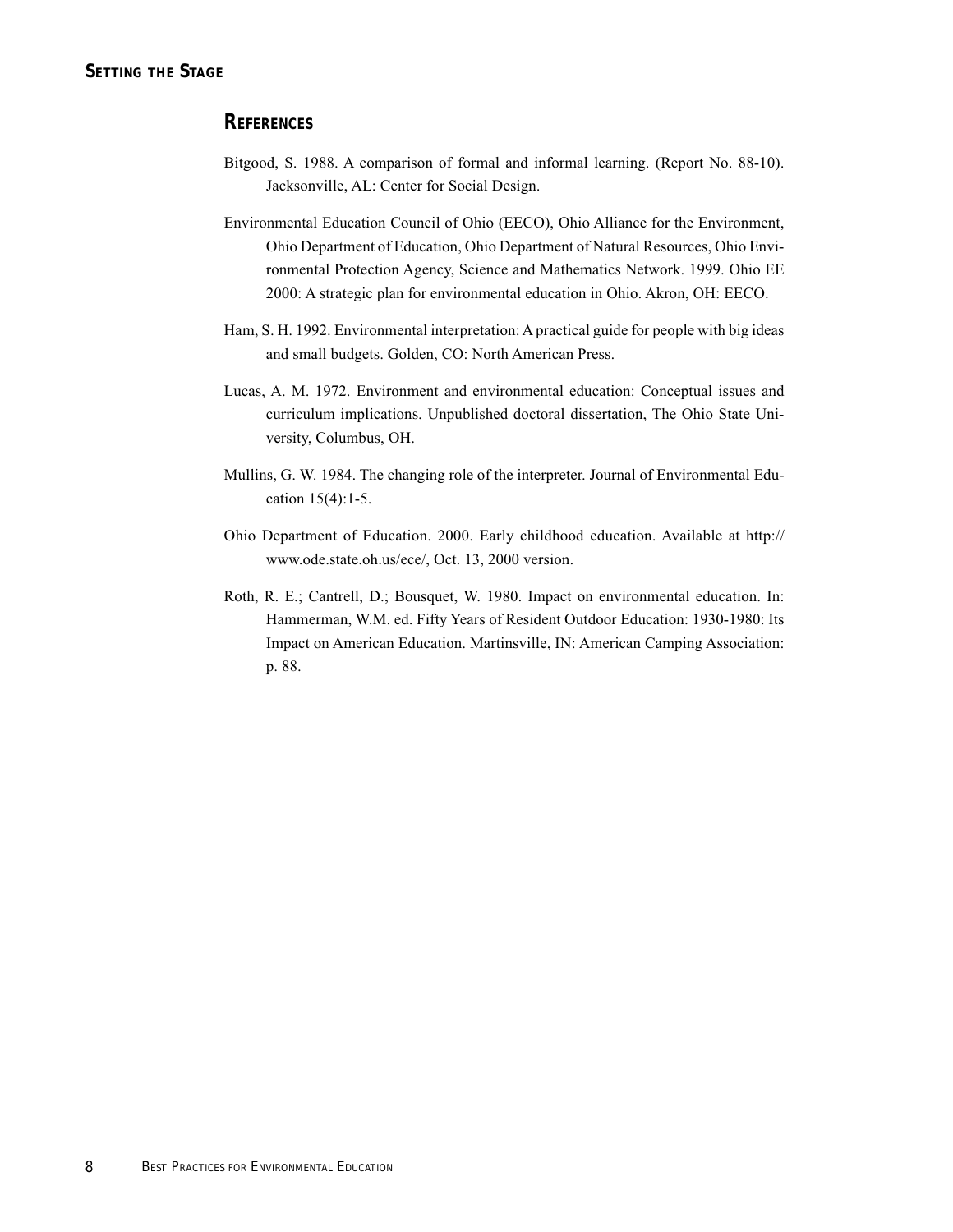# CHAPTER 2

# *GUIDELINES FOR CONTENT:* **WHAT IS LEARNED IN EE?**

According to the Environmental Education Council of Ohio (EECO), guidelines for content address "what is learned" by learners, how it is organized, and how it relates to learners. Content includes the knowledge, skills, attitudes, and behaviors that are the subject matter of EE programs, products, and services (EECO, 1996).

**Knowledge** emphasizes conceptual understanding of subject matter.

**Skills** include a full range of processes and abilities, higher level thinking, and communication skills that encourage lifelong learning.

**Attitudes and values** involve analysis and clarification of individual and group attitudes and values, rather than the acceptance of a particular set of attitudes and values.

**Behavior** refers to individual and collective actions that contribute to healthy and sustainable living in a global community, linking today's actions with future consequences. It includes an emphasis on the strategies that lead to responsible behavior and global stewardship.

At its best, EE content includes a balanced emphasis on all four of these "domains" of learning and reflects the core characteristics of EE first outlined in Chapter 1:

- **EE relates to an environmental topic or issue.** EE content should show clear connections to the environment or environmental concerns.
- **EE is interdisciplinary, drawing upon many fields of study and learning.** EE content should emphasize an integrated thematic, or interdisciplinary, approach where ideas are expressed through unifying themes and big ideas rather than isolated parts.
- **EE is relevant to the needs, interests, and motivations of the learner.**

*" (I learned) many new concepts that can be used with diverse groups. I learned some things that I can use immediately." —Participant in an adult EE workshop*

*9*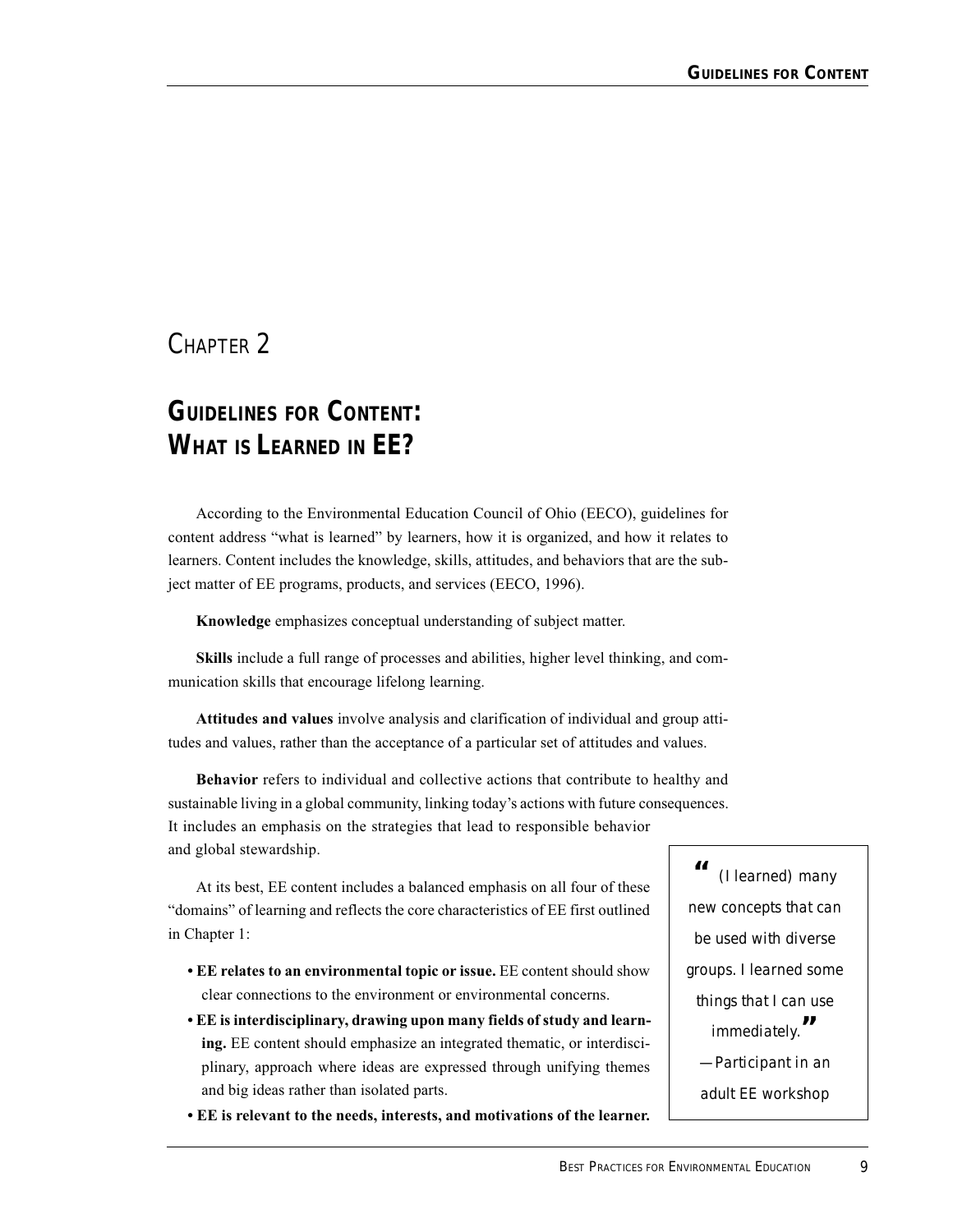EE content should relate learning to the real world. It should be personally relevant to the learners and encompass issues important to society.

- **EE is a lifelong learning process.** EE content should equip learners with the necessary skills to continue learning throughout life.
- **EE is based on accurate and factual information.** EE content should be based on accurate, reliable, and credible information.

*" I really enjoyed Outdoor Education! It was a great experience for all the sixth graders. It is a great way to learn about plants, animals, and things we never heard about…. I wish I could come back again." —6th grader in a residential EE program*

- **EE presents information in a balanced and unbiased manner.** EE content should be balanced and unbiased, and should consider differing values and points of view.
- **EE makes use of the outdoors as a learning environment whenever possible and appropriate.** EE content should, when appropriate, emphasize knowledge of, comfort with, and sensitivity to the natural world.

The above are general guidelines that can be applied to any EE program for any audience. The following sections present specific content guidelines for three broad categories of learners: **early childhood, K-12 and higher education, and adult/general public.**

# **CONTENT GUIDELINES FOR EARLY CHILDHOOD**

Well-known Ohio educator Dr. Ruth Wilson helped define the field of early childhood EE with her book*, Fostering a Sense of Wonder During the Early Childhood Years*. Wilson and her graduate students developed the content for this book by rigorously examining the philosophy, theory, and best practices of both early childhood education and environmental education. Wilson discovered parallels between the developmentally appropriate practices of early childhood education and the tenets of quality environmental education, concluding that "the integration of these two disciplines is both feasible and desirable" (Wilson, 1993, p. xii). *Fostering a Sense of Wonder* is the result of an integration of these two educational fields. The book was judged "outstanding" in a peer review process carried out by an outside evaluator for the Ohio Environmental Education Fund (Science and Mathematics Network of Central Ohio, 1995).

In *Fostering a Sense of Wonder*, Wilson stresses that EE can help young children understand themselves better as well as discover the world around them. She presents six goals, each with a set of related understandings, which may be used as content guidelines for early childhood EE. While early childhood is generally defined as birth through third grade (Ohio Department of Education, 2000), these goals and understandings are presented particularly for the prekindergarten/preschool audience, since guidelines for K-12 are presented later in *Best Practices*. The early childhood goals and related understandings, adapted from Wilson (1993, pp 10-11) are: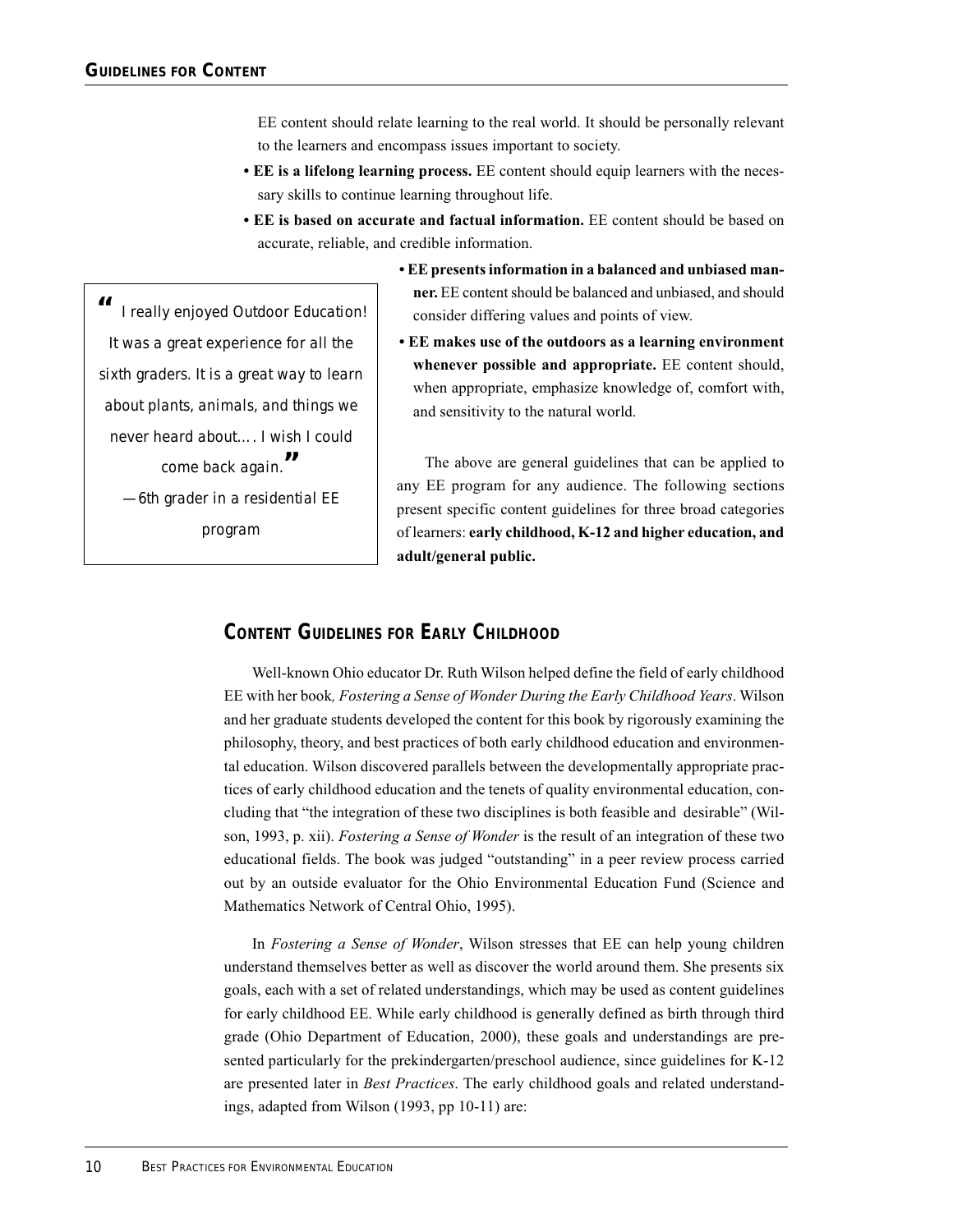**Goal 1:** Develop an awareness and enjoyment of the beauty and wonder of the natural world.

*Related Understandings:*

- The natural world is full of beauty and wonder.
- Many works in art, music, and literature are based on different aspects of nature.
- The natural world can be a source of personal joy and inspiration.

**Goal 2:** Become aware of the concepts of cycles, diversity, and interconnectedness in nature.

*Related Understandings:*

- The natural world is in a state of constant change.
- Everything in nature is connected.
- All living things, including people, need food, air and water to survive.
- All the resources we use come from the natural world.
- Wildlife is found everywhere.
- Diversity is part of the natural environment.

**Goal 3:** Develop a sense of appreciation and respect for the integrity of the natural world.

#### *Related Understandings:*

- The natural world is ordered, balanced, and harmonious.
- Change is a natural part of the workings of the Earth.
- All living things and non-living things should be treated with respect.

**Goal 4:** Develop a sense of caring for Planet Earth and an understanding of how different types of pollution might harm the Earth.

#### *Related Understandings:*

- Earth is our home.
- It is important to relate to the natural environment in a respectful, caring way.
- There are many different types of pollution noise pollution, visual pollution, air pollution, water pollution, etc.
- Pollution harms the natural environment and our enjoyment of it.

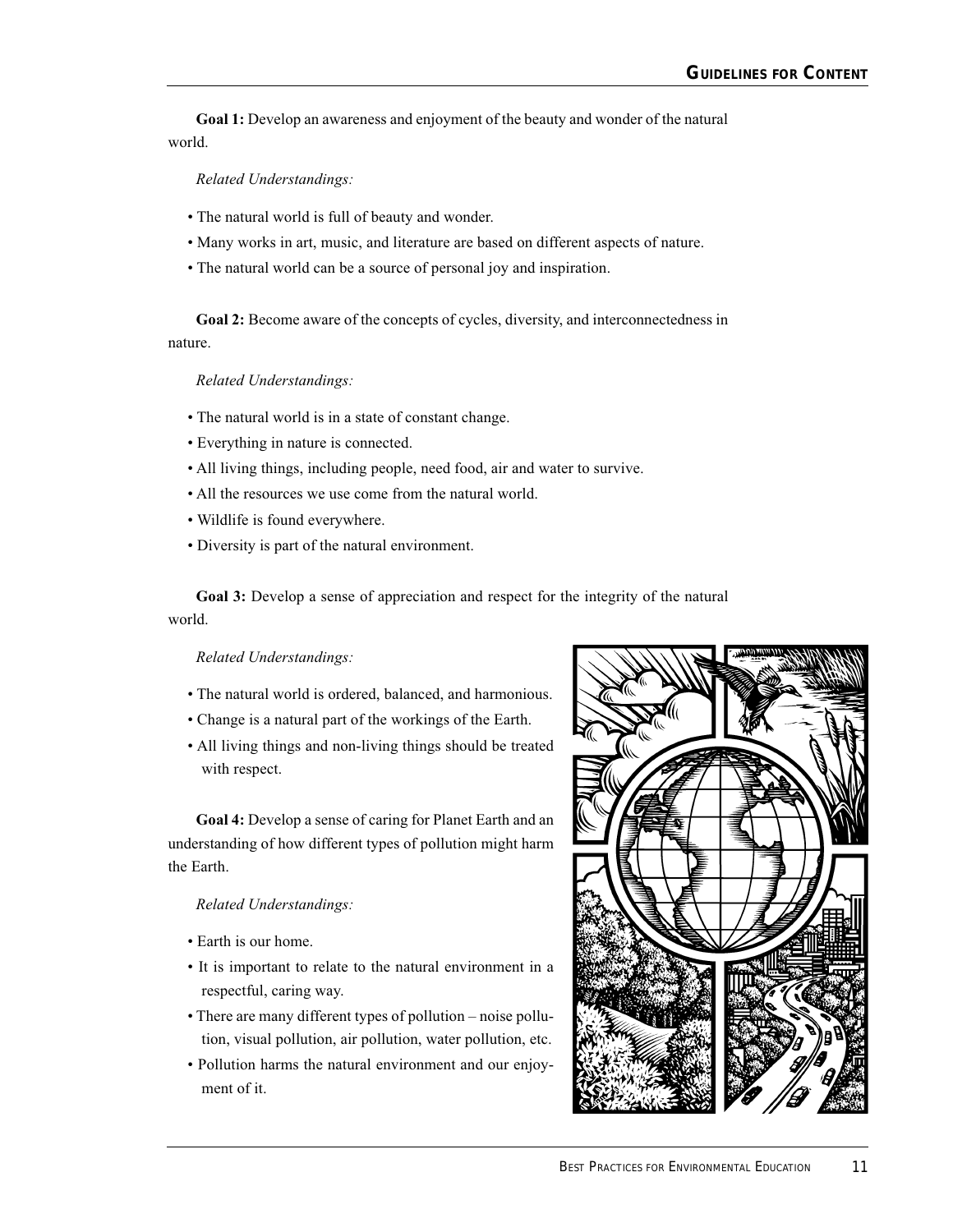**Goal 5:** Develop an awareness that people are a part of the natural world, not separate from it.

#### *Related Understandings:*

- The health and well being of people are affected by the quality of the natural environment.
- The actions of individuals and groups affect other individuals, society, and the natural environment.

**Goal 6:** Develop an understanding of how to contribute to the well being of the Earth.

#### *Related Understandings:*

- We can reduce pollution through our personal actions.
- It is our responsibility to respect and take care of all aspects of the natural world.

These goals and related understandings reflect the developmental needs of young children to explore their surroundings in response to their natural curiosity and their "sense of wonder" about the world. In fact, according to Wilson (1993), the most important thing that young children can learn about the Earth is that it is full of beauty and wonder.

# **CONTENT GUIDELINES FOR K-12 AND HIGHER EDUCATION**

As part of the National Project for Excellence in Environmental Education, the North American Association for Environmental Education (NAAEE) developed content guidelines for K-12 formal education. *Excellence in Environmental Education – Guidelines for Learning (K-12)* (NAAEE, 1999) presents content guidelines for each of three grade levels – fourth, eighth, and twelfth. (For specific grade level guidelines, please consult the full *Guidelines for Learning* document.) The guidelines correlate with major national standards and curriculum reform documents and are consistent with the Ohio model curricula and proficiency outcomes. They are organized into four strands, each representing a broad aspect of EE and the goal of environmental literacy. The developers of *Best Practices* recommend that the four content strands are also appropriate to higher education as well as K-12. The four strands are:

**Strand 1: Questioning and Analysis Skills.** Environmental literacy depends on learners' ability to ask questions, speculate, and hypothesize about the world around them; seek information; and develop answers to their questions. Learners must be familiar with inquiry, master fundamental skills for gathering and organizing information, and interpret and synthesize information to develop and communicate explanations. Specific skills in this strand are:

• Questioning.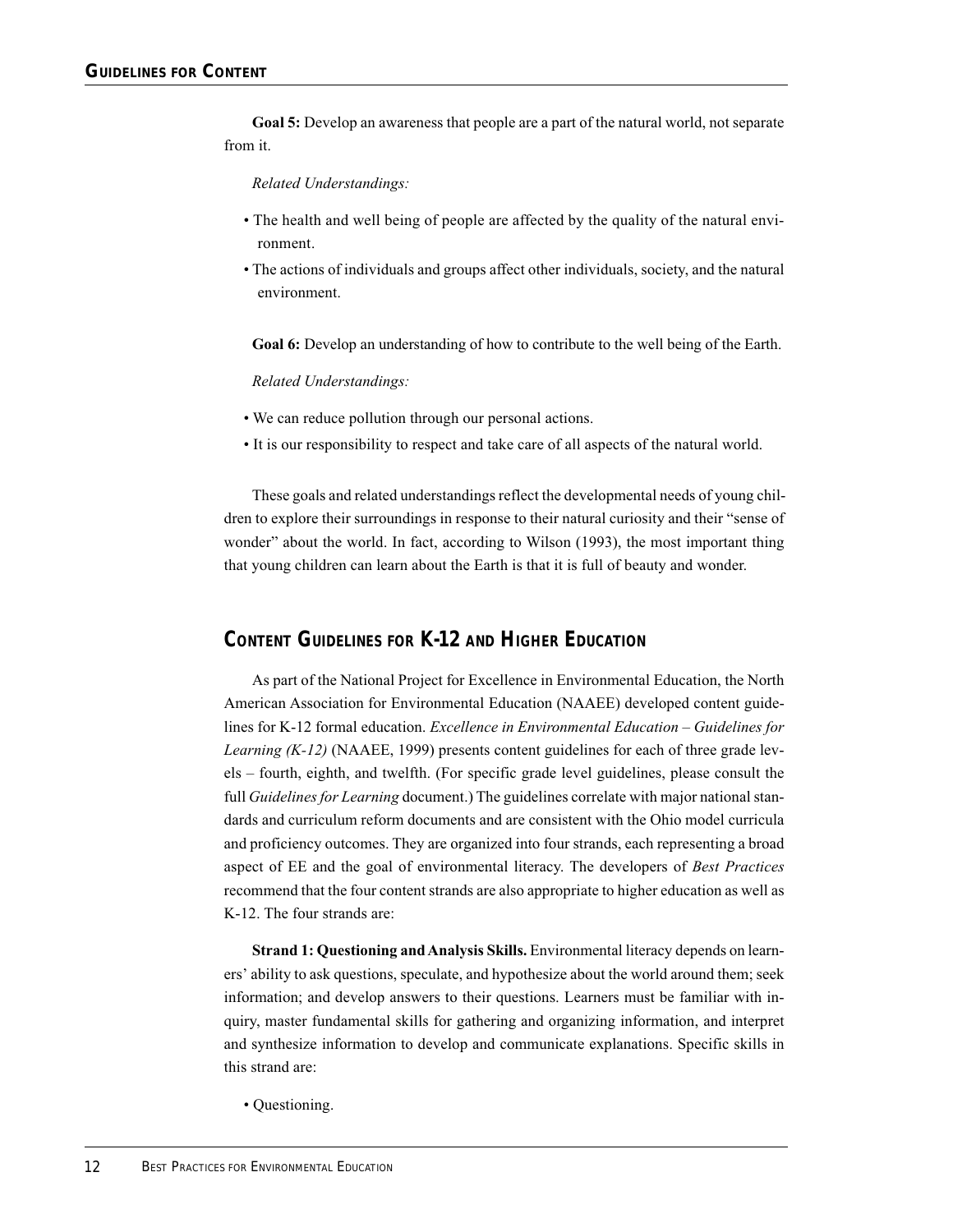- Designing investigations.
- Collecting information.
- Evaluating accuracy and reliability.
- Organizing information.
- Working with models and simulations.
- Developing explanations.

**Strand 2: Knowledge of Environmental Processes and Systems.** An important component of environmental literacy is understanding the processes and systems that comprise the environment, including human systems and influences. That understanding is based on knowledge synthesized from across traditional disciplines. The guidelines in this section are grouped in four sub-categories:

#### **2.1 The Earth as a Physical System**

- Processes that shape the Earth.
- Changes in matter.
- Energy.

#### **2.2 The Living Environment**

- Organisms, populations, and communities.
- Heredity and evolution.
- Systems and connections.
- Flow of matter and energy.

#### **2.3 Humans and Their Societies**

- Individuals and groups.
- Culture.
- Political and economic systems.
- Global connections.
- Change and conflict.

#### **2.4 Environment and Society**

- Human/environment interactions.
- Places.
- Resources.
- Technology.
- Environmental issues.

*" Skills and knowledge are refined and applied in the context of environmental issues. These environmental issues are real-life dramas where differing viewpoints about environmental problems and their potential solutions are played out."*

**Strand 3: Skills for Understanding and Addressing Environmental Issues.** Skills and knowledge are refined and applied in the context of environmental issues. These environmental issues are real-life dramas where differing viewpoints about environmental prob-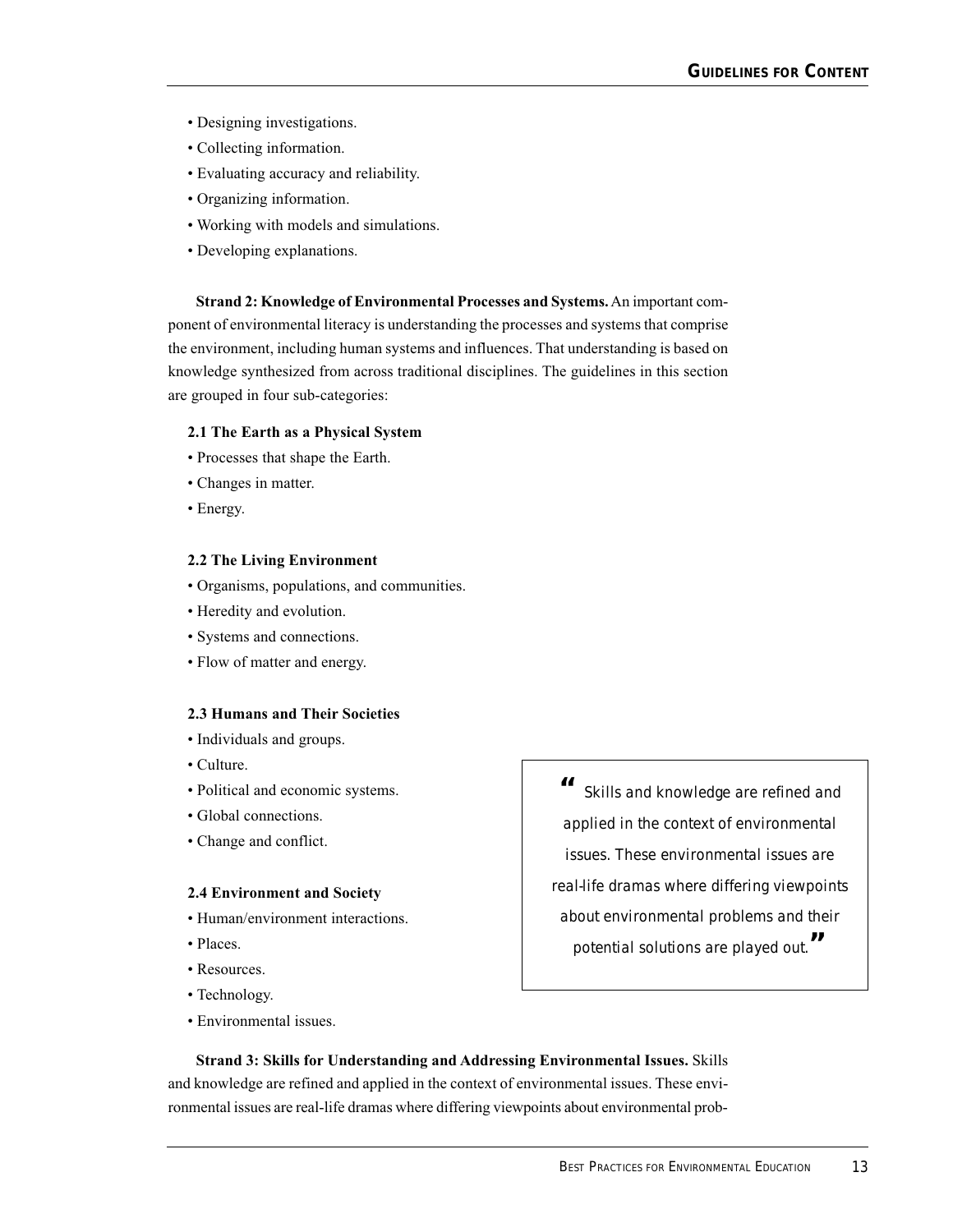lems and their potential solutions are played out. Environmental literacy includes the abilities to define, learn about, evaluate, and act on environmental issues. In this section, the guidelines are grouped in two sub-categories:

#### **3.1 Skills for Analyzing and Investigating Environmental Issues**

- Identifying and investigating issues.
- Sorting out the consequences of issues.
- Identifying and evaluating alternative solutions and courses of action.
- Working with flexibility, creativity, and openness.

#### **3.2 Decision-Making and Citizenship Skills**

- Forming and evaluating personal views.
- Evaluating the need for citizen action.
- Planning and taking action.
- Evaluating the results of actions.

**Strand 4: Personal and Civic Responsibility.** Environmentally literate citizens are willing and able to act on their own conclusions about what should be done to ensure environmental quality. As learners develop and apply concept-based learning and skills for inquiry, analysis, and action, they also understand that what they do individually and in groups can make a difference. Specific skills in this strand are:

- Understanding societal values and principles.
- Recognizing citizens' rights and responsibilities.
- Recognizing efficacy.
- Accepting personal responsibility.

The four strands of the *Guidelines for Learning* demonstrate that the content of EE is much more than factual knowledge of ecological, scientific, or technical information. EE helps learners build important life skills and develop into responsible citizens. In other words, environmental education is *good* education.

#### **CONTENT GUIDELINES FOR ADULT AND GENERAL PUBLIC LEARNERS**

If early childhood, K-12, and higher education teaching and learning are successful, the result should be an environmentally literate citizenry. While a worthy goal, it may be unrealistic to expect all learners to achieve the same level of mastery upon completion of their formal education. Learners vary widely in ability level, interest, background, and many other factors, all of which influence their level of content mastery in educational activities. Learning should not end when formal schooling ends. Environmental learning is important at all stages of life, and EE should be a lifelong learning endeavor.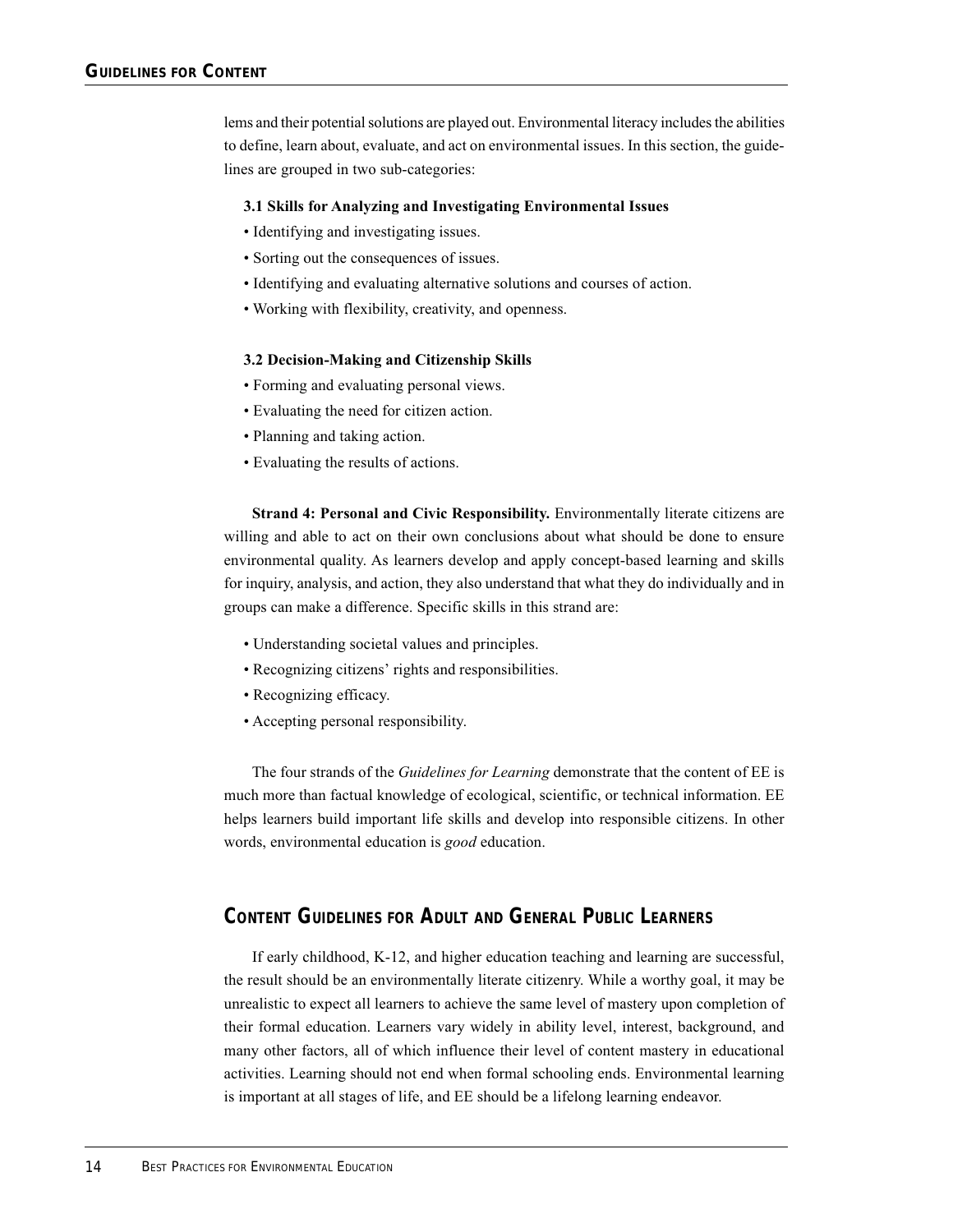The goal of lifelong EE is environmental literacy for all citizens. Roth (1992) describes environmental literacy as a continuum of competencies, understanding, skills, and actions, rather than a discrete attribute that one either does or does not possess. He defines three points on this continuum, each of which is characterized by observable behaviors. Each successive point on the continuum represents an increased level of sophistication with respect to environmental learning and behavior.

The three levels of environmental literacy described by Roth can serve as useful content guidelines for various adult and general public audiences. The three levels of environmental literacy and their associated behaviors are:



**Nominal environmental literacy.** Learners who have achieved this level:

- Recognize basic terms used in communicating about the environment and can provide rough definitions of their meanings.
- Possess awareness and sensitivity towards the environment, respect for natural systems, and concern for nature and human impacts on the environment.
- Have rudimentary knowledge of natural systems and how human social systems interact with them.

**Functional environmental literacy.** Learners who have achieved this level:

- Possess a broader knowledge and understanding of interactions between human social systems and natural systems.
- Are aware of and concerned about negative interactions between human and natural systems in terms of one or more issues.
- Can analyze, synthesize, and evaluate information about issues using primary and secondary sources.
- Communicate findings and feelings to others.
- Demonstrate a motivation to work toward solutions to environmental problems by using basic strategies for social or technological change.

**Operational environmental literacy.** Learners who have achieved this level:

- Have moved beyond functional literacy in the breadth and depth of understanding and skills.
- Routinely evaluate impacts and consequences of actions.
- Gather and synthesize pertinent information, choose among alternatives, and advocate positions and actions that work to sustain or enhance a healthy environment.
- Demonstrate a strong, ongoing sense of investment in and responsibility for preventing or remediating environmental degradation.
- Act at several levels, from local to global, and routinely engage in dealing with the world at large.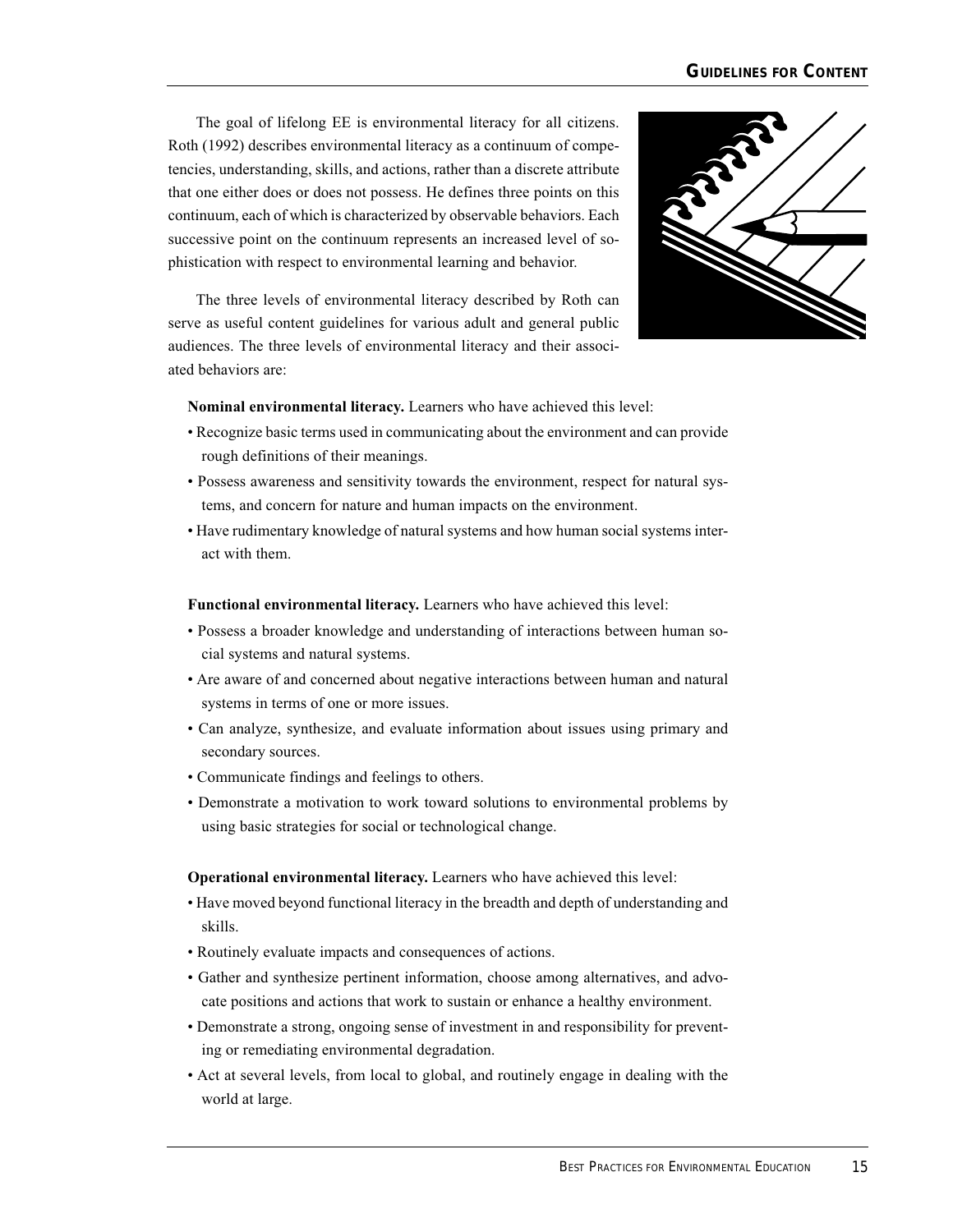Roth's (1992) three levels of environmental literacy can be a framework for leaders of adult learners to structure programs for different audiences and to help learners progress to higher levels of environmental sophistication throughout a lifetime of learning.

#### **CHOOSING AND USING ENVIRONMENTAL EDUCATION MATERIALS**

The content of EE programs is often determined by the use of preexisting curricula, activity guides, and other types of educational materials and media. A wide variety of sources produce large numbers of EE materials and make them available for educators to use in their programs. Project WILD, Project Learning Tree, and Project WET are but a few well-known examples of the many materials that have been developed. Unfortunately, not all EE materials are of the same level of quality. How can educators decide which materials to use in their programs?

As part of the National Project for Excellence in Environmental Education, the North American Association for Environmental Education (NAAEE) developed *Environmental Education Materials: Guidelines for Excellence* (NAAEE, 1996). These materials guidelines are designed to help those involved with providing EE to evaluate the quality of existing EE materials. *Guidelines for Excellence* outlines six key characteristics of highquality EE materials and associated guidelines for each key characteristic. They can also be useful in helping learners build skills in critically evaluating materials.

A worksheet based on the *Guidelines for Excellence* is included in Appendix A. The worksheet can be used as a guide for evaluating EE materials for potential use in an EE program. The NAAEE has also developed an online workbook to accompany the *Guidelines*. The workbook presents activities and examples to help users better understand and use the *Guidelines* as a tool for evaluating EE materials. The workbook can be accessed at http://www.naaee.org/npeee/Workbook/.

#### **SUMMARY**

The content of environmental education is the knowledge, skills, attitudes, and behaviors that make up the subject matter of EE programs, products, and services. EE content relates to an environmental topic or issue. It is interdisciplinary, relevant for learners, and based on accurate information presented in an unbiased manner. EE content includes an emphasis on sensitivity to the natural world, as well as experiences with built environments. EE promotes the acquisition of life skills to help people become responsible citizens.

EE content for early childhood audiences focuses on providing sensory experiences to foster a sense of wonder with the natural world. For K-12 and higher education audiences, content includes questioning and analysis skills, knowledge of environmental processes and systems, skills for understanding and addressing environmental issues, and skills for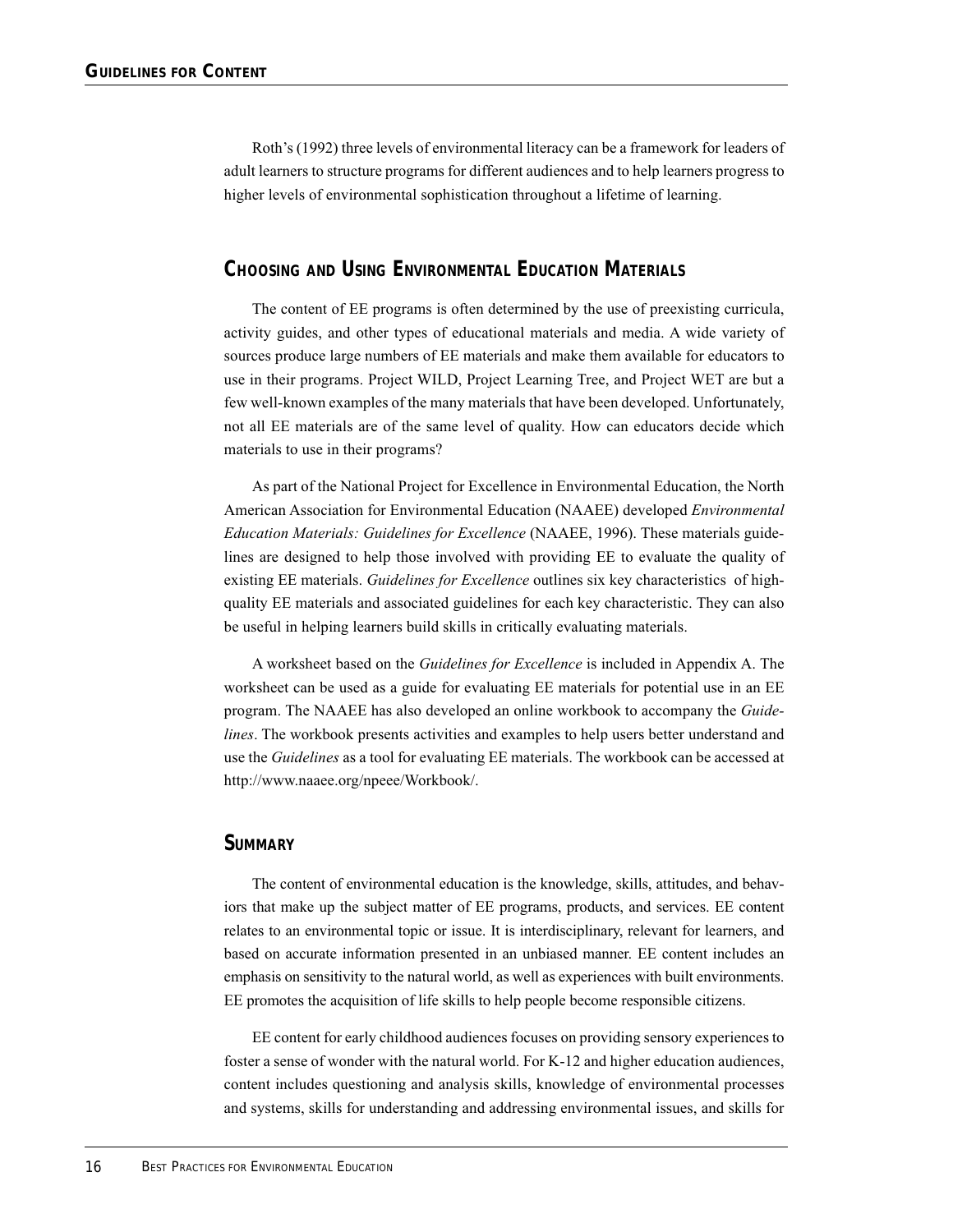personal and civic responsibility. Specific content for these strands depends on the developmental stage of the learner. Readers are referred to NAAEE'S (1996) *Guidelines for Learning* for specific grade level guidelines.

EE content for adult and general public audiences can be guided by indicators for three progressive levels of environmental literacy: nominal, functional, and operational. Content can be focused to help adult learners progress to higher levels of literacy through a process of lifelong learning.

Content is the "what" of EE. The next chapter provides recommendations for bringing content to life through the process of program development and implementation.

#### **REFERENCES**

- Environmental Education Council of Ohio (EECO). 1996. Guidelines for environmental education activities. In: Cantrell, D. C.; Barron, P. A., eds. Integrating Environmental Education and Science. Third Printing. Columbus, OH: Ohio Environmental Education Fund.
- North American Association for Environmental Education (NAAEE). 1996. Environmental education materials: Guidelines for excellence. Troy, OH: NAAEE.
- North American Association for Environmental Education (NAAEE). 2000. Environmental education materials: Guidelines for excellence–The workbook. Available at http://www.naaee.org/npeee/Workbook/.
- North American Association for Environmental Education (NAAEE). 1999. Excellence in environmental education: Guidelines for learning (K-12). Rock Spring, GA: NAAEE.
- Ohio Department of Education. 2000. Early childhood education. Available at http:// www.ode.state.oh.us/ece/, Oct. 13, 2000 version.
- Roth, C. E. 1992. Environmental literacy: Its roots, evolution, and directions in the 1990s. Columbus, OH: ERIC/CSMEE.
- Science and Mathematics Network of Central Ohio. 1995. Evaluation of OEEF-funded pre-K through grade 12 projects. Columbus, OH.
- Wilson, R. A. 1993. Fostering a sense of wonder during the early childhood years. Columbus, OH: Ohio Environmental Protection Agency, Office of Environmental Education.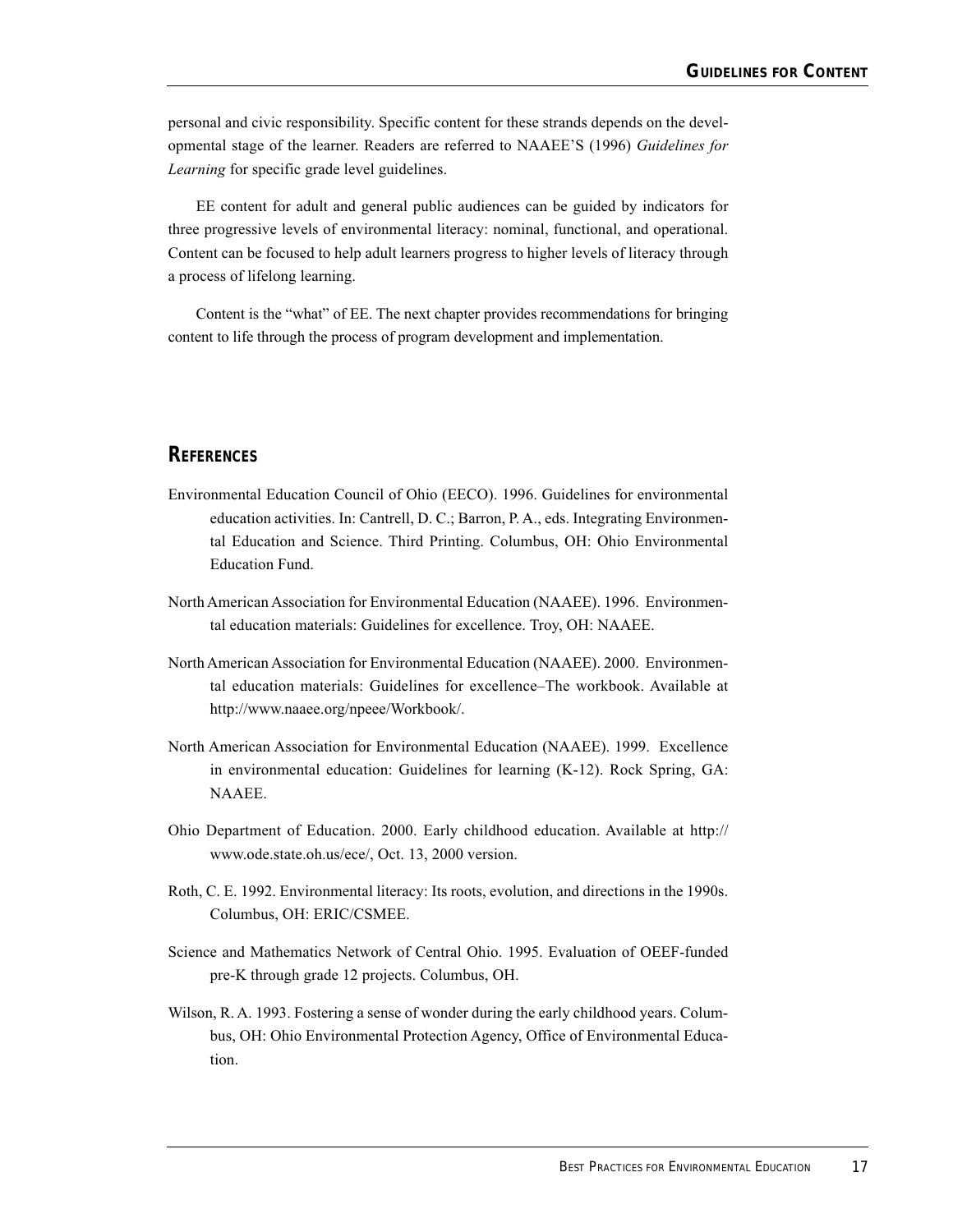# CHAPTER 3

# *GUIDELINES FOR PROGRAM DEVELOPMENT AND IMPLEMENTATION:* **HOW IS EE ACHIEVED?**

In the last chapter, we considered the content (the what) of EE. We now turn our attention to the *how* of EE: program development and implementation.

*Program development* involves all the planning and related activities that must occur before learners are engaged in actual learning activities. In program development, goals and objectives are established, the specific content of the program is determined, educational materials are produced or selected, and the methods to be used in the teaching and learning process are planned. *Program implementation* begins when the learners actually engage in learning activities.

In some cases, program development and program implementation are two separate and distinct processes. Ideally, program development and implementation work together in a continuous process where learners are actively involved in planning and developing the program. Evaluation of the implemented program then provides guidance for how the program can be changed and improved (see Chapter 4).

## **A VARIETY OF PROGRAMS, PRODUCTS, AND SERVICES**

A wide variety of EE program types can be developed and implemented for an equally wide variety of audiences or learners. As mentioned in Chapter 1, EE programs can be formal or nonformal, with either captive or noncaptive audiences (Ham, 1992). They may be provided or facilitated by a leader who is present during the learning activity, or they may take place without the physical presence of a leader. They may occur in classrooms, meeting rooms, museum galleries, outdoors, in front of a television, or virtually anywhere.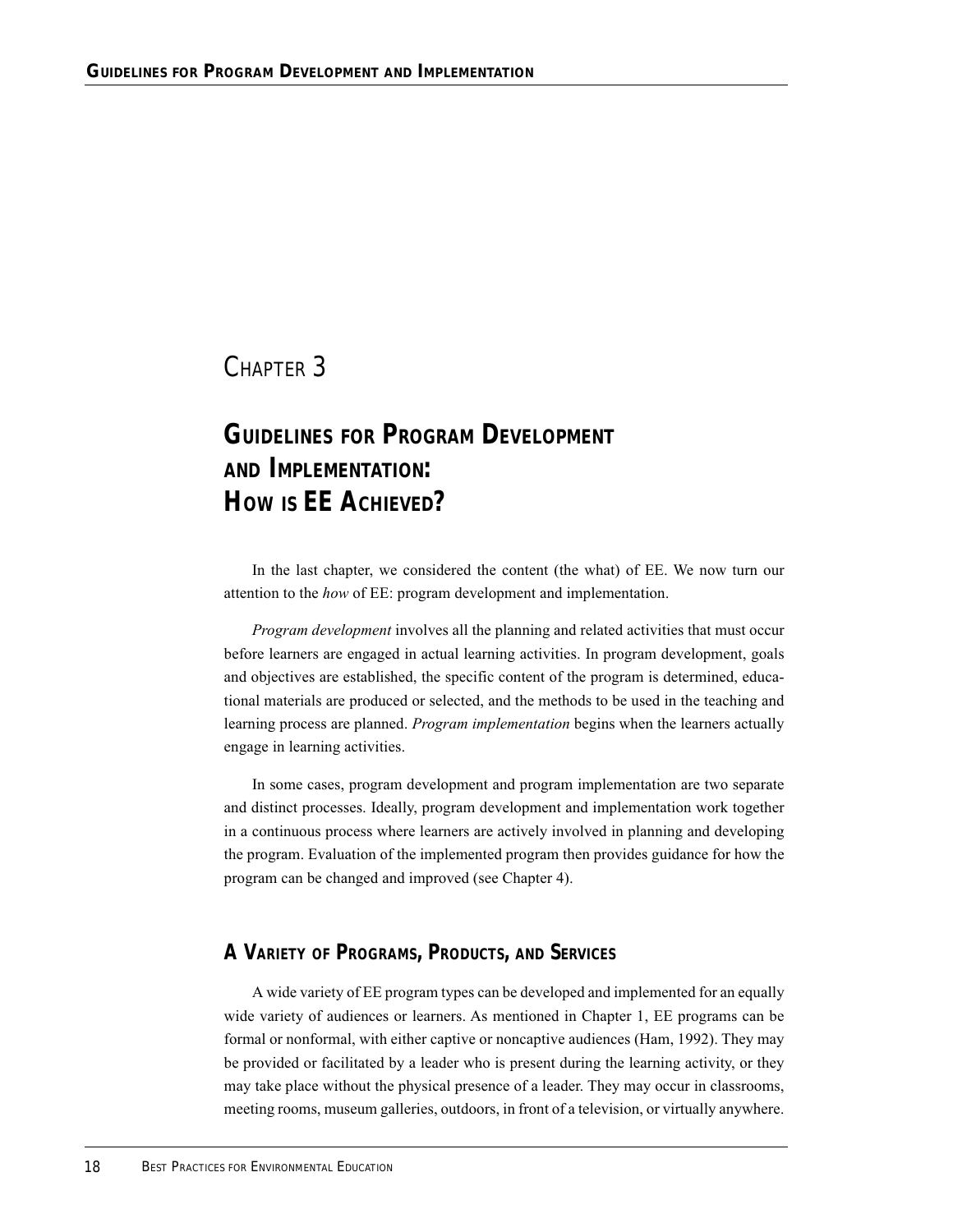Examples of the forms EE programs and learning activities can take include:

- Teacher conducted classes.
- Lectures, workshops and seminars.
- Videos and slideshows.
- Exhibits and displays.
- Brochures, fact sheets, and newsletters.
- Public service announcements.
- Websites.
- Environmental interpretation programs.
- Learner designed investigations.
- Simulations and role plays.
- Interactive computer programs.
- Community service projects.
- Action research.
- Multiage teaching.
- Case studies.
- Group problem solving.
- Combinations of the above.



The procedures involved in program development and implementation will vary according to the type of program and intended audience. In most cases, guidelines for program development and those for program implementation are interchangeable, since that which is eventually implemented must first be planned and developed. The Environmental Education Council of Ohio (EECO) promotes guidelines for EE instructional processes which are generally applicable to program development and implementation for **nearly all program types and audiences.** These guidelines demonstrate that environmental education is *good* education: The methods and approaches used in environmental education embody the best of what we know about good teaching and learning, no matter what the subject matter.

EECO's guidelines (EECO, 1996) recommend that EE program development and implementation should:

- Recognize that learners build upon prior knowledge and experience **to construct their own knowledge** through investigations, discussions, applications, and other modes of active learning.
- Employ an exciting **hands-on, minds-on approach,** which includes physical involvement (where applicable), problem-solving, decision-making, reasoning, and creative thinking.
- Promote **learner-centered learning** where the learner is involved in all phases of learning from planning to assessment.

*"You let the kids do a lot. I learned a lot of stuff in the classes...I got to see a lot of animals...the night hikes were the best." —6th grader in a residential EE program*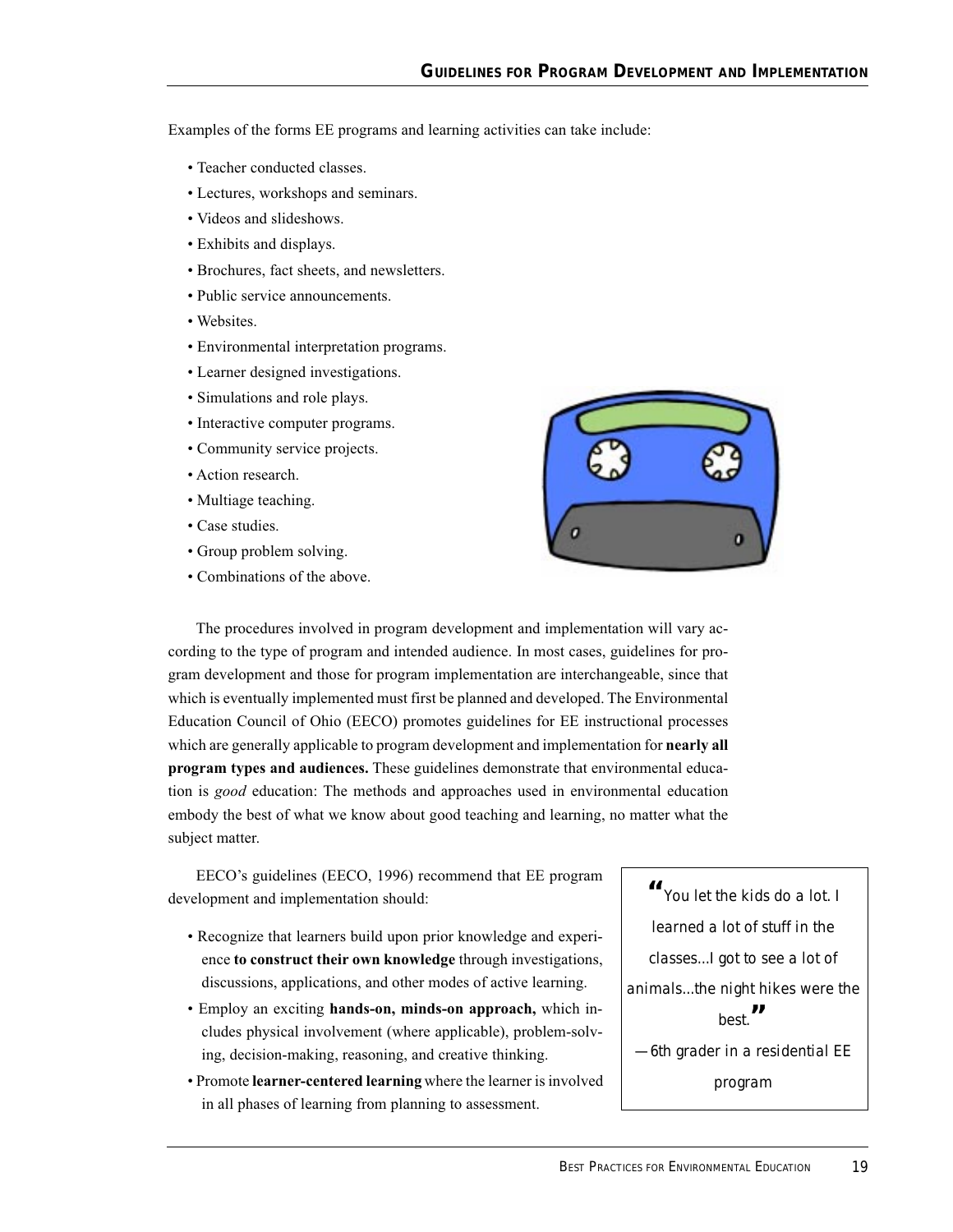*" It was helpful to learn the views of other leaders in my field, both professional and volunteer." —Participant in an adult EE workshop*

- Utilize leaders of learners as **facilitators, coaches, and mentors.**
- Encourage the use of **cooperative and collaborative learning** when learning occurs with groups of learners.
- Involve a mixture of **whole group, small group, and individual learning.**
- Encourage **multi-age** teaching and learning.
- Include a **variety of teaching and learning strategies.**
- Use a variety of **learning settings.**

• Accommodate multiple intelligences, different learning styles, and the developmental **needs of the whole person** (social, emotional, physical, mental, intellectual, aesthetic, and spiritual).

• Incorporate **assessment and evaluation** processes appropriate to the educational program or activity *(see Chapter 4).*

We now turn our attention to program development and implementation for three broad categories of learners: early childhood, K-12 and higher education, and adult and general public audiences. Examples of exemplary programs from each category are also presented in boxes to illustrate how the guidelines can be put into real world practice. These exemplary programs were judged as "outstanding" in a peer review process carried out by an outside evaluator for the Ohio Environmental Education Fund (Science and Mathematics Network of Central Ohio, 1995).

# **PROGRAM DEVELOPMENT AND IMPLEMENTATION GUIDELINES FOR EARLY CHILDHOOD**

As noted in Chapter 1, Ruth Wilson (1993), author of *Fostering A Sense of Wonder During the Early Childhood Years*, is one of the major pioneers in the area of early childhood environmental education. Wilson developed the following guidelines for developing and implementing an EE program for preschoolers (pp. 13-23). These guidelines are based on an understanding of how young children learn, and best practices for both early childhood education and EE.

- **Begin with simple experiences.** When introducing children to nature, start with the most immediate environment so that children feel safe and comfortable. Watch a bean sprout before tending a garden, or walk barefoot in the grass before wading in a stream.
- **Keep children actively involved.** Facilitate children's interactions with adults, materials, and their surroundings, allowing their interest, curiosity, and need to know to drive activities.
- **Provide pleasant, memorable experiences.** The enjoyment of an EE experience is just as important as the content.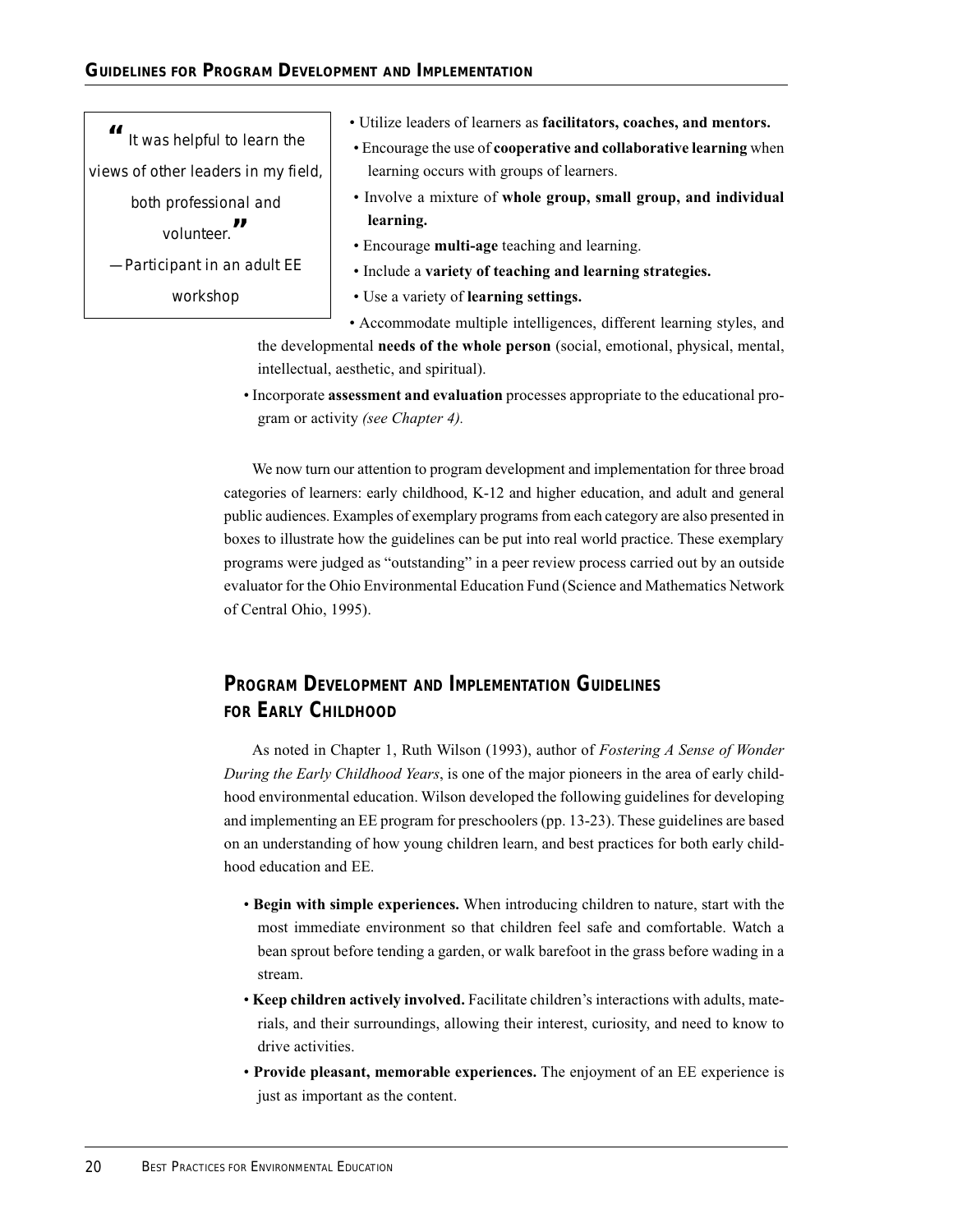- **Emphasize experience versus teaching.** For effective learning, young children need to be involved in sharing and doing versus listening and watching.
- **Involve full use of the senses.** Children need to engage with the natural world at the sensorimotor level.
- **Provide multimodal learning experiences.** Provide opportunities to learn through more than one avenue or channel of information.
- **Focus on relationships.** Promote cooperation, communication, and trust between people by encouraging cooperative learning in the outdoors. Help children feel comfortable in the natural environment in order to build independence and self-concept. Help children understand that all parts of the natural world are interconnected and that they are a part of it, as well.
- **Demonstrate a personal interest in and enjoyment of the natural world, and model caring for the natural environment.** Young children learn more about attitudes and values from their observations of adult behavior than they do from what adults say to them.
- **Maintain a warm, accepting, and nurturing atmosphere.** Young children need to know that they are valued and that they can trust the adults who work with them.
- **Introduce multicultural experiences and perspectives.** Use art, literature and visitors from different cultural backgrounds to introduce children to a variety of cultures.
- **Focus on the beauty and wonder of nature.** The most important thing young children can learn about the Earth is that it is full of beauty and wonder.
- **Go outside whenever possible.** If young children are to develop a sense of love and caring for the natural world, they must be given time to experience it. **Exemplary EE Program:**
- **Infuse EE into all aspects of an early childhood program.** EE should be integrated into all aspects of early childhood programs rather than being considered an "add on."

In addition to the above, Wilson suggests the following types of activities for implementing early childhood EE:

- Nature-related materials and activities in learning centers.
- Animals and plants as part of the classroom environment.
- Nature-related books for children.
- Nature-related art, music, and movement activities.
- Celebration of the four seasons with special nature-related activities.
- Using foods to show our connection to the natural world.
- Nature-related themes in group activities.
- Nature-related art and art projects made from materials

**Little Tikes Discovery Program** *The Stark County School District implemented an early childhood EE program for preschoolers by creating three learning stations focusing on the five senses, animal life science, and earth science. Activities included art, music, dramatic play, and storytelling.*

#### *Strengths:*

- *Good use of learning centers*
- *Focus on sensory learning*
- *Interdisciplinary, multimodal learning approach*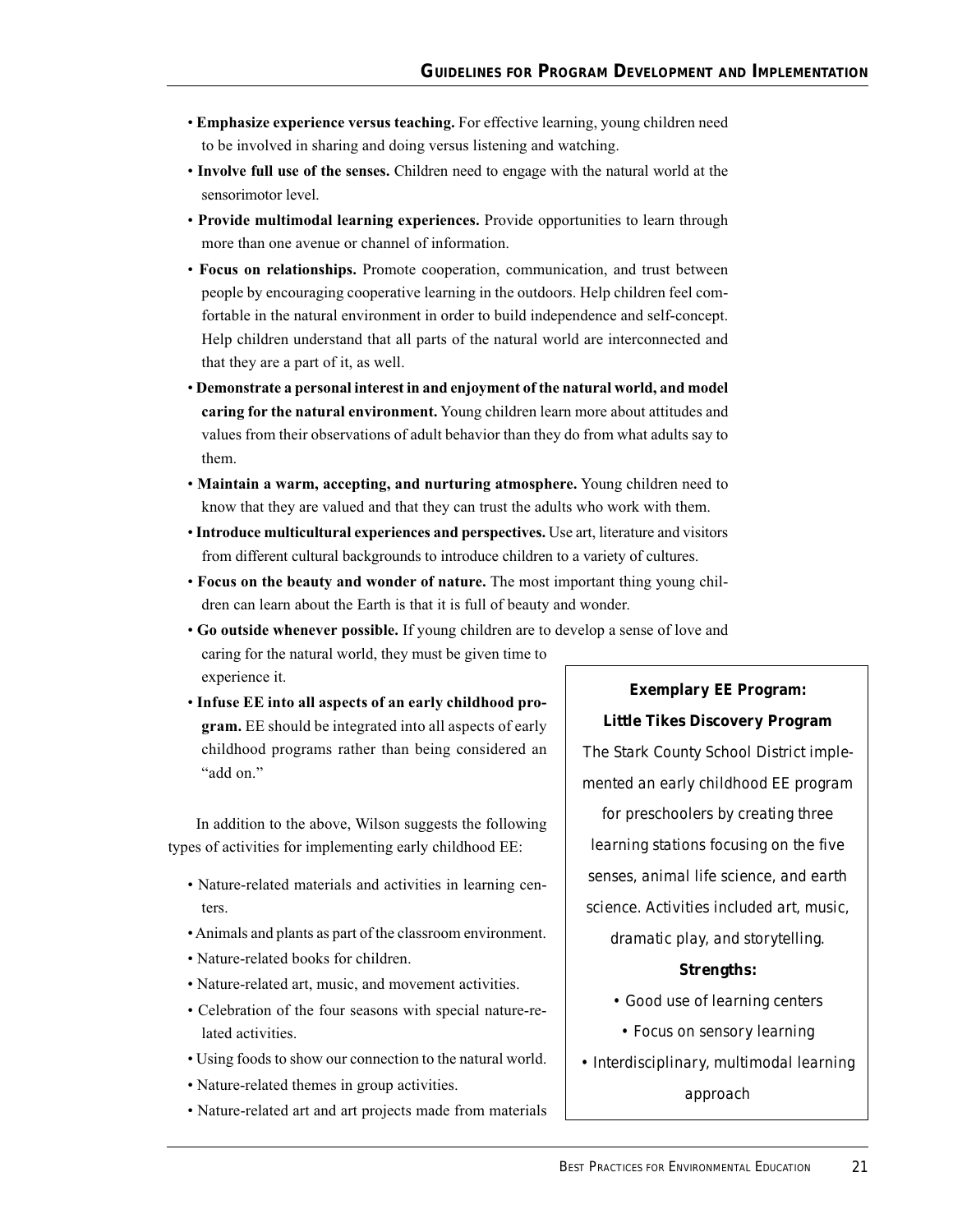from the natural world.

- Field trips.
- Utilizing and developing the schoolyard to foster learning about wildlife and nature.
- Parent participation in nature-related activities.

Ruth Wilson's work in early childhood EE is an invaluable resource for educators working with young children. Another good source of information for early childhood EE is the *Earthworm* newsletter, published by the Early Childhood Outdoors (ECO) Institute, 1111 North Bellevue Blvd., Bellevue, NE 68005; (402) 453-5615, http://www.ecoinstitute.org.

# **PROGRAM DEVELOPMENT AND IMPLEMENTATION GUIDELINES FOR K-12 AND HIGHER EDUCATION**

#### **Methods for Incorporating EE into the Curriculum**

Historically, the preferred method of incorporating EE into formal school curricula has been *infusion*, the incorporation of environmental concepts, activities, and examples into existing curricular goals (Monroe & Cappaert, 1994). Infusion has been seen as a way to put EE into the curriculum without teachers having to add "just one more thing to teach." Another method is *insertion*, where an environmental unit or course is added to the class or curriculum. Insertion usually means that something else is removed to make way for the new unit or course.

A well-accepted way to infuse EE in K-12 education is through the use of supplemental curricula. These consist of activity guides that provide lesson plans for learning activities aimed at various grade levels. Often the activities are correlated to a variety of subject matter areas so that they may be incorporated into all aspects of the curriculum. Project WILD (Western Regional Environmental Education Council, 1992), Project Learning Tree (American Forest Foundation, 1996), Project WET (The Watercourse and Council for Environmental Education, 1995), and Project Food, Land, and People (Project Food, Land, and People, 1998) are examples of some well-known supplemental curricula.

Engleson (1985, cited in Simmons, 1989) promotes infusion of EE into formal school currciula by saying that "Environmental Education should permeate the entire curriculum with every subject area at every grade level dealing with the environment in some way. Some subject areas, by their very nature, present greater opportunities for infusion of environmental education, but all have a role to play." However, Simmons (1989) also says that, although the goal is to infuse EE into all subject areas, it is most commonly taught in science classes. This may be because preservice teachers are most often exposed to EE training in science methods classes, or because the major national supplemental curricula have the majority of their activities based in science.

Engleson (1989) provides an 8-step process for infusing EE into the school curriculum: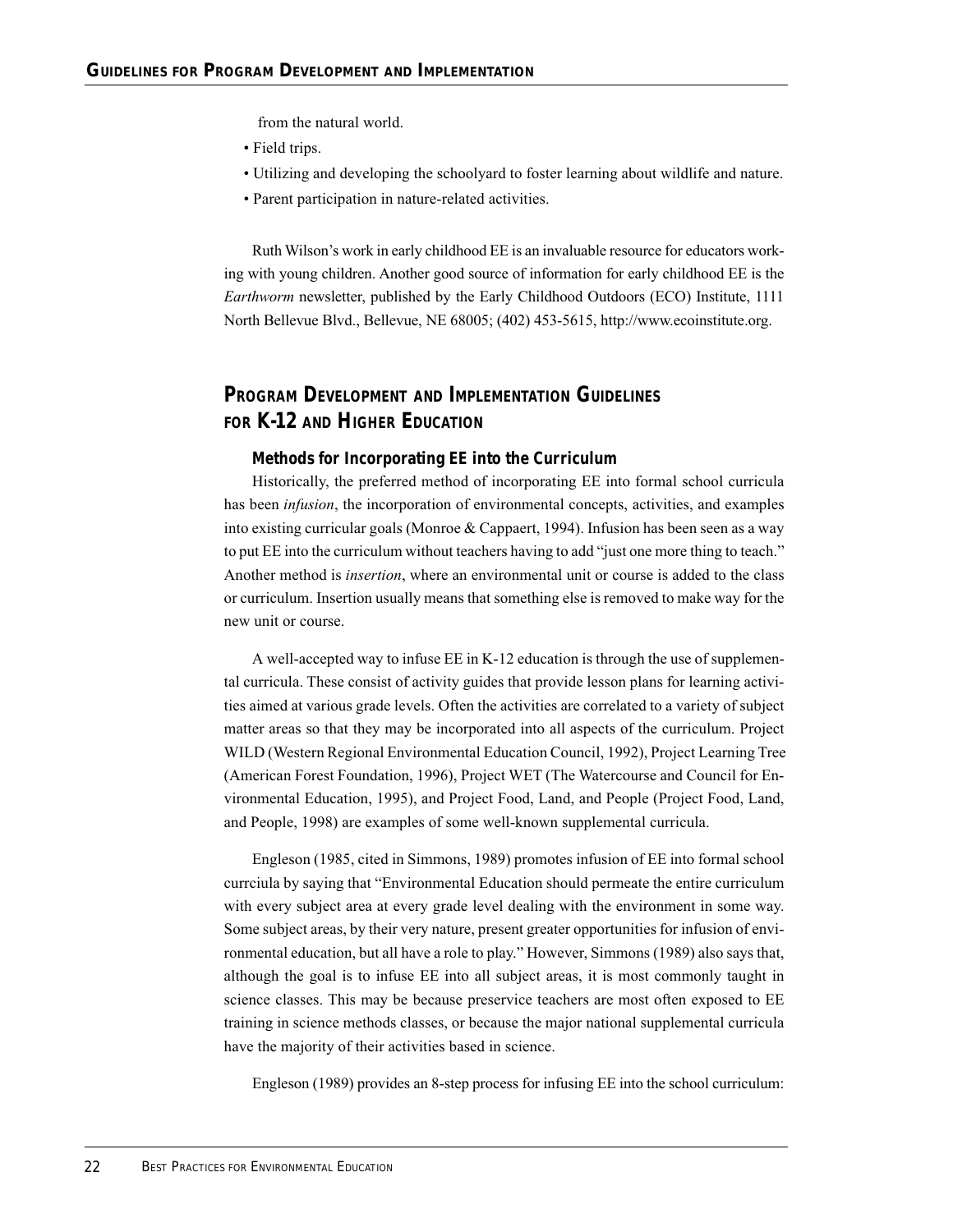- Select the environmental topic to be infused into an existing subject area instructional unit.
- Identify the subject area units which relate to, or support, the investigation of the selected environmental topic.
- Develop one or more environmental objectives for the subject matter unit.
- Specify the environmental content to be added to the unit.
- Develop new instructional procedures as needed.
- Identify new process skills that might be used or developed in achieving the new environmental objectives.
- Identify new resources to be used in achieving the environmental objectives: equipment, consumable materials, references, field trip sites, resource people, etc.
- Identify related activities and new topics for investigation that may be suggested by teaching the newly infused unit.

Infusion and insertion are both viable methods for developing and implementing EE programs in formal education curricula. However, another approach, the *integrated* approach, is recommended by the major educational reform efforts of today and is consistent with the best of what we know about teaching and learning.

#### **The Integrated Approach**

*Best Practices* recommends an **integrated approach** to EE for formal K-12 and higher education. Integration operates under the philosophy that the world works holistically, without artificial boundaries, and may best be studied from the whole to the part, not the part to the whole (Cantrell and Barron, 1996). In an integrated approach, the boundaries between discrete disciplines of study are crossed or even eliminated. For example, rather than study Earth/space science concepts in one class, physical science in another, and life science in yet another, learners could learn concepts from all of these disciplines by focusing their study on a theme tying all of them together. The interdisciplinary nature of environmental topics and issues make it desirable, even necessary, to implement environmental teaching and learning through an integrated approach.

Integrated approaches to teaching and learning may include (Cantrell and Barron, 1996, p. 3):

• Multidisciplinary: Making connections across the boundaries of disciplines.

**Prairie Lincoln Big Darby Project** *Students at Prairie Lincoln Elementary School in Franklin County studied the Big Darby Creek watershed through a combination of field trips and classroom activities. They learned why the watershed is important, what is has to offer the community, and ways of preserving and protecting it. Strengths: • Integrated, interdisciplinary approach to learning • Use of multiple learning settings and strategies • Emphasis on environmental action skills*

**Exemplary EE Program:**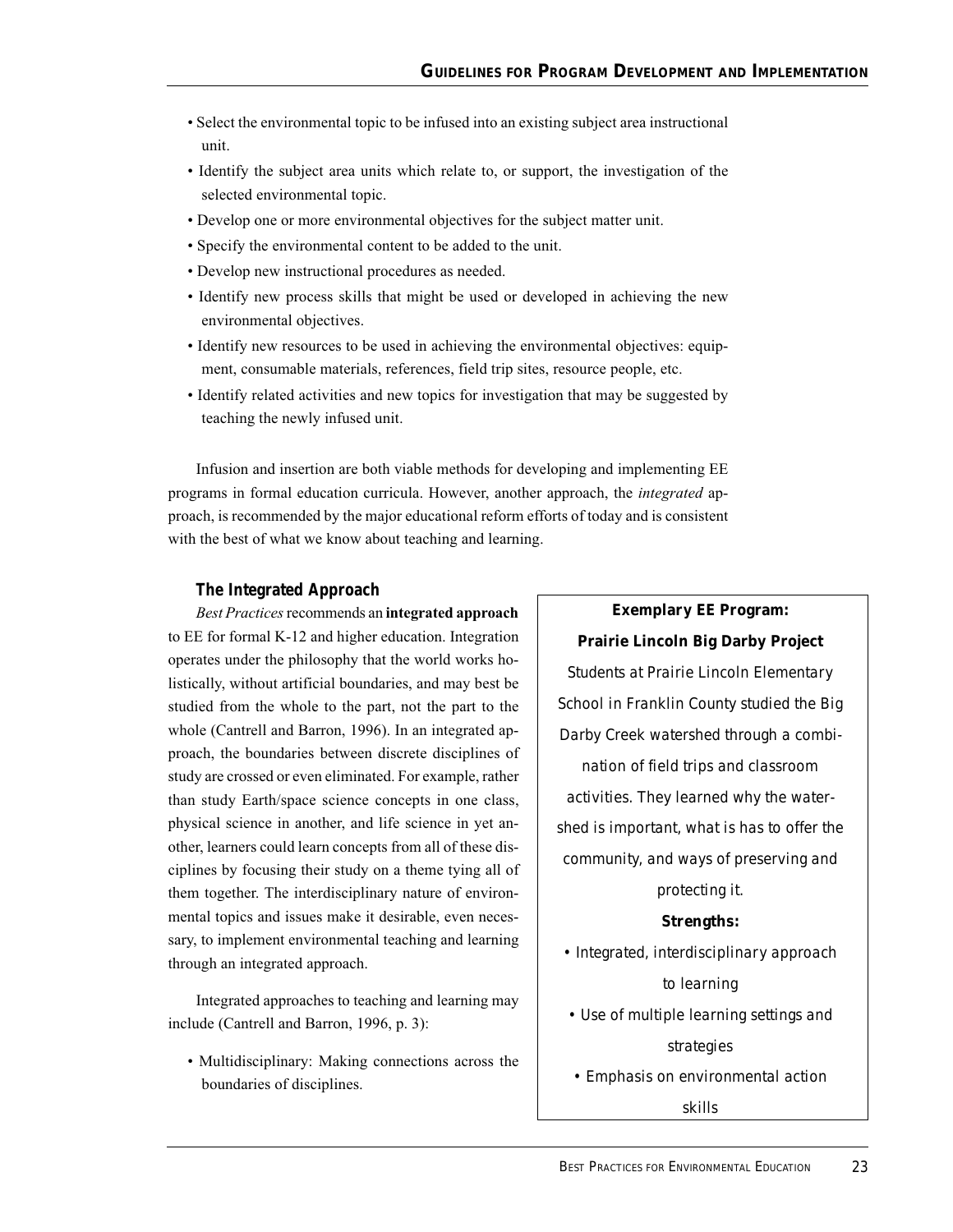# **Exemplary EE Program: Why is Rush Creek Orange**?

*The Ohio Historical Society and Ohio Historical Foundation worked with students in first, third, fourth, eighth, ninth, and tenth grades in an investigation of "why is Rush Creek orange?" The students communicated with archaeologists, engineers, scientists, utility managers, wildlife experts, and zoo animal handlers through the use of teleconferencing, computer programs, and the internet to find answers to this question.*

## *Strengths:*

- *Emphasis on questioning and analysis skills*
	- *Integrated, interdisciplinary approach*
	- *Emphasis on communication skills*
- *Good use of outside experts as a resource*
- Interdisciplinary: Blurring the boundaries among disciplines.
- Transdisciplinary: Eliminating the boundaries among disciplines.

An example of a **multidisciplinary** approach is to emphasize a single thematic idea and explore how concepts, principles, or topics from various disciplines exemplify the theme. Typically, only a few themes are addressed in a year-long study. See the diagram below for a model of the multi-disciplinary approach.

## An **interdisciplinary**



approach emphasizes an interdisciplinary issue or topic and investigates it through thematic ideas. It integrates disciplines of study and allows learners to make connections to

*The multidisciplinary approach: Concepts, principles, and topics exemplify a single thematic idea.*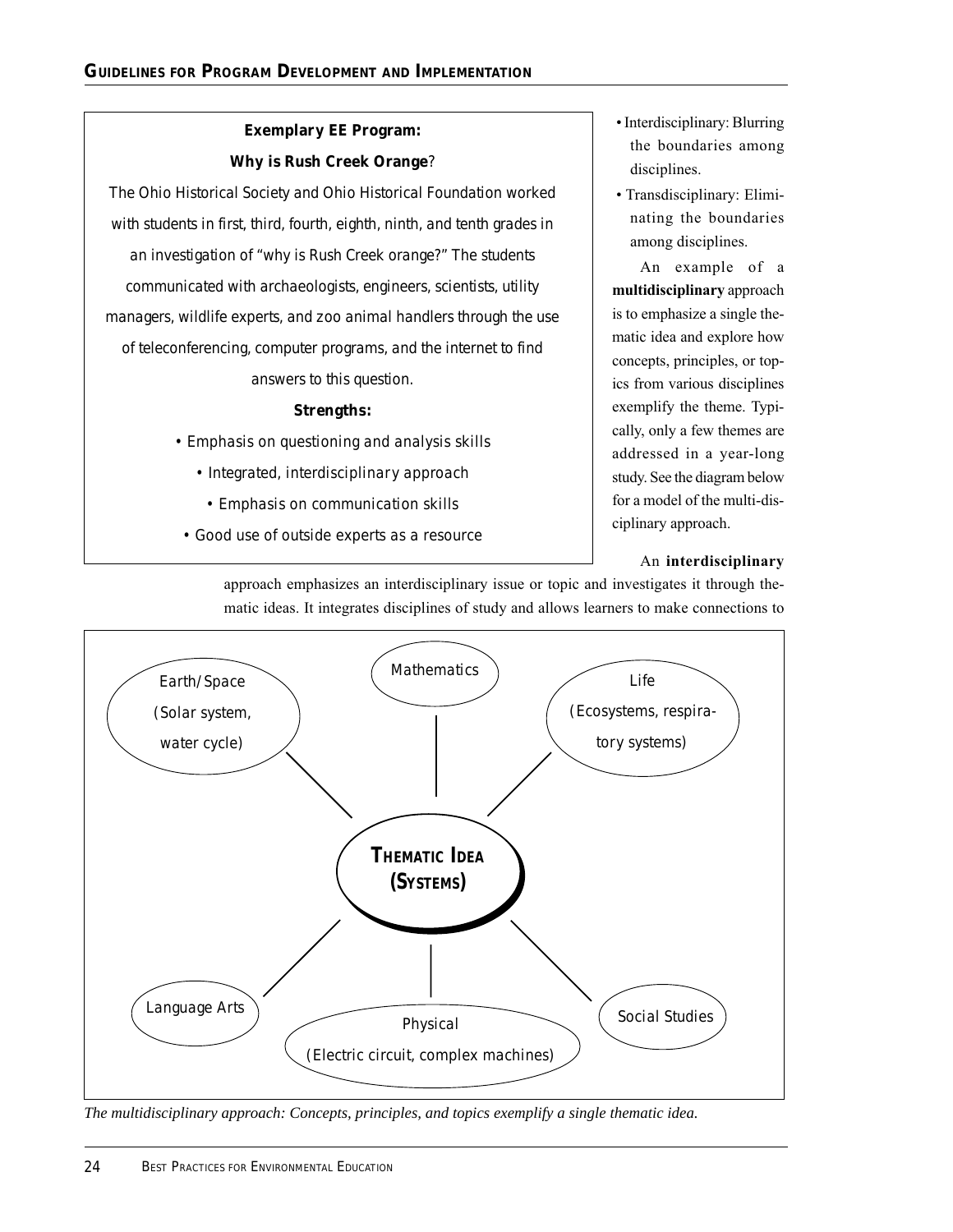

*The interdisciplinary approach: Thematic ideas are used to investigate an interdisciplinary issue or topic.*

real-life issues that are relevant to them. Because of their complexity, a limited number of these topics or issues would be explored each year.

In a **transdisciplinary** approach (see the following page), learners investigate broad areas of interest that exemplify a theme. They draw upon a mix of disciplines appropriate to studying the theme. Each year may focus on only one or a few themes.

The integrated approach to incorporating EE in formal education may best be exemplified by a newly developed concept known as **Environment as an Integrating Context (EIC).** EIC uses a school's surroundings and community – its environment – "as a comprehensive focus and framework for learning in all areas" (Lieberman and Hoody, 1998, overview). The "environment" in EIC spans a range of possibilities, including classrooms, playgrounds, fields and woodlands, off-site study areas, or a combination of settings. EIC allows learners to connect what they are learning in a variety of disciplines to their immediate surroundings.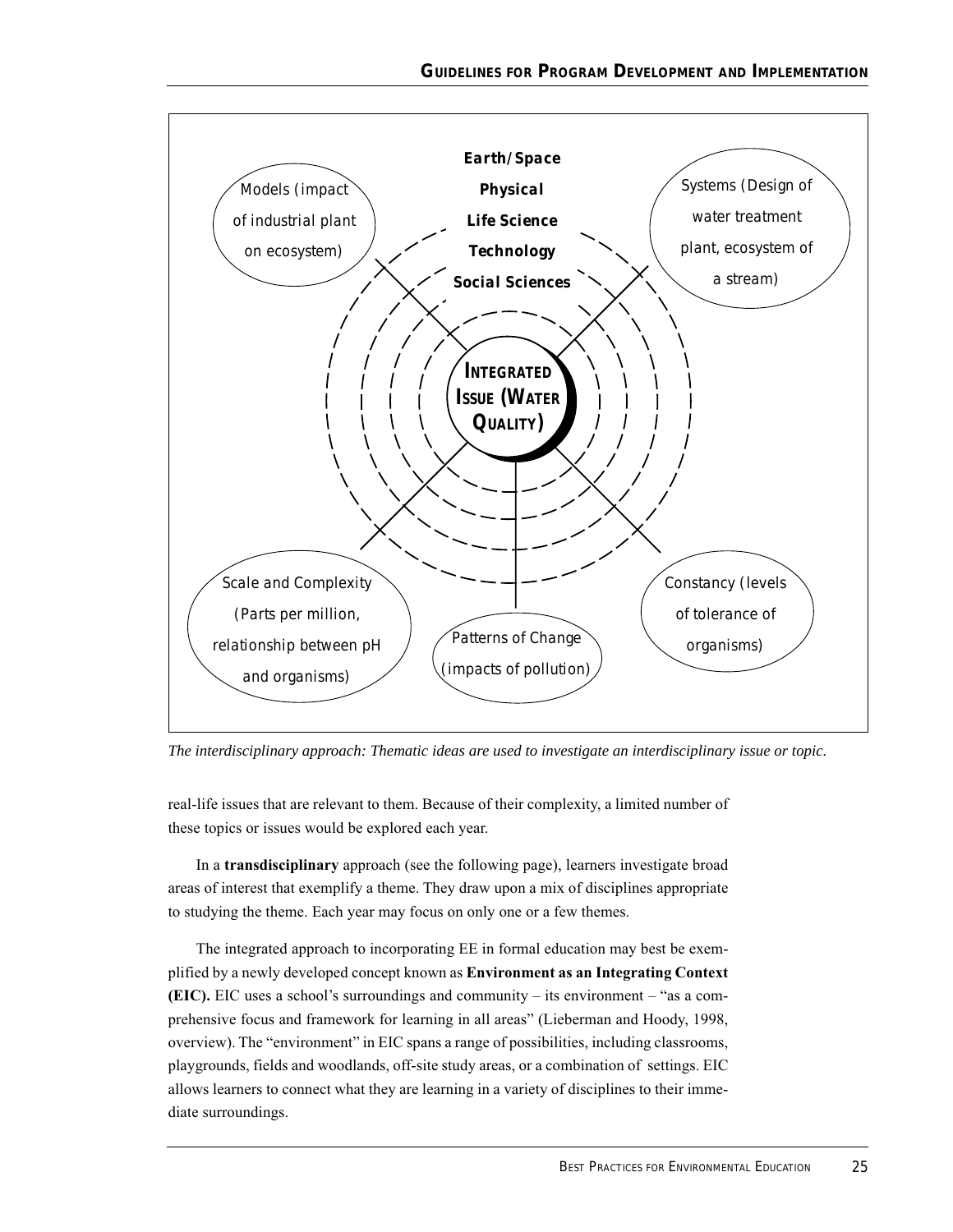

*The transdisciplinary approach: Learners investigate broad areas of interest that exemplify a theme.*

EIC instruction takes many different forms depending on the school and community in which it takes place. However, researchers have found that successful EIC schools have these characteristics in common (Lieberman and Hoody, 1998, p. 10):

- Interdisciplinary integration of subject matter.
- Collaborative instruction (team teaching).
- Emphasis on problem solving and projects.
- Combinations of independent and cooperative learning.
- Learner-centered and constructivist approaches.

A recent research study of 40 United States schools using EIC, including two Ohio schools, suggests that the benefits of EIC go far beyond that of environmental learning.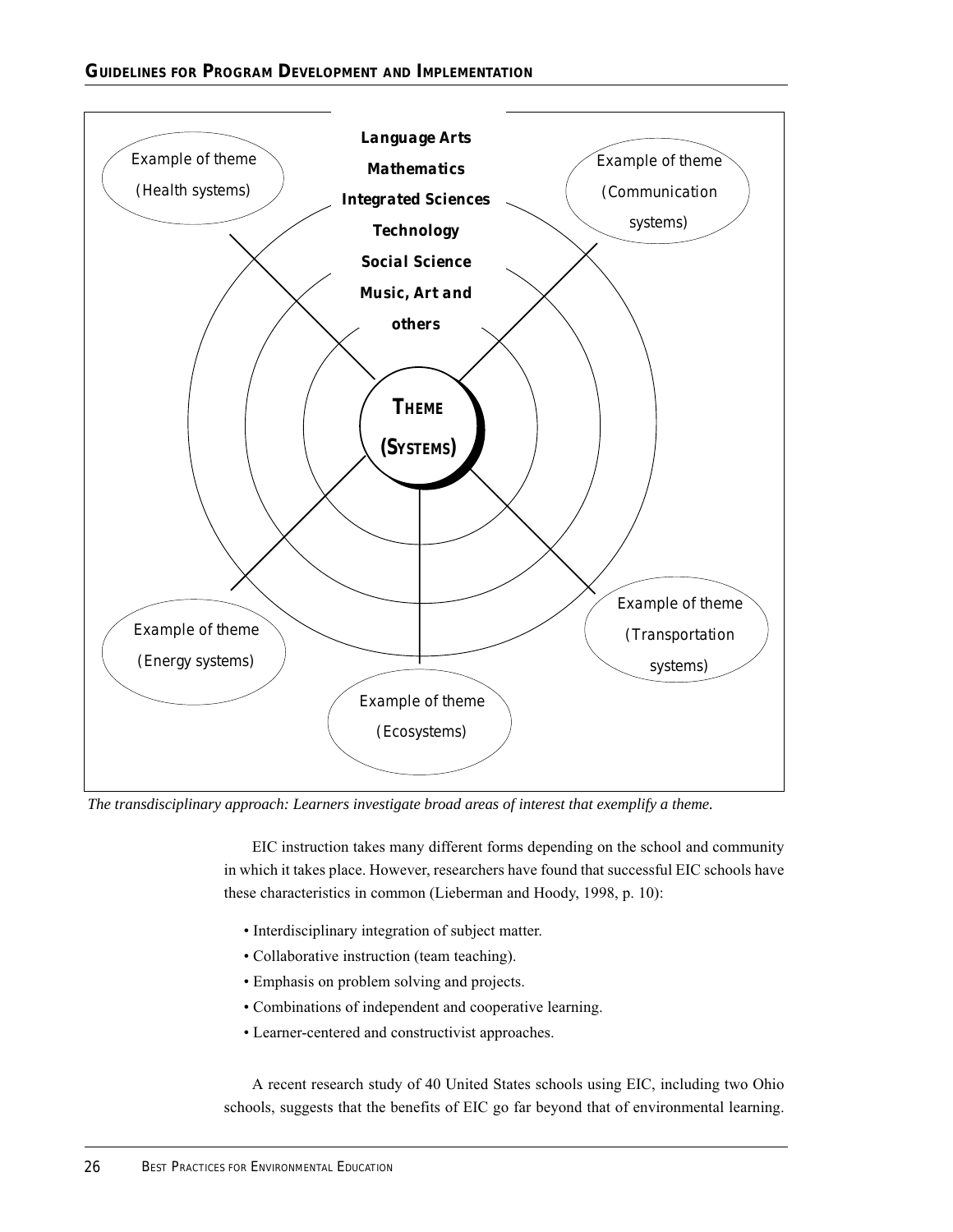The study provides evidence of increased academic performance, reduced disciplinary problems, and increased enthusiasm for learning (Lieberman and Hoody, 1998). The EIC approach clearly holds significant potential to enhance teaching and learning in formal education by using the environment as a focal point.

We have described a wide range of methods for developing and implementing EE in K-12 and higher education. While infusion is a widely used method, *Best Practices* and the field of EE in general recommend a greater emphasis on the integrated approach.

# **PROGRAM DEVELOPMENT AND IMPLEMENTATION GUIDELINES FOR ADULT AND GENERAL PUBLIC AUDIENCES**

Adult and general public audiences are the targeted recipients of all types of EE programs. Adult learning theory, which represents the best knowledge of how adults learn, provides a basis for guidelines for this audience. The Science and Mathematics Network drew upon adult learning theory to develop a set of evaluation rubrics (see Chapter 4 for information on rubrics) to be used in the evaluation of adult and general public programs funded through the Ohio Environmental Education Fund. The following guidelines were adapted from these rubrics. They are divided into guidelines for **planning and design** of programs (program development) and guidelines for **audience experiences of programs** (implemen-

tation). The guidelines cover a wide range of audience experiences, or program types, that fall under the headings of courses, workshops, and seminars; media products; and print products.

#### **Guidelines for Planning and Design**

- Involve the **target audience** members or their peers in planning the content and format of the project or program, including planning and design, topic selection, and dissemination strategies.
- Build upon existing strategies in developing the topics and format used in the project or program, but include **innovative approaches** that will reach a broad audience.
- Where appropriate, design the program or project to **go beyond the transfer of information** to build comprehensive awareness, knowledge, and skills for making informed decisions and acting to solve environmental problems.
- Maintain **factual accuracy** and a **balance of viewpoints** throughout the program or project.
- Include a strong, multifaceted **dissemination strategy** for the program or project.

## **Exemplary EE Program:**

# **The Master Conservationist Program** *The Holmes County Soil and Water Conserva-*

*tion District conducted an extensive seminar over two consecutive summers to inform participants about the problems and solutions related to non-point pollution. The seminar employed a variety of learning strategies, and an action component encouraged participants to practice best conservation practices and to pass the information they gained onto others. Strengths:*

*• Use of innovative teaching strategies*

*• Strong action component*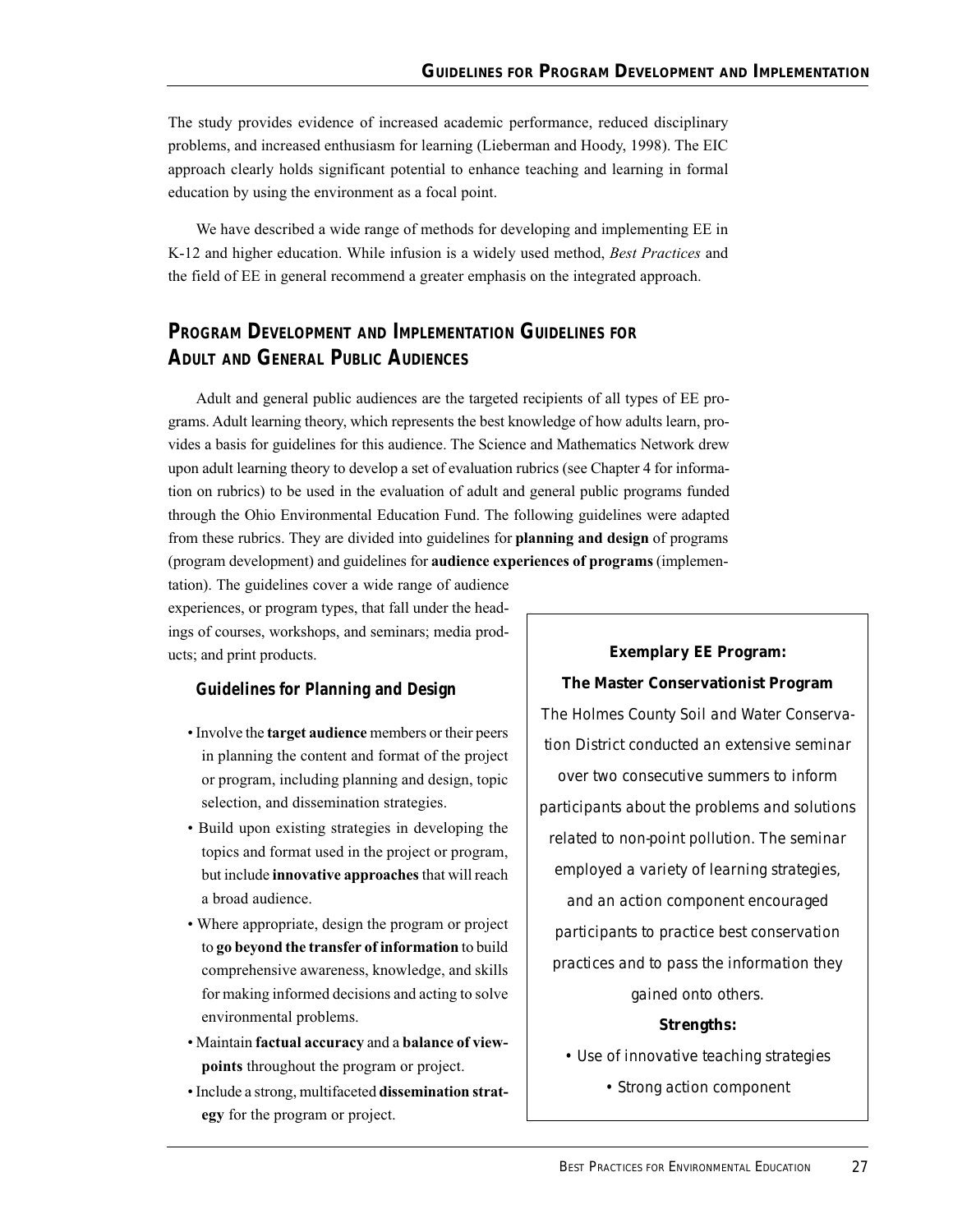#### **Guidelines for Audience Experiences**

#### **1) Classes, Seminars, and Workshops**

- Actively **engage** participants for at least half of the program.
- Include experiences that **go beyond traditional** lecture and audiovisuals, such as case studies, simulations, small group discussions, and field experiences.
- Where possible and appropriate, provide participants with several opportunities to choose from among a **variety of sessions or assignments** to best address their par-

ticular needs, issues, or questions.

# **Exemplary EE Program: Reuse Education Project**

*The Ultimate Recycling Center conducted a multifaceted public awareness campaign to enable and encourage residents of Southeastern Ohio to identify and divert reusable materials from the waste stream. Interactive workshops were conducted for schools, community groups, and businesses. Educational material was mailed to the general public, and three five-minute videos were produced describing how and why the public should identify reusable waste. The availability of a "reuse center" that could receive reusable items was key in allowing the educational process to culminate in an active response by participants.*

#### *Strengths:*

- *Interactive workshops to keep participants actively engaged*
- *Use of multiple media types and a multifaceted dissemination strategy to reach a broad audience*
- *Emphasis on environmental action*

• Divide learning materials and program sessions into **logical** segments and use them to reinforce and review information.

## **2) Media Products (video, audio, slideshows, multi-media, public service announcements)**

- Ensure the product is effective in **gaining and maintaining attention,** including a motivating introduction and closing.
- Design the product to elicit an **interaction or response** by the intended audience and to encourage **further study or action** on the topic presented.
- Present key points in **sequential steps** and explain them **clearly** and without extraneous information.
- Use **high-quality visual and/or audio**, including special effects and, where applicable, an appealing, credible narrator.

#### **3) Print Products (brochures, fact sheets, newsletters, exhibits, displays, websites)**

- Write the **text clearly and engagingly.**
- Divide the material into **logically organized segments.**
- Make the **layout interesting and appealing.**
- Make effective use of many **visuals** (illustrations, photographs, maps, graphs and charts, etc.). These should be useful in communicating key points, clear, and easy to read or view.
- Design the overall product to be **easy to use** and, where appropriate, usable for different settings and situations.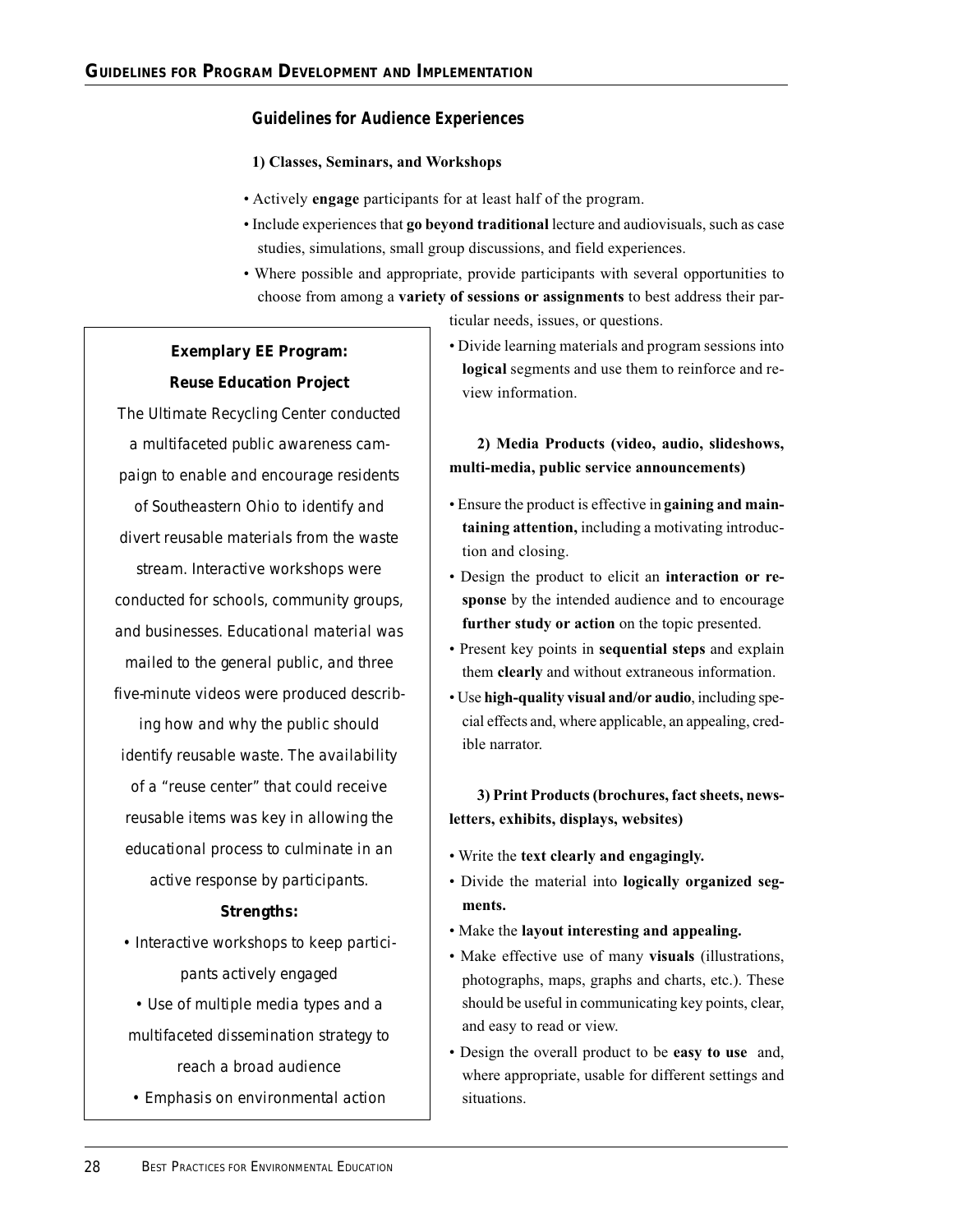#### **GUIDELINES FOR INTERPRETING THE ENVIRONMENT**

Environmental interpretation is a somewhat unique category of activities that promote environmental learning. According to the National Association for Interpretation (NAI), "interpretation" is the term used to describe communication activities designed to improve understanding at parks, zoos, museums, nature centers, and aquaria. Interpretation includes all types of programs, products, and services, such as interpreter-led programs, exhibits, signs, media products, and brochures and other print products. Interpretation tends to be specific to the place at which it happens, and is an activity that people engage in during their leisure time. Often, people are just as interested in enjoying themselves as they are in learning something through interpretation. In fact, there has been some debate as to whether interpretation should be considered education or simply an activity unto itself. Regardless of how it is defined, environmental interpretation presents opportunities to foster environmental learning and stewardship.

Interpretation as it exists today was largely shaped by Freeman Tilden's 1957 book, *Interpreting Our Heritage*, in which he established six principles of interpretation:

- Interpretation should **relate** subject matter to something within the personality or experience of the visitor (learner).
- Information is not interpretation; interpretation is **revelation** based on information.
- Interpretation is an **art**. Any art is teachable to some degree.
- The chief aim of interpretation is not instruction, but **provocation**.
- Interpretation should present a **whole**, and should address itself to the **whole person.**
- Interpretation for **children** should follow a **different approach** than that for adults.

The National Park Service (NPS) now has in place an **Interpretive Development Program (IDP)** for the professional development of its interpreters. Developed with the input of hundreds of interpretive professionals throughout the NPS, the IDP outlines four tenets of the process of interpretation. The tenets focus on 1) the resource (that which is interpreted – i.e., the natural environment, natural features, heritage sites), 2) the role of visitors (learners), 3) the purpose of interpretation, and 4) the outcome of interpretation. These tenets summarize a best practices philosophy for the process of interpretation.

**Tenet 1: The resource possesses meanings and has relevance.** Each resource means different things to different people. Each resource acts as a focus for that which is meaningful to individual visitors.

**Tenet 2: Visitors seek something of value for themselves.** The visitor believes there is something worthwhile in the resource, but may or may not find value in it.

**Tenet 3: Interpretation facilitates a connection between the interests of the visitor and the meanings of the resource.**

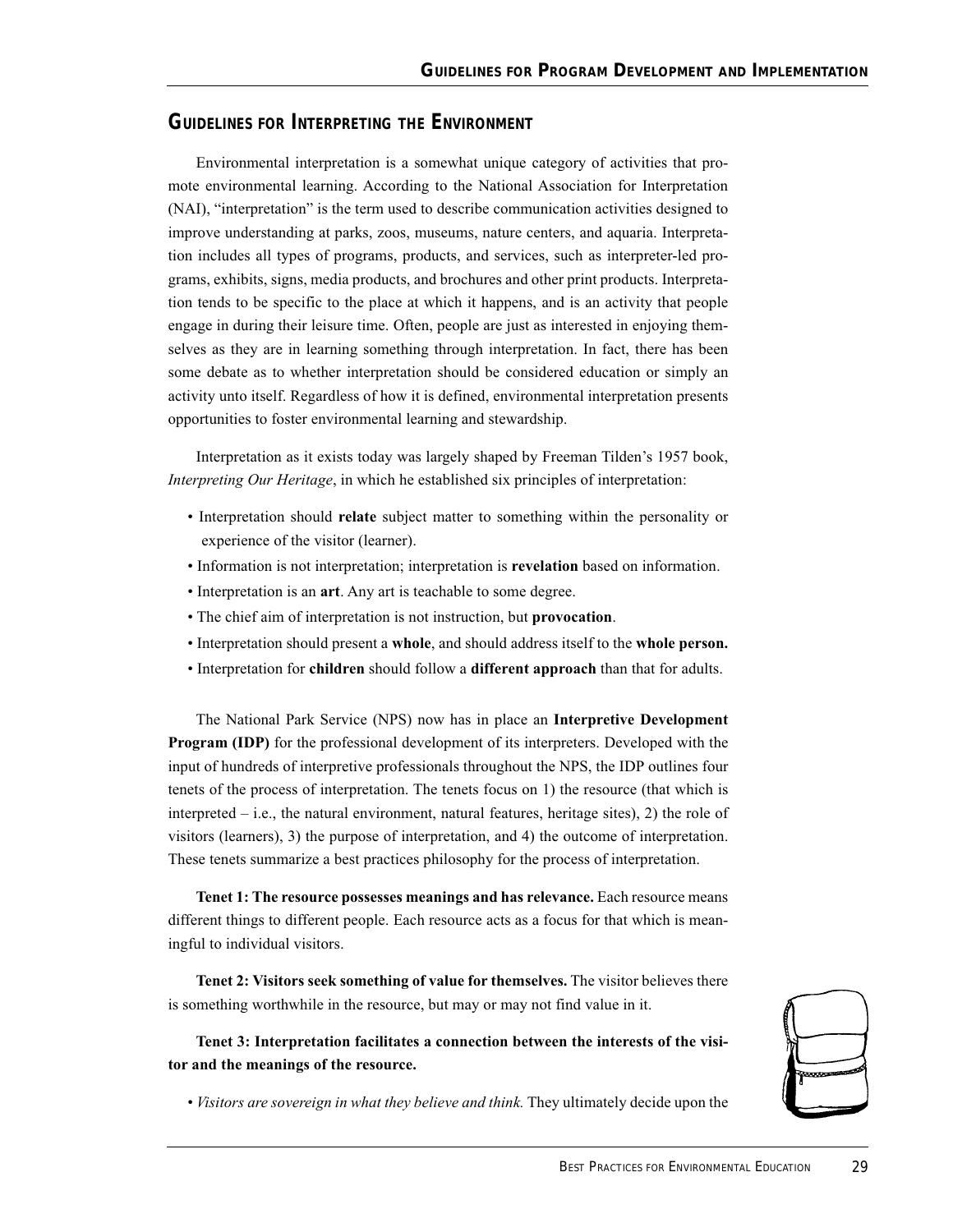value of their experience and the value of the resource and its preservation. Interpreters must meet visitors on their own terms, and endeavor to move them to a greater appreciation and stewardship of the resource.

- *Meanings are more important than information.* The interpreter uses accurate information to help visitors find meanings in the resource and have significant life experiences during their visit.
- *Interpreters must be able to subordinate their own passion and understandings* of the resource so that visitors can form their own passion and understandings.

**Tenet 4: The outcome of successful interpretation is an intellectual or emotional connection by the visitor with the meanings and significance of the resource.** Such an outcome results in an increase in visitor care for the resource and support for its preservation.

One of the leading experts in the field of environmental interpretation is Sam Ham of the University of Idaho. Ham's book, *Environmental Interpretation: A Practical Guide for People with Big Ideas and Small Budgets* (1992), is widely regarded as a best practices manual for methods and techniques of environmental interpretation. Ham presents four qualities of effective interpretation:

**Quality 1: Interpretation is** *pleasurable***.** Interpretation needs to be enjoyable, even entertaining, if it is to hold the attention of "noncaptive" (nonformal) audiences (see Chapter 1).

**Quality 2: Interpretation is** *relevant***.** Being relevant means being meaningful and being personal. Information is meaningful when learners can connect it to something they already know. It is personal when it relates to something the learner cares about.

**Quality 3: Interpretation is** *organized***.** Keep interpretive presentations organized around a manageable number of main points (five or fewer).

**Quality 4: Interpretation has a** *theme***.** A theme is an easily understood message or big idea. Every interpretive presentation should be organized around a theme.

Most of Ham's book describes how to develop and implement a wide variety of inter-



pretive programs, products, and services in a thematic way. Consult this valuable resource for more detailed information on developing and implementing interpretive programs.

## **INFRASTRUCTURE FOR EE PROGRAM DEVELOPMENT AND IMPLEMENTATION**

The infrastructure of an environmental education program refers to the basic conditions necessary to develop and implement a program or activity. Administrative or institutional support, program leadership,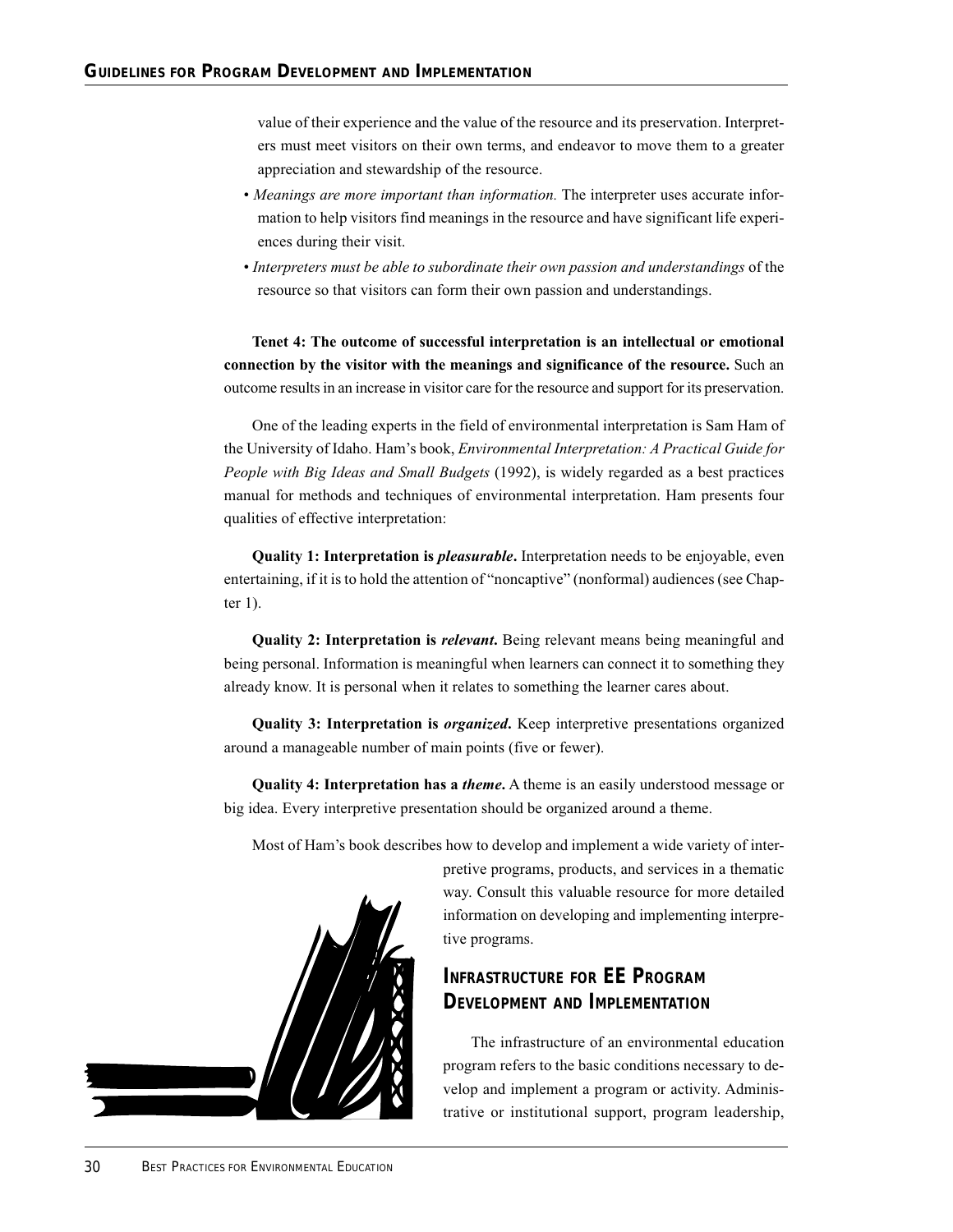safety, accessibility, and liability are all elements of infrastructure that need to be addressed both before programs or activities are planned, and during implementation and evaluation. Recommended guidelines for infrastructure are:

**Administrative or institutional support.** EE programs should possess an administrative or institutional structure that has responsibility for:

- Hiring and retaining quality staff.
- Administering staff review and evaluation.
- Acquiring and maintaining adequate facilities, equipment, and other resources.
- Implementing key policies and procedures.
- Providing support for professional development and a quality work environment.

**Program leadership.** EE programs should have a person or persons responsible for overall program implementation. This person should:

- Have appropriate training in facilitating the program for which they are responsible.
- Have thorough knowledge of the site at which the program occurs and/or the organization which sponsors the program.
- Coordinate all aspects of program implementation, including, for example, applicable planning vehicles (lesson plans, program agendas), scheduling and logistics, and acquisition and allocation of supplies.

**Safety.** EE programs should have in place a system for ensuring safety, including:

- Written safety regulations that are clearly explained to program participants to address general safety concerns.
- Thorough knowledge on the part of program leaders of all issues surrounding safety and risk, such as applicable laws, codes, standards, and prudent practices.
- Advance provision of information to participants on clothing and supplies needed to participate in the program.
- Regular review of emergency procedures by program leaders.
- Training for leaders and participants in the safe use, disposal, and avoidance of hazardous or poisonous materials, chemicals, animals, or plants.
- Provision of adequate shelter for outdoor participants during inclement weather.

#### **Accessibility.** EE providers should:

- Make reasonable attempts to make programs accessible to persons with disabilities, or adapt programs so that persons with disabilities can participate fully without undue burden (see Appendix D).
- Strive to make programs accessible to participants of all economic backgrounds through various mechanisms such as grants, fundraising, and outreach programs.

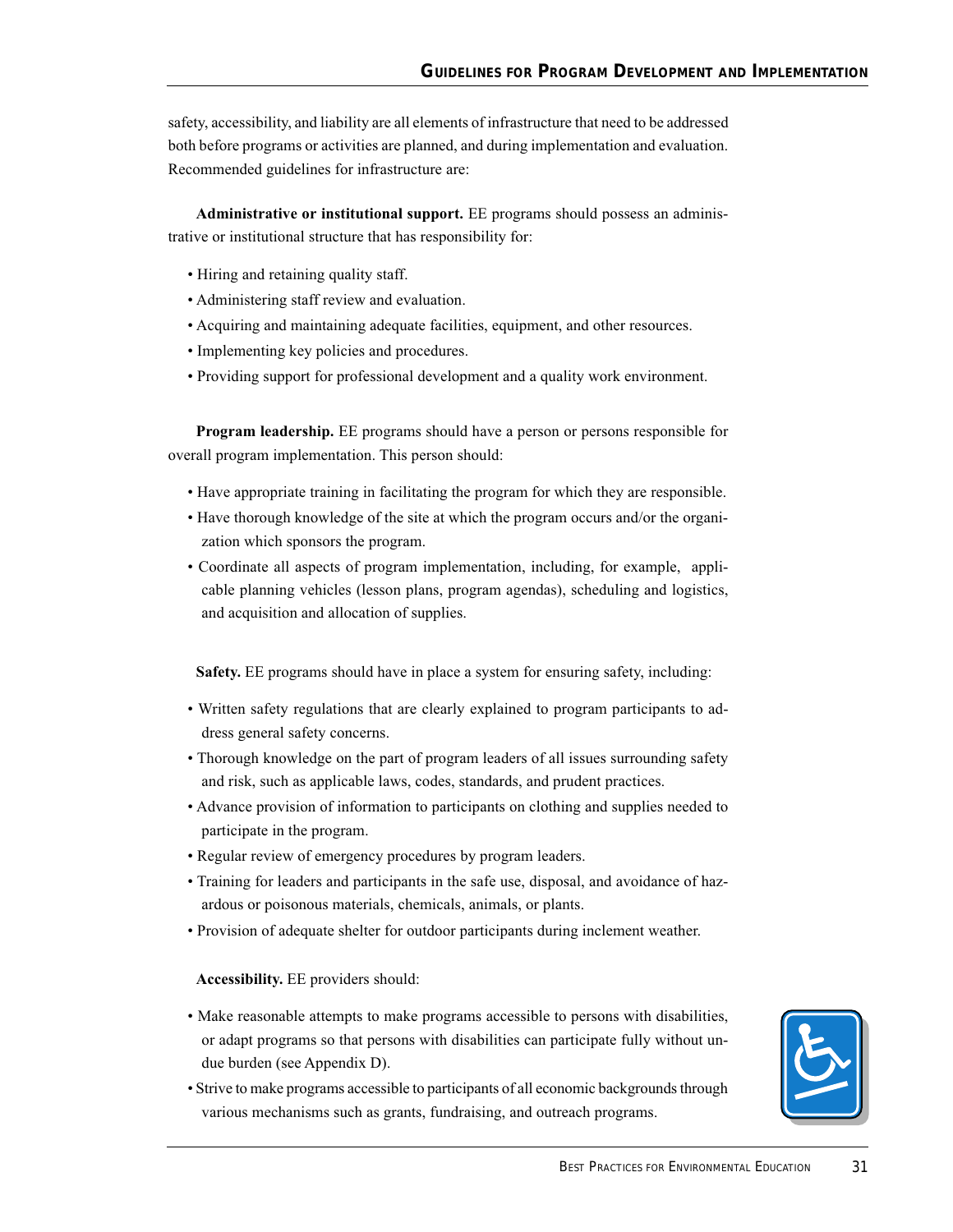**Liability.** EE providers should address issues of liability by:

- Implementing a plan for risk management to minimize risk to leaders and participants.
- Carrying adequate insurance for all program activities.
- Issuing appropriate warnings and disclaimers for activities that pose risks.

*The Ohio Model Competency-Based Science Program,* Appendix B (pp. 73-84), provides excellent information on safety equipment and other health and safety issues in education. Appendix C of the *Ohio Model* (pp. 85-88) lists applicable laws, codes, and standards from state and national entities and agencies. The document is available for downloading at http://schoolimprovement.ode.state.oh.us/downloads.html.

#### **SPECIAL ISSUES FOR EE PROGRAM IMPLEMENTATION**

As we have seen, EE encompasses a wide variety of program types and audiences. It is impossible to provide comprehensive guidelines for the development and implementation of all types of EE programs in one document. Consequently, some special issues related to the implementation of EE programs are discussed in appendices at the end of *Best Practices*.

In Chapter 1, we affirm that good EE makes use of the outdoors as a learning environment whenever possible and appropriate. Teaching outdoors requires careful planning, preparation, and execution in order to be successful. **Appendix B – Teaching Outdoors** presents strategies to help educators successfully use the outdoors as a learning environment.

Many adult and general public programs take the form of classes, seminars, and workshops. Because there are often no permanent facilities, staff, or other forms of infrastructure for these types of learning events, they usually require extensive logistical preparation and careful management in ways that formal education activities do not. **Appendix C – Management and Logistics for Workshops and Seminars** provides suggestions and a checklist for planning and managing these types of learning events.

**Appendix D – Adapting EE Programs for Learners With Special Needs** provides guidance in adapting EE programs so that they can be accessible to all learners to the fullest extent possible.

#### **SUMMARY**

Program development and implementation is the "how" of EE. Because of the wide variety of EE program types and the equally wide variety of audiences, providing guidelines for EE program development and implementation is a difficult task. We have presented different sets of guidelines for early childhood, K-12 and higher education, adult and general public, and audiences for environmental interpretation programs. Best practices in all of these categories include a learner-centered, hands-on approach featuring a variety of teaching and learning strategies.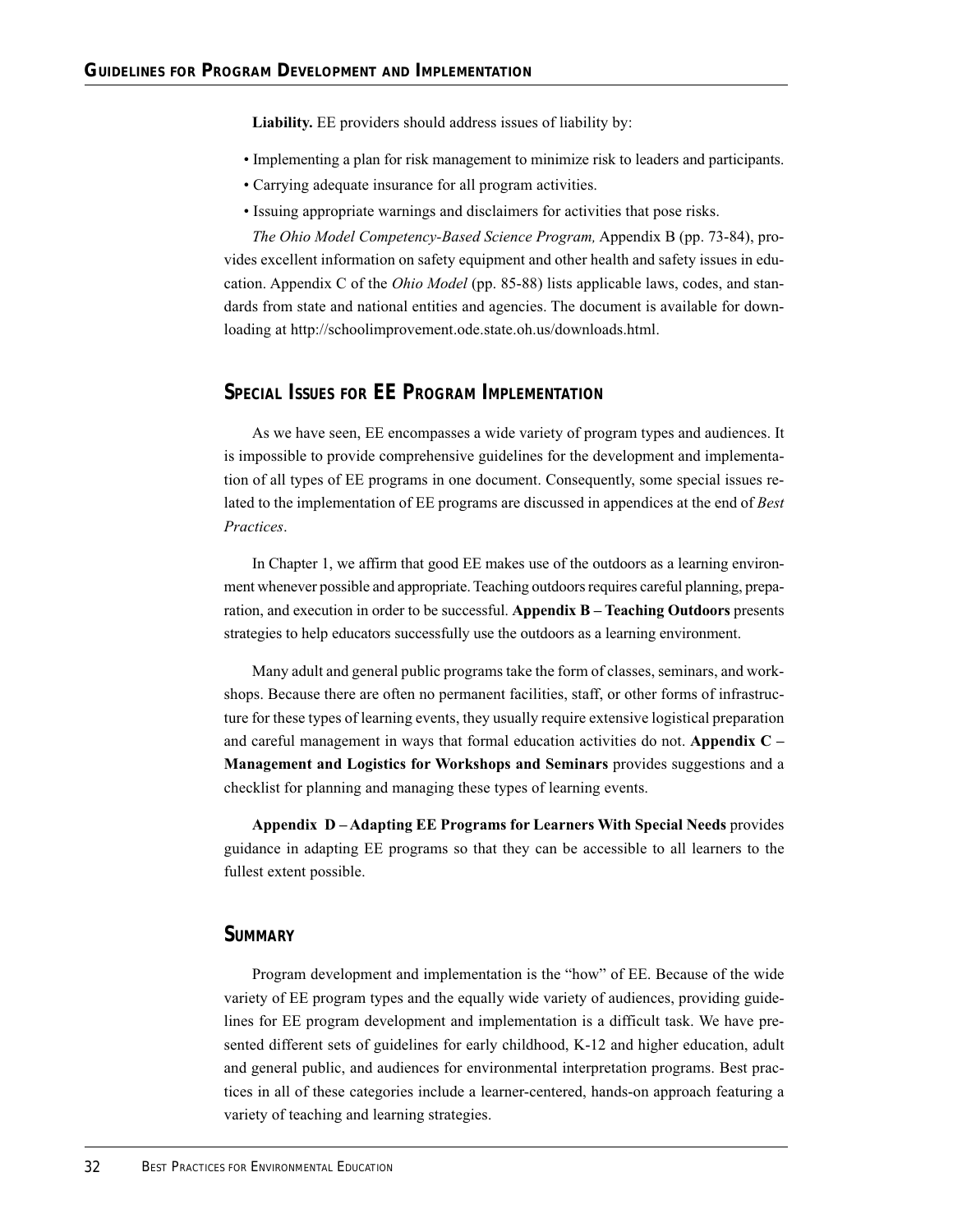#### **REFERENCES**

- American Camping Association. 1998. Accreditation standards for camp programs and services. Martinsville, IN: American Camping Association.
- American Forest Foundation. 1996. Project Learning Tree environmental education activity guide. Fourth edition. Washington, D.C.
- Cantrell, D. C.; Barron, P. A., editors. 1996. Integrating environmental education and science. Third Printing. Columbus, OH: Ohio Environmental Education Fund.
- Engleson, D. C., editor. 1989. A guide to curriculum planning in environmental education. Madison, WI: Wisconsin Department of Public Instruction.
- Environmental Education Council of Ohio (EECO). 1996. Guidelines for environmental education activities. In: Cantrell, D. C.; Barron, P. A., eds. Integrating Environmental Education and Science. Third Printing. Columbus, OH: Ohio Environmental Education Fund.
- Ham, S. H. 1992. Environmental interpretation: A practical guide for people with big ideas and small budgets. Golden, CO: North American Press.
- Lieberman, G. A.; Hoody, L. L. 1998. Closing the achievement gap: Using the environment as an integrating context for learning. San Diego, CA: State Education and Environment Roundtable.
- Landis, D.; Cantrell, D. C.; Heimlich, J. E. 1995. Habitats for learning: A planning guide for using and developing school land labs. Columbus, OH: Ohio Department of Natural Resources.
- Mayer, V. J.; Fortner, R. W., editors. 1995. Science is a study of Earth: A resource guide for science curriculum restructure. Columbus, OH: The Ohio State University Research Foundation.
- Monroe, M. C.; Cappaert, D. 1994. Integrating environmental education into the school curriculum. EE Toolbox. Ann Arbor, MI: NCEET.
- National Association for Interpretation (NAI). September 2000. http://www.interpnet.com.
- National Park Service. September 2000. The interpretive development program. http://www .nps.gov.idp.
- Ohio State Board of Education. 1994. Model competency-based science program. Columbus, OH: Ohio State Board of Education. http://schoolimprovement.ode.state.oh.us /downloads.html.
- Project Food, Land, and People. 1998. Project Food, Land, and People: Resources for learning. CA: San Francisco.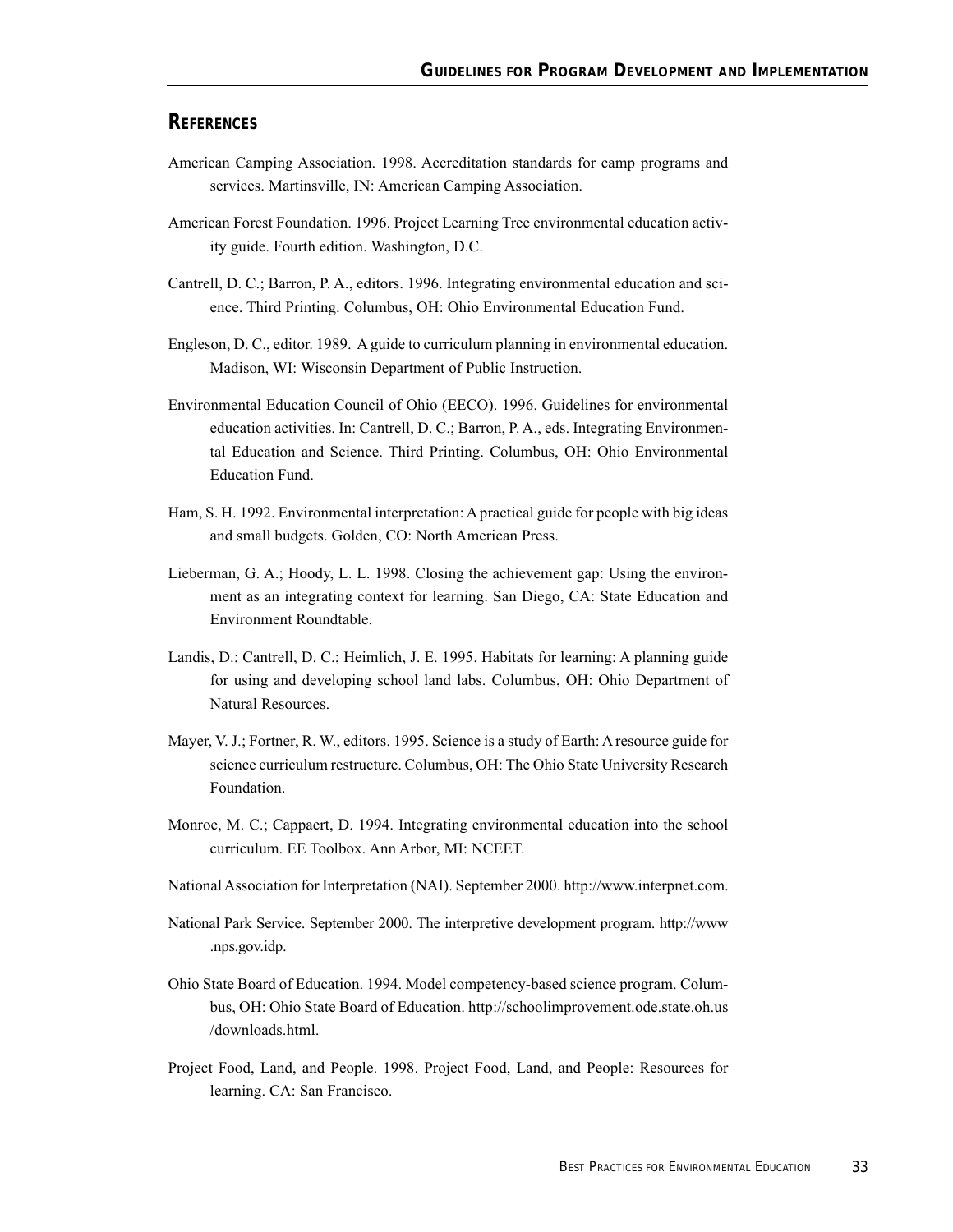- Science and Mathematics Network. 2000. Rubrics for evaluating adult/general public programs. Unpublished institutional document. Columbus, OH: Ohio Environmental Education Fund.
- Rivkin, M. 1995. The great outdoors. Washington, DC: National Association for the Education of Young Children.
- Simmons, D. A. 1989. More infusion confusion: A look at environmental education curriculum materials. In: NCEET. 1996. EE Reference Collection. Dubuque, IA: Kendall/Hunt.
- Tilden, F. 1957. Interpreting our heritage. Third edition. Chapel Hill, NC: The University of North Carolina Press.
- The Watercourse and Council for Environmental Education. 1995. Project WET: Curriculum and Activity Guide. Bozeman, MT: Montana State University.
- Western Regional Environmental Education Council. 1992. Project WILD activity guide. Second edition. Bethesda, MD.
- Wilson, R. A. 1993. Fostering a sense of wonder during the early childhood years. Columbus, OH: Ohio Environmental Protection Agency, Office of Environmental Education.
- Wilson, R. A. 1994. Environmental education at the early childhood level. Washington, DC: North American Association for Environmental Education.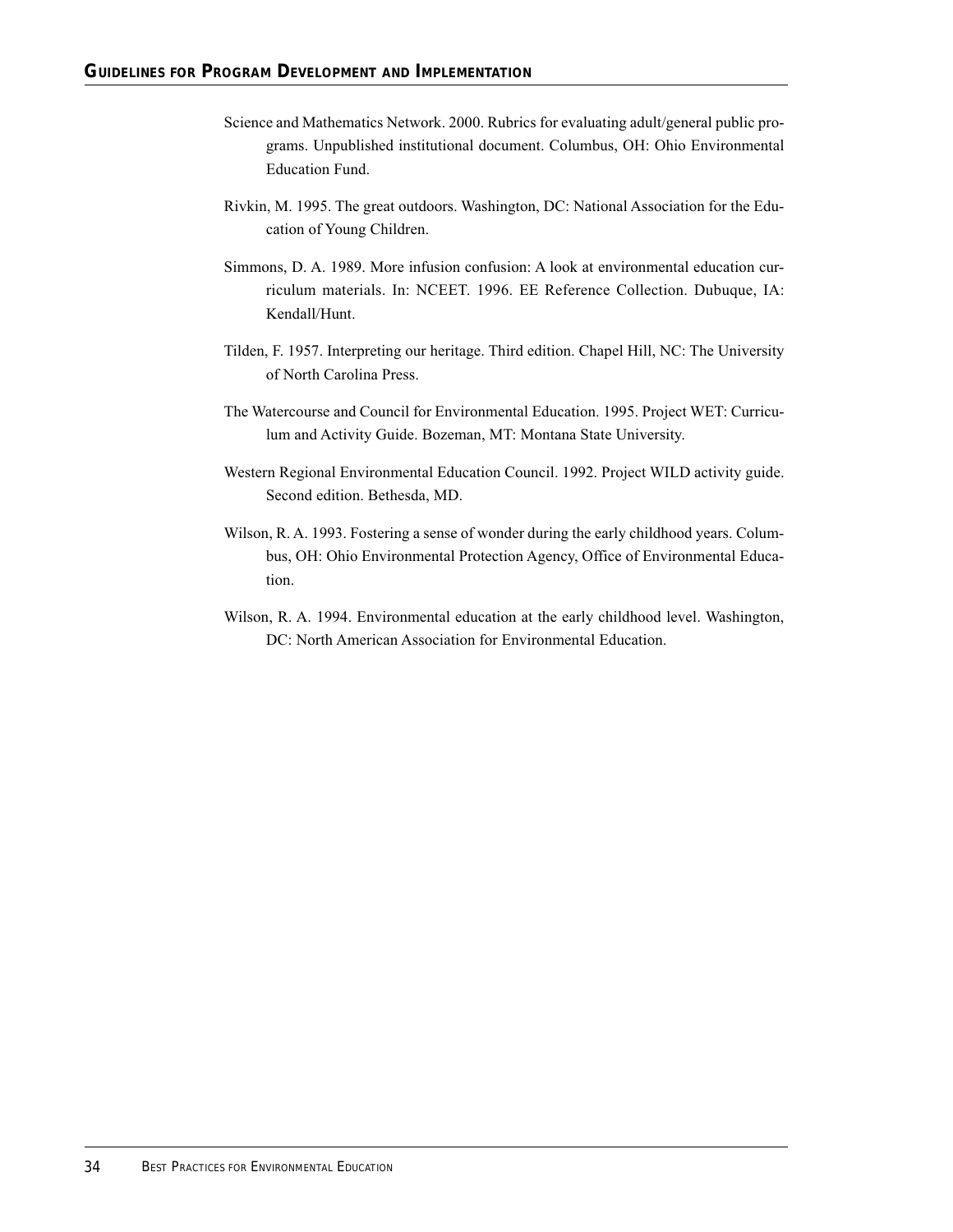## CHAPTER 4

# *GUIDELINES FOR ASSESSMENT AND EVALUATION:* **HOW DO WE ASSESS LEARNING AND EVALUATE PROGRAMS IN EE?**

The content has been determined, the program has been developed, and implementation has begun. Now what? No EE program is complete without a well-planned, systematic procedure for assessment and/or evaluation. Assessment and evaluation answer the question, "how well are we doing?" Assessment and evaluation are performed to:

- Provide information on the strengths and weaknesses of programs.
- Give EE providers guidance in how to revise existing programs and develop new ones.
- Provide a means for accountability to the organizations who sponsor EE programs and the learners who engage in them.
- Make it possible for EE providers to retain and expand programs by demonstrating their effectiveness to sponsoring organizations, administrators, funding agencies, and policy setters.

For all sorts of reasons, assessment and evaluation are vital components of an EE program.

#### **SOME DEFINITIONS**

**Assessment** is "the process of gathering information about [learners] – what they know and can do" (Hart, 1994). Assessment answers the question, "what are the learners learning?" What knowledge, skills, attitudes and values, and behaviors are the *learners* acquiring as a result of participating in the program?

In contrast, **evaluation** answers the question, "is the *program* achieving its objectives, or is the program doing what we want it do to?"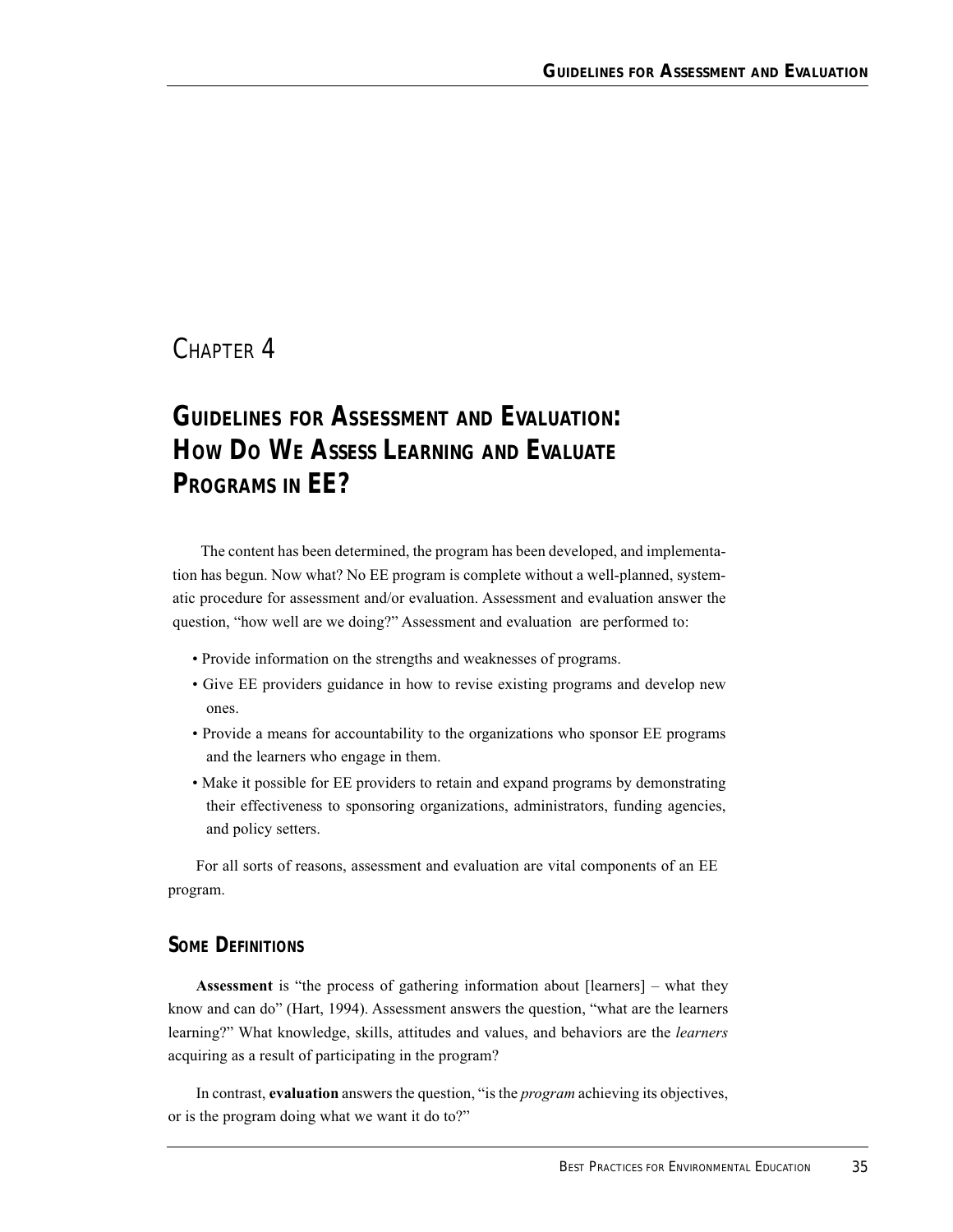In formal education (see Chapter 1 for a discussion of formal and nonformal education), educators assess what learners are learning, but evaluation gives meaning to that information. The meaning may come from determining if learners are learning what we *want* them to learn. Or, evaluation may answer the question, "are some learners learning more than others?"

Sometimes, as in some nonformal programs, learning is not assessed, but evaluation is done to determine if other types of objectives are being met. For instance, are we reaching the intended audience? How well is our program being attended?

Evaluation can be formative or summative (Jacobson, 1999). **Formative** evaluation takes place during the development and implementation of a program so that improvements can be made along the way. **Summative** evaluation takes place at the end of program implementation and provides information about the program's outcomes and impacts. Results from summative evaluations are often used to determine if a program will be continued or expanded.

Another type of evaluation is **front-end evaluation**, in which information is gathered about the needs and expectations of the target audience prior to program development (Serrell, 1996). This presents a good opportunity for program development to be a collaborative process between learners and program developers. The more program developers know about the intended audience before the planning and design phase, the more successful the program is likely to be.

#### **GUIDELINES FOR ASSESSING LEARNING AND EVALUATING PROGRAMS**

Below are guidelines, synthesized from several sources (see references), for assessing learning and evaluating programs in environmental education. They represent broad recommendations for best practices in assessment and evaluation. Methods for *performing* assessment and evaluation are discussed in later sections.

- EE providers should possess the **knowledge and commitment** to make assessment and/or evaluation an integral part of their EE programs.
- Program evaluation should be designed to determine if the stated **objectives** of the program are being or have been met.
- Providers should strive to **assess learning** whenever learning is a stated objective of the program.
- Whenever possible and appropriate, providers should utilize **authentic assessment** techniques as an integral part of program implementation to assess learning of essential knowledge, skills, attitudes, and behaviors.
- Whenever possible and appropriate, learners should be **active participants** in assessment and evaluation processes.
- Evaluation and assessment techniques used in a given program should be **compatible**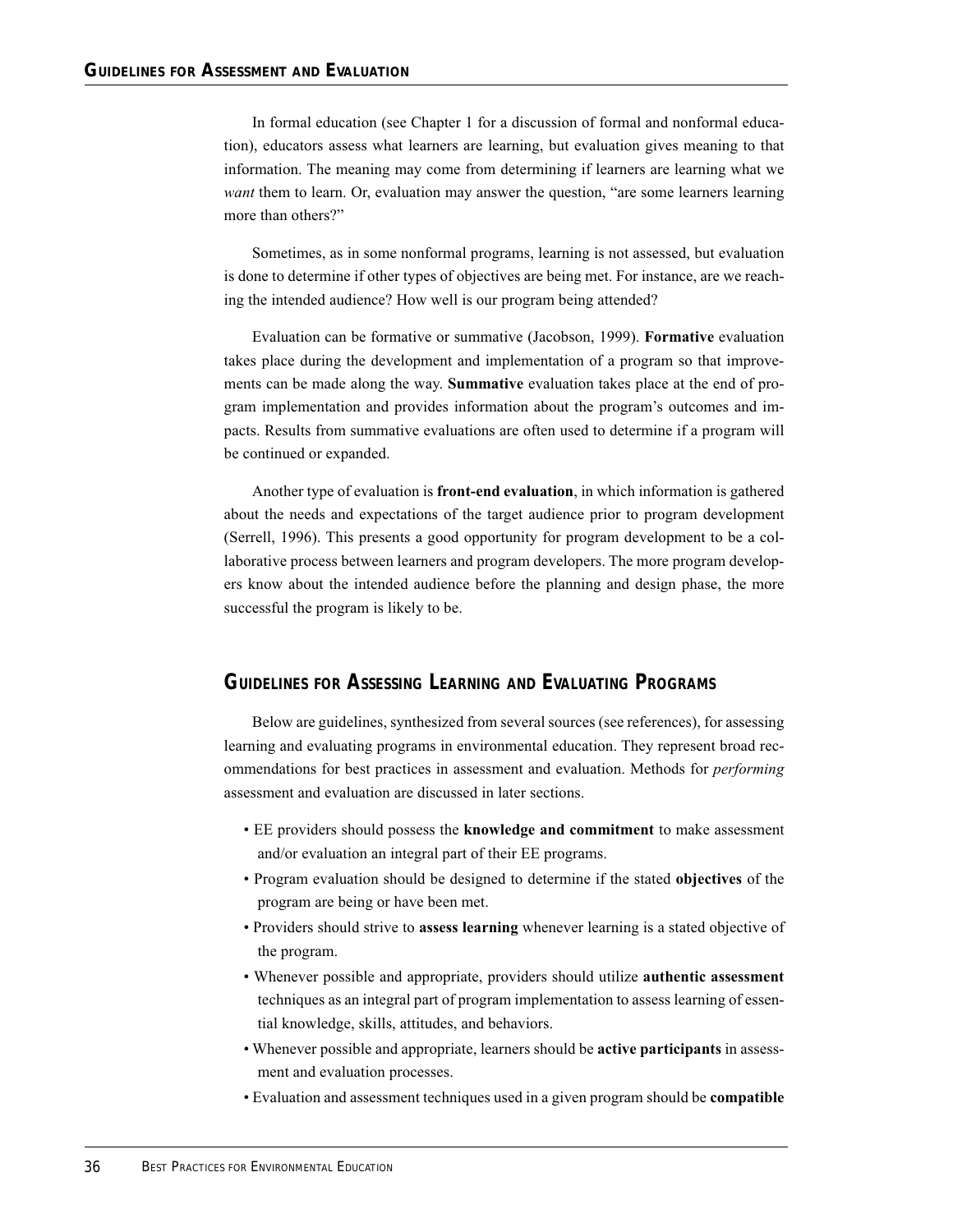with the type of program and the learners involved, and should be **used to improve** program development and implementation.

• An outcome of evaluation and assessment should be to identify needs for **professional development** of staff (see Chapter 5).

#### **METHODS FOR ASSESSING LEARNING**

As described earlier, assessment determines what the learners are learning. Assessment is often a component of program evaluation. Environmental educators should attempt to build assessment of learning into their program evaluations whenever learning is a stated objective of the program. A variety of methods can be used to assess learning, as discussed below.

#### **Authentic Assessment of Learning**

The use of authentic assessment techniques is highly recommended whenever learning is to be assessed. These techniques are especially suitable for formal education activities, but may also work well in many nonformal programs for children, adults, and general public audiences.

Authentic assessment involves learners in tasks that are **meaningful, worthwhile**, and make use of **higher order thinking skills** and **a broad range of knowledge** (Hart, 1994). This type of assessment is compatible with the kinds of learning promoted in EE. In fact, authentic assessment techniques can be used as learning tools in and of themselves. In authentic assessment, learners become active participants rather than passive test takers (Glencoe, 1994).

Authentic assessment can take many forms. Here are some examples:

- Most leaders instinctively use **observation of learner behavior** to gauge learner responses. But to be effective as an assessment tool, observation must be systematic, focused on learning goals, and well-documented (Hart, 1994). **Checklists** of behaviors or skills acquired can be used to keep a record of learners' acquisition of these behaviors and skills.
- Face-to-face **interviews** with individual learners may be recorded on interview sheets as a means of collecting in-depth information on learning.
- **Prior knowledge charts** ask learners to record what they *know* about a topic, what they *want* to know, and what they *learned* after the learning process. This technique enables educators to adapt learning activities according to what learners need and want to learn, as well as discovering what they do learn.
- **Concept maps** are graphical representations constructed by learners to show their understanding of relationships among ideas and concepts. An example of a concept map is shown on page 38.
- In **performance assessment,** learners are given a task and assessed on what they can do. For example, a learner might be asked to

*" Authentic assessment techniques can be used as learning tools in and of themselves. In authentic assessment, learners become active participants rather than passive test takers."*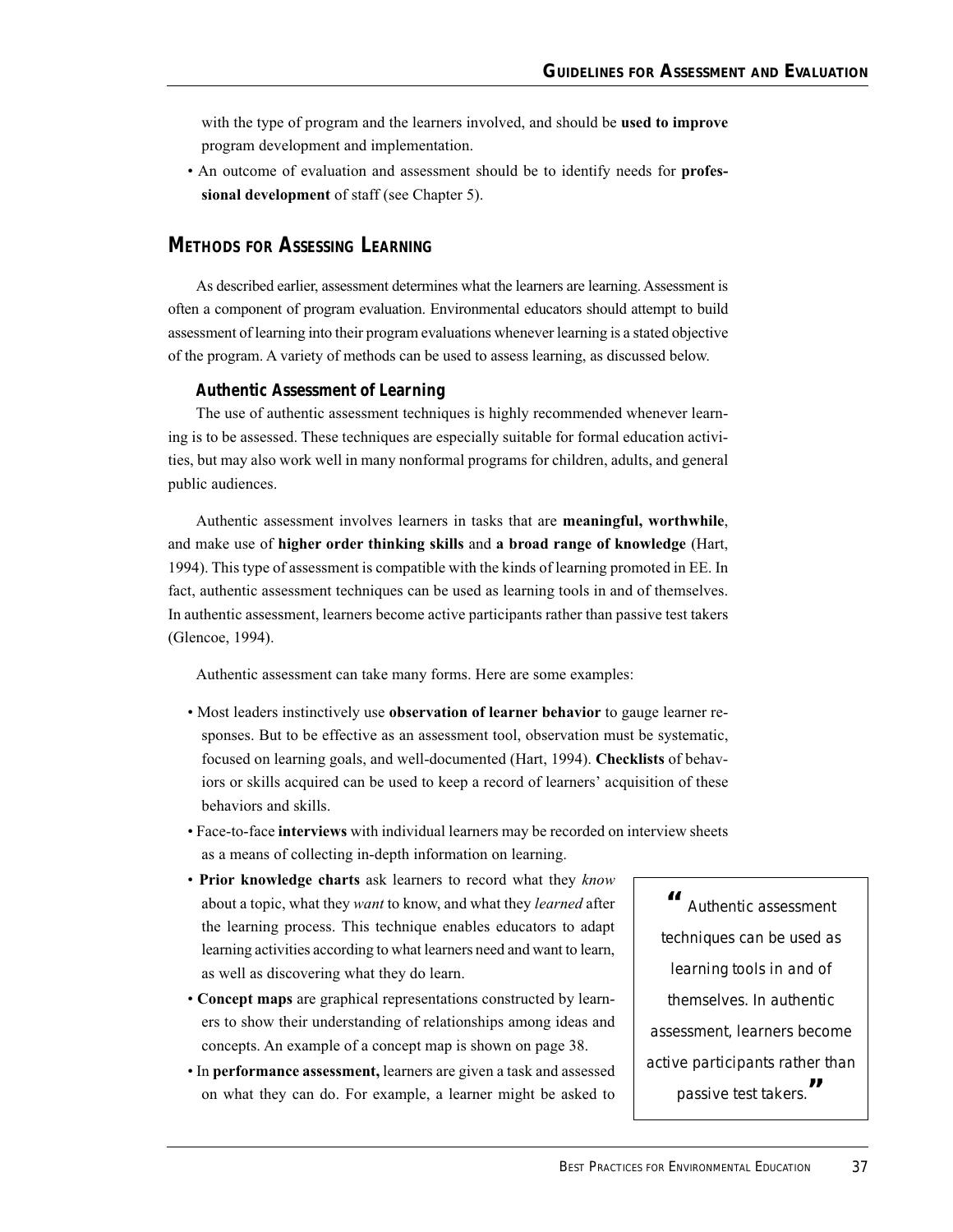

*This "concept map" shows how learners could represent their understanding of concepts related to deer populations.*

demonstrate the proper use of a water-testing kit. Or, a longer performance assessment might involve asking learners to outline a plan for investigating a local environmental problem.

- **Presentations** by learners are useful in that they allow the educator to hear what learners are thinking.
- **Projects and investigations** are effective ways to involve students in extended problem-solving or environmental action situations.
- A **portfolio** is a representative sample of the learner's work that is collected over time. Portfolios give a rich picture of the learner's knowledge, skills, values, and accomplishments. The long-term nature of portfolios make them particularly valuable in

| Concept                                                                  | No Evidence of<br><b>Mastery</b> | Some Evidence of<br><b>Mastery</b> | <b>Effective Mastery</b><br><b>Achieved</b> |
|--------------------------------------------------------------------------|----------------------------------|------------------------------------|---------------------------------------------|
| Habitat has four<br>components: food, water,<br>space, and shelter       |                                  |                                    |                                             |
| Habitat systems maintain<br>their own system of checks<br>and balances   |                                  |                                    |                                             |
| Natural disasters and<br>human impacts can alter<br>this natural balance |                                  |                                    |                                             |

*A sample rubric, in which a pre-established set of criteria describes varying levels of performance.*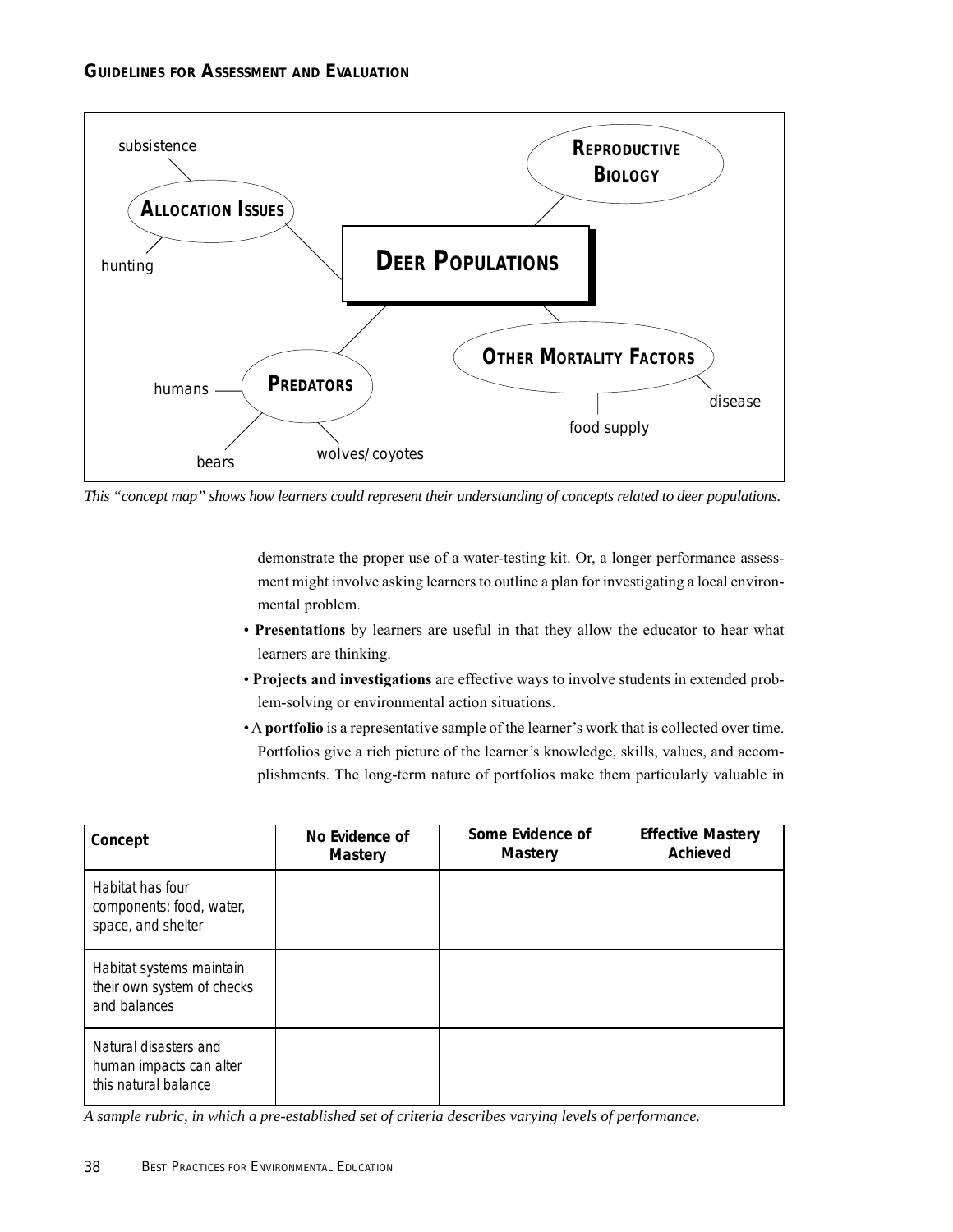documenting learner progress over time (Hart, 1994). They are also an excellent tool for helping learners assess their own progress.

In **scoring** authentic assessments, educators must specify criteria for judging performance in a systematic way ahead of time. One prominent means of achieving this is by use of **rubrics**. A rubric is a pre-established set of criteria with descriptors of varying levels of performance. The descriptors guide the evaluator in what to look for in a learner's work to determine their level of performance. An example of a rubric is shown on page 38.

For more information on authentic assessment, consult the references at the end of this chapter.

#### **Traditional Assessment Techniques**

Sometimes, such as in some nonformal programs, it is not possible or appropriate to use authentic assessment techniques. For example, in a public awareness campaign, learners engage in learning activities on their own time and at places of their own choosing. They may learn through a public service announcement heard over the car radio, a documentary on television in their home, or by reading print material almost anywhere. In cases like this learning may be assessed through more traditional "tests" in the form of questionnaires and surveys.

Traditional tests can be appropriate for some situations because they offer advantages that authentic assessment may not offer. Well-designed tests and survey instruments can yield numeric scores that can be compared between and across groups of learners. They can usually be used with large numbers of learners because they are less time-intensive to administer than authentic assessment tools.

Above all, EE providers must consider what types of assessment are possible and appropriate in light of program objectives, audiences involved, methods used in implementing the program, and available resources.

#### **METHODS FOR PROGRAM EVALUATION**

Evaluations can range from simple and short-term to full-scale comprehensive research projects. Many programs gather immediate *feedback* from participants to gauge their *satisfaction* with the program. Feedback questions may deal with things like quality of speakers, usefulness and clarity of information, and suggestions for improvement. Feedback provides insight into the strengths and weaknesses of a program and may suggest ways to improve the program. However, feedback usually does not constitute true evaluation, which is the process of determining if the stated objectives of the program are being or have been met.

In *Communication Skills for Conservation Professionals*, Jacobson (1999) describes three levels of program evaluation: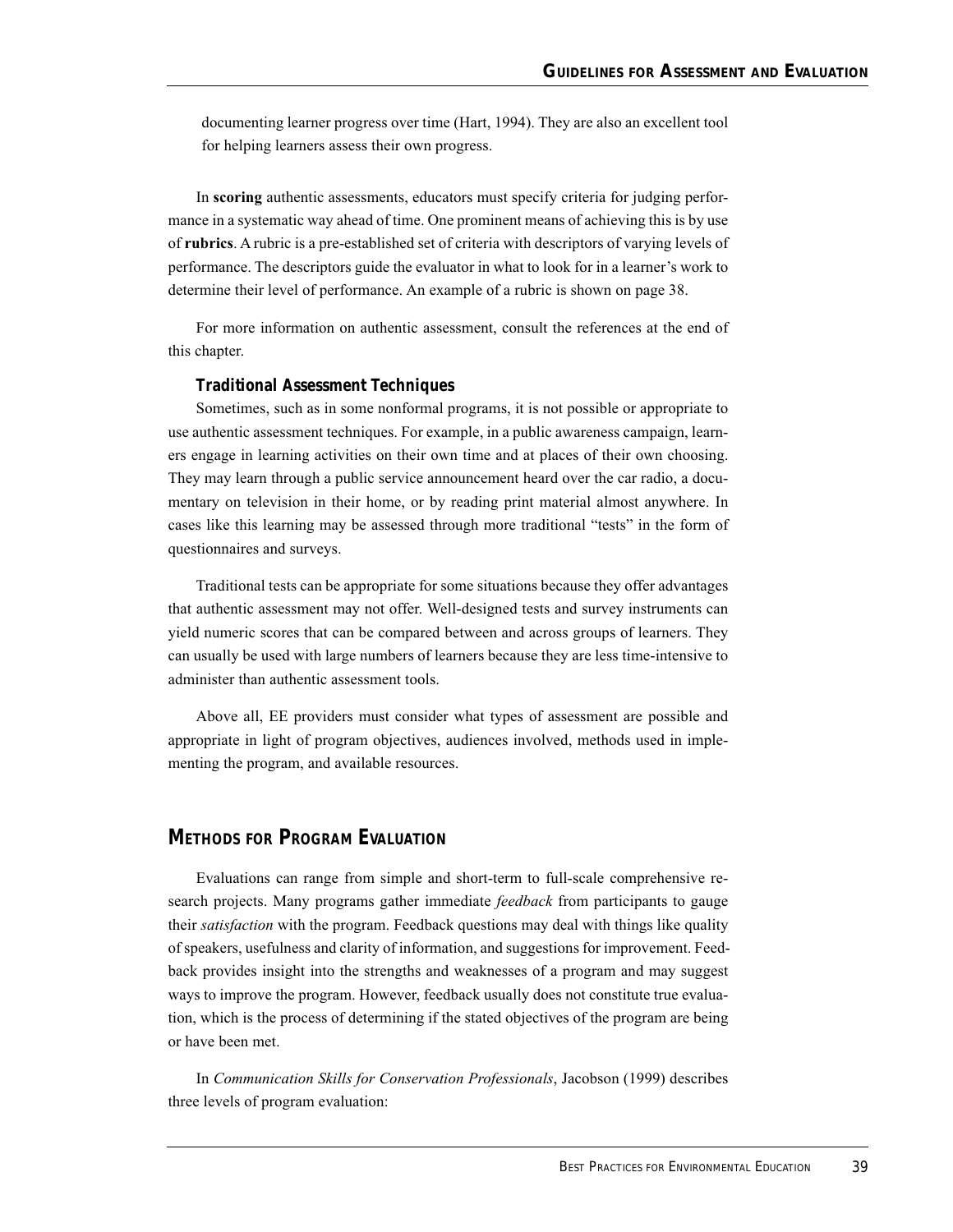- **Level 1** evaluation simply measures the activities and products of the program. How many people were reached, sessions held, or brochures produced, for example. Did the program reach the intended audience? This level of evaluation generally does not include assessment of learning.
- **Level 2** evaluation measures whether the intended audience received, paid attention to, and retained the content of the program. Thus, some form of learning assessment must be part of this level of evaluation.
- **Level 3** evaluation goes beyond level 2 by seeking to measure changes in learner opinions, attitudes, or behaviors. As with level 2, level 3 evaluation involves assessment of learning.

Jacobson presents a variety of methods for evaluating programs. Depending on the objectives of the program and of the evaluation, these methods may or may not include assessment of learning. Often the best evaluations utilize a combination of more than one of these methods:

- **Questionnaires and surveys** conducted through the mail, by phone, or over the Internet.
- **Interviews** with participants (learners), staff, administrators, and other stakeholders.
- **Focus groups and group interviews.**
- **Observations** of participants, using checklists to tally specific behaviors, or field notes to record detailed information on behavior.
- **Numerical counts** of events, activities, programs, and participants.
- **Content analysis** of print materials.
- **Case studies** giving in-depth pictures of particular programs and their outcomes.

#### **SUMMARY**

Assessment is the process of determining what learners have learned as a result of an EE program. Evaluation is the process of determining if the program has achieved its stated objectives. Assessment should therefore be a component of evaluation in any program where learning is a stated objective. Other components of evaluation might measure how well objectives unrelated to learning are being met. Numeric counts of program activities or products would fall into this category.

Assessment and evaluation techniques used in a given program should be compatible with the type of program and the learners involved. The table on page 41 gives some examples of possible EE program objectives, and the types of evaluation that might be used to determine if they are being met. These are presented as suggestions to help EE providers choose evaluation methods appropriate to their own programs.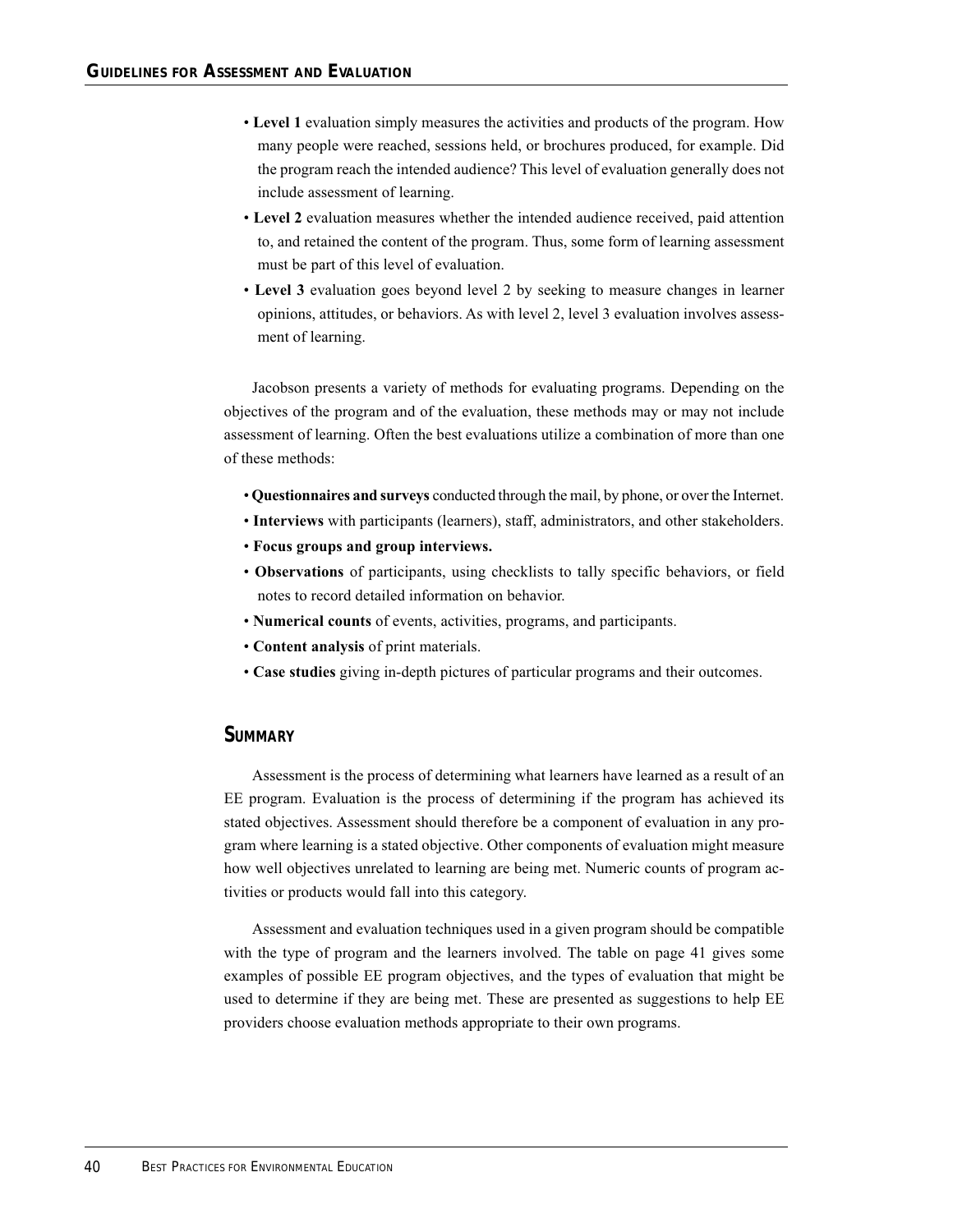**This table offers suggestions for evaluation strategies for various examples of program/learning objectives and learning activities. It is designed to offer "mix and match" options so that more than one activity could be used to support each example objective, and more than one evaluation strategy could be used to determine the success of each objective.**

| <b>Examples of Program/Learning</b><br><b>Objectives</b>                                                                                                                                                                                                                                                          | <b>Activities to Support Objectives</b>                                                                                                                                                                                                                                                                                                                                                                                                                                                                                                                                                                                                                                                                                                                                                                  | <b>Possible Evaluation Strategies</b>                                                                                                                                                                                                                                                                                                                                                                                                                                                                                                                                                                                                                                                                                                                                                                                                                                                                                                                                              |
|-------------------------------------------------------------------------------------------------------------------------------------------------------------------------------------------------------------------------------------------------------------------------------------------------------------------|----------------------------------------------------------------------------------------------------------------------------------------------------------------------------------------------------------------------------------------------------------------------------------------------------------------------------------------------------------------------------------------------------------------------------------------------------------------------------------------------------------------------------------------------------------------------------------------------------------------------------------------------------------------------------------------------------------------------------------------------------------------------------------------------------------|------------------------------------------------------------------------------------------------------------------------------------------------------------------------------------------------------------------------------------------------------------------------------------------------------------------------------------------------------------------------------------------------------------------------------------------------------------------------------------------------------------------------------------------------------------------------------------------------------------------------------------------------------------------------------------------------------------------------------------------------------------------------------------------------------------------------------------------------------------------------------------------------------------------------------------------------------------------------------------|
| For formal education teachers:<br>· Improve classroom teacher<br>knowledge of environmental<br>problems & solutions<br>• Increase integration of EE into the<br>curriculum                                                                                                                                        | • Provide classroom presentations by<br>environmental professionals<br>• Conduct teacher workshops and other<br>professional development opportunities                                                                                                                                                                                                                                                                                                                                                                                                                                                                                                                                                                                                                                                   | • Interview or survey teachers to<br>determine whether they have a better<br>understanding of issues, and whether<br>they have increased time spent on EE.<br>. Do a content analysis of lesson plans to<br>determine the extent of EE integration.                                                                                                                                                                                                                                                                                                                                                                                                                                                                                                                                                                                                                                                                                                                                |
| For formal education learners:<br>· Increase learners' awareness,<br>understanding, and/or knowledge<br>of environmental topics and issues<br>• Increase learner involvement in<br>environmental action projects                                                                                                  | • Provide classroom presentations by<br>environmental professionals<br>• Hold school festival on a local environ-<br>mental issue<br>• Establish hands-on EE programs and<br>activities<br>• Organize a school-sponsored environ-<br>mental action project<br>· Conduct an environmental field day                                                                                                                                                                                                                                                                                                                                                                                                                                                                                                       | • Have learners keep a journal of their<br>environmental projects<br>• Create a school or community<br>newsletter related to environmental<br>issues<br>• Have learners prepare and teach an EE<br>lesson to other learners<br>• Have learners design and produce a<br>public service announcement, brochure,<br>poster, or video on a local environmental<br>issue<br>• Have learners create a bulletin board,<br>mural, or display in a public place to<br>illustrate ways in which we all affect the<br>environment                                                                                                                                                                                                                                                                                                                                                                                                                                                             |
| For adult/general public learners:<br>• Increase community awareness<br>of a local environmental problem or<br>issue<br>• Increase potential for environ-<br>mental improvement through<br>community involvement<br>• Increase implementation of best<br>management practices to improve<br>environmental quality | • Hold community-wide festival on a local<br>environmental issue<br>• Write articles for local newspaper;<br>encourage media coverage of local issues<br>• Develop interactive display on local<br>issues for use at fair, mall shows,<br>community events.<br>• Coordinate community action projects<br>such as stream clean-ups, tree planting,<br>litter prevention initiatives.<br>• Establish community groups to work on<br>environmental protection<br>• Hold seminars for targeted groups (i.e.<br>realtors, developers, construction<br>companies, landowners, business and<br>industry).<br>• Develop promotional materials related to<br>local environmental issues<br>• Provide tours or farms, developments,<br>businesses, that have successfully<br>implemented best management practices | • Give learners a pretest and posttest to<br>assess changes in knowledge and/or<br>attitude<br>• Survey general public before and after<br>specific events<br>• Hold focus groups to determine<br>changes in understanding, attitude, and<br>behavior<br>• Describe new environmental protection<br>plans or projects that have been developed<br>• Interview community leaders to assess<br>contacts they have had from their<br>constituency on environmental issues<br>• Monitor local newspapers for editorials<br>on local environmental issues<br>• Track numbers and types of requests<br>for information and assistance on<br>environmental issues<br>• Track miles of stream cleaned, number<br>of trees planted, and so on.<br>• Interview or survey program partici-<br>pants before and after training events to<br>assess changes in knowledge, attitudes,<br>and behavior<br>• Track the extent of best management<br>practices implementation over several<br>years |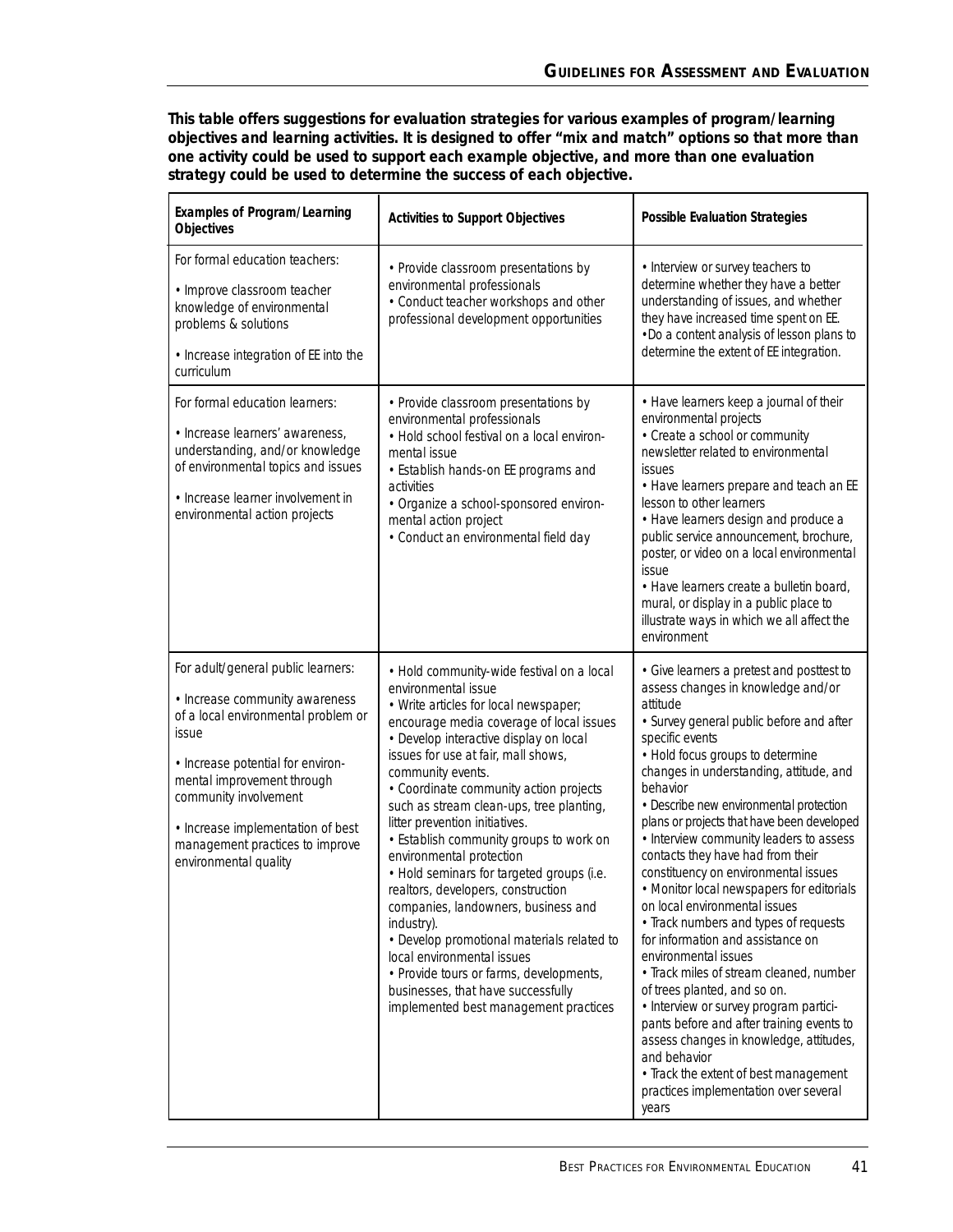#### **REFERENCES**

- Cantrell, D. C. and Barron, P. A., eds. 1996. Integrating environmental education and science. Third Printing. Columbus, OH: Ohio Environmental Education Fund.
- Glencoe. 1994. Alternate assessment in the science classroom. New York: Glencoe/ McGraw-Hill.
- Hart, D. 1994. Authentic assessment: A handbook for educators. Menlo Park, CA: Addison-Wesley.
- Jacobsen, S. K. 1999. Communication skills for conservation professionals. Washington, D.C.: Island Press.
- Mayer, V. J.; Fortner, R. W., eds. 1995. Science is a study of Earth: A resource guide for science curriculum restructure. Columbus, OH: The Ohio State University Research Foundation.
- Murphy, N.; Cowan, P.; Cantrell, D; Andrews, B. 1993. Innovative student assessment in environmental education. In: Mrazek, R., ed., Pathways to partnerships: Coalitions for environmental education. 1993 Conference Proceedings. Big Sky, Montana. Troy, OH: North American Association for Environmental Education.
- North American Association for Environmental Education (NAAEE). 2000. Guidelines for the initial preparation of environmental educators. Rock Spring, GA: NAAEE.
- Ohio State Board of Education. 1994. Model competency-based science program. Columbus, OH: Ohio State Board of Education.
- Serrell, B. 1996. Exhibit labels: An interpretive approach. Walnut Creek, CA: Altimira Press.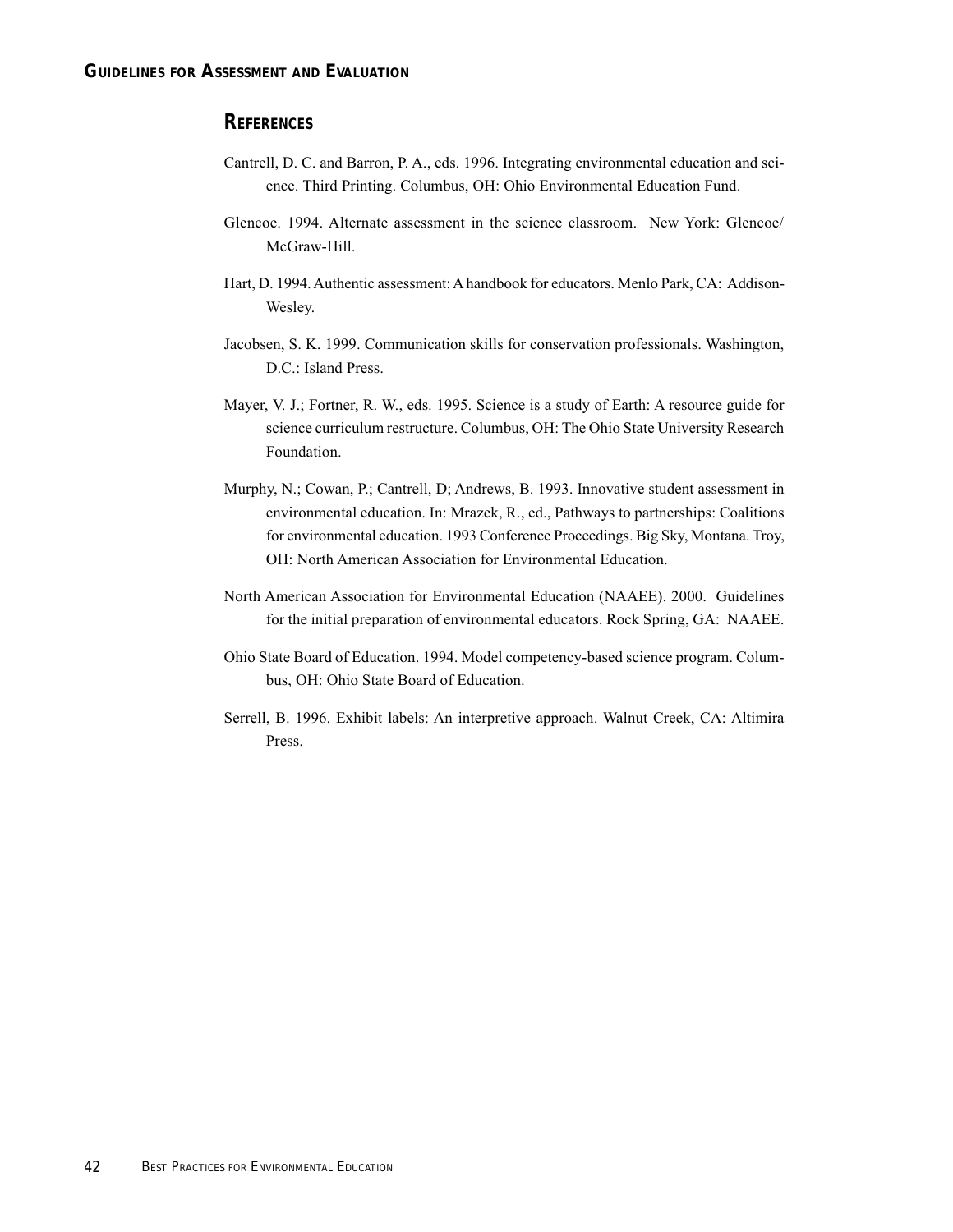## CHAPTER<sub>5</sub>

# *GUIDELINES FOR PROFESSIONAL DEVELOPMENT:* **HOW DO WE BECOME EFFECTIVE ENVIRONMENTAL EDUCATORS?**

The term "professional development" describes the learning activities individuals engage in to prepare for their professional lives and to continue growing and maturing as professionals throughout their careers. Professional development is a critical factor to the career and success of environmental educators and to the effectiveness of EE programs. It is a lifelong learning process that should play a prominent role throughout the professional lives of environmental educators.

Professional development can be categorized as either preservice or inservice. **Preservice** professional development includes formal education, training, or other learning activities individuals engage in as they prepare to enter a chosen profession. **Inservice** professional development includes learning activities individuals engage in once they are practicing professionals. Guidelines for both preservice and inservice EE are presented in the following sections.

## **GUIDELINES FOR PRESERVICE PROFESSIONAL DEVELOPMENT IN EE**

As part of the National Project for Excellence in Environmental Education, the North American Association for Environmental Education (NAAEE) produced *Guidelines for the Initial Preparation of Environmental Educators* (NAAEE, 2000). These guidelines (NAAEE, 2000, p. 1) present recommendations about the basic knowledge and abilities educators need to provide high-quality EE. They are designed to apply:

• Within the context of preservice teacher education programs and EE courses offered to students with varied backgrounds such as environmental studies, geography, lib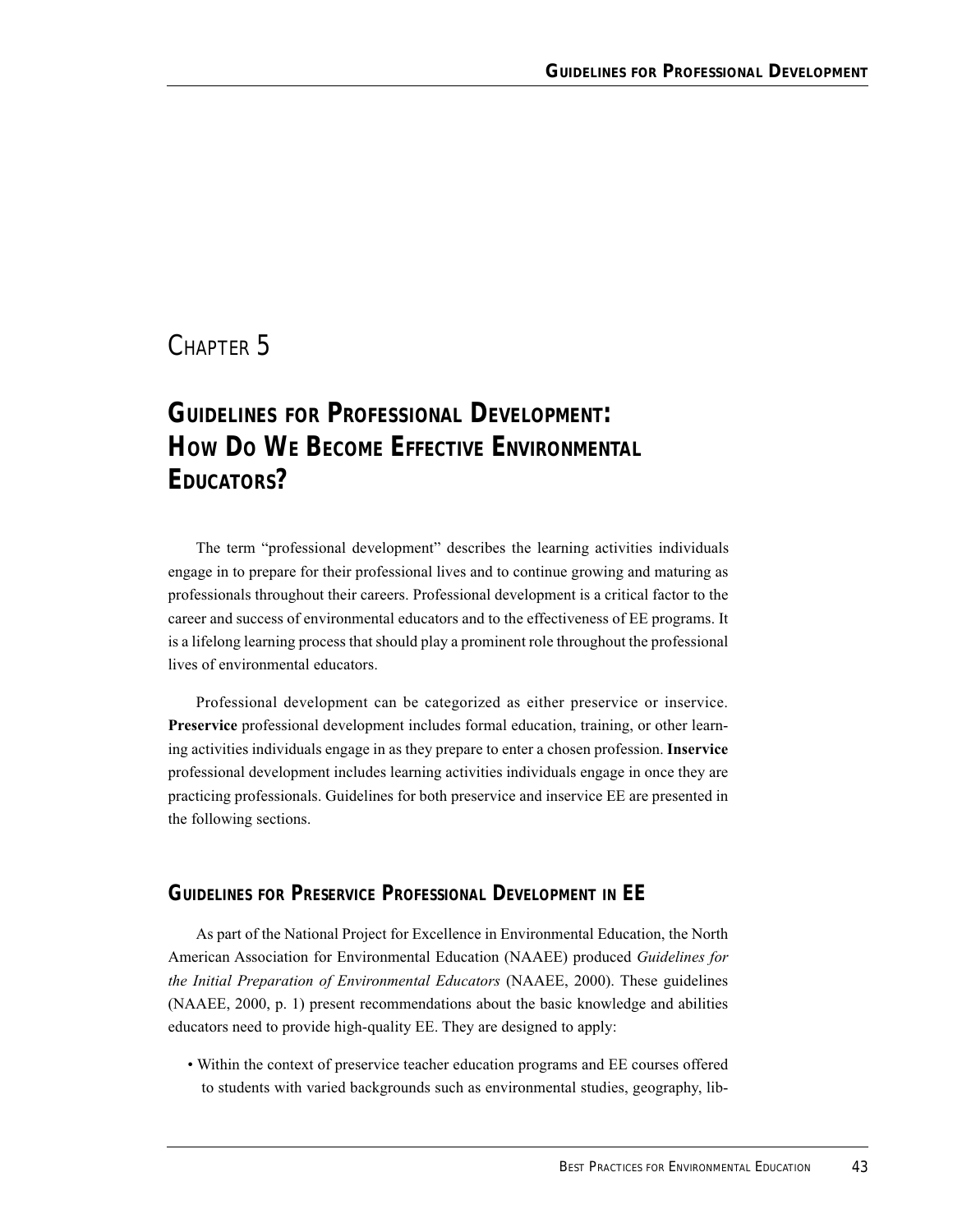eral studies, or natural resources.

- To the preparation of instructors who will work in both formal and nonformal educational settings, offering programs at the pre-K-12 levels.
- To those preparing to be full-time environmental educators and those for whom EE will be among other responsibilities or integrated within the curriculum.

The *Guidelines* are organized around six themes, each of which is recommended for the preservice training of an environmental educator. Below is a summary of the six themes and guidelines related to each one (NAAEE, 2000, pp. 5-6). For more detail, please consult the original *Guidelines* document listed in the references at the end of this chapter.

**Theme #1 – Environmental Literacy.** Educators must be competent in the skills and understandings outlined in *Excellence for Environmental Education – Guidelines for Learning (K-12)* (see Chapter 2):

- Questioning and analysis skills.
- Knowledge of environmental processes and systems.
- Skills for understanding and addressing environmental issues.
- Personal and civic responsibility.

**Theme #2 – Foundations of Environmental Education.** Educators must have a basic understanding of the goals, theory, practice, and history of the field of EE:

- Fundamental characteristics and goals of EE.
- How EE is implemented.
- The evolution of the field.

**Theme #3 – Professional Responsibilities of the Environmental Educator.** Educators must understand and accept the responsibilities associated with practicing EE:

- Exemplary EE practice.
- Emphasis on education, not advocacy.
- Ongoing learning and professional development.

**Theme #4 – Planning and Implementing EE Programs.** Educators must combine the fundamentals of high-quality education with the unique features of EE to design and implement effective instruction:

- Knowledge of learners.
- Knowledge of instructional methodologies.
- Planning for instruction.
- Knowledge of EE materials and resources.
- Technologies that assist learning.
- Settings for instruction.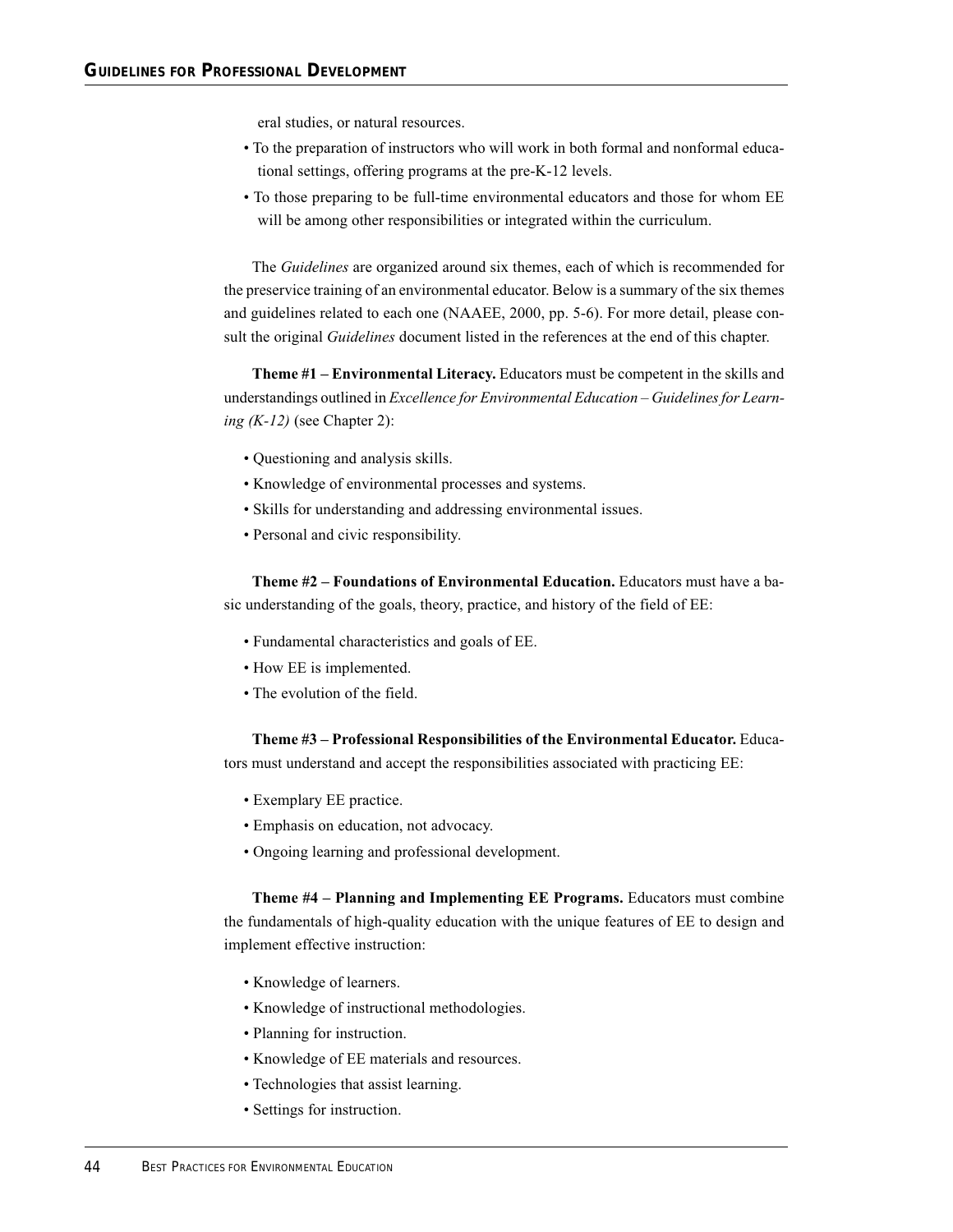• Curriculum planning.

**Theme #5 – Fostering Learning.** Educators must enable learners to engage in open inquiry and investigations, especially when considering environmental issues that are controversial and require students to seriously reflect on their own and others' perspectives:

- A climate for learning about and exploring the environment.
- An inclusive and collaborative learning environment.
- Flexible and responsive instruction.

**Theme #6 – Assessment and Evaluation.** Environmental educators must possess the knowledge and commitment to make assessment and evaluation integral to instruction and programs:

- Learner outcomes.
- Assessment that is part of instruction.
- Improving instruction.

As reflected in these themes, professional development in EE fosters skills in exemplary EE program development and implementation (see Chapter 3). Constructivist approachs, learner-centered learning, cooperative and collaborative learning, varied teaching strategies and learning settings, and other characteristics of quality EE described in Chapter 3 are all qualities of good education in general. As such, EE can serve as a model for good teaching and learning in any discipline, and environmental educators can lead the way in exemplifying best practices for all educational processes.

### **GUIDELINES FOR INSERVICE PROFESSIONAL DEVELOPMENT IN EE**

Just as EE is a lifelong learning process, professional development for environmental educators should be a career-long process. The following are guidelines for inservice professional development in EE:

- **Organizations** that provide EE programs should strive to **support and promote** professional development activities for their educators to the fullest extent possible.
- Practicing environmental educators should continually be exposed to the current state of and advances in the areas represented by the six themes outlined in *Guidelines for the Initial Preparation of Environmental Educators* (see above).
- Practicing environmental educators should continually be exposed to the current state of and advances in **safety practices and regulations** applicable to their particular learning setting.
- Environmental educators should work with their sponsoring organizations to develop **individualized plans** for professional development, and to continuously

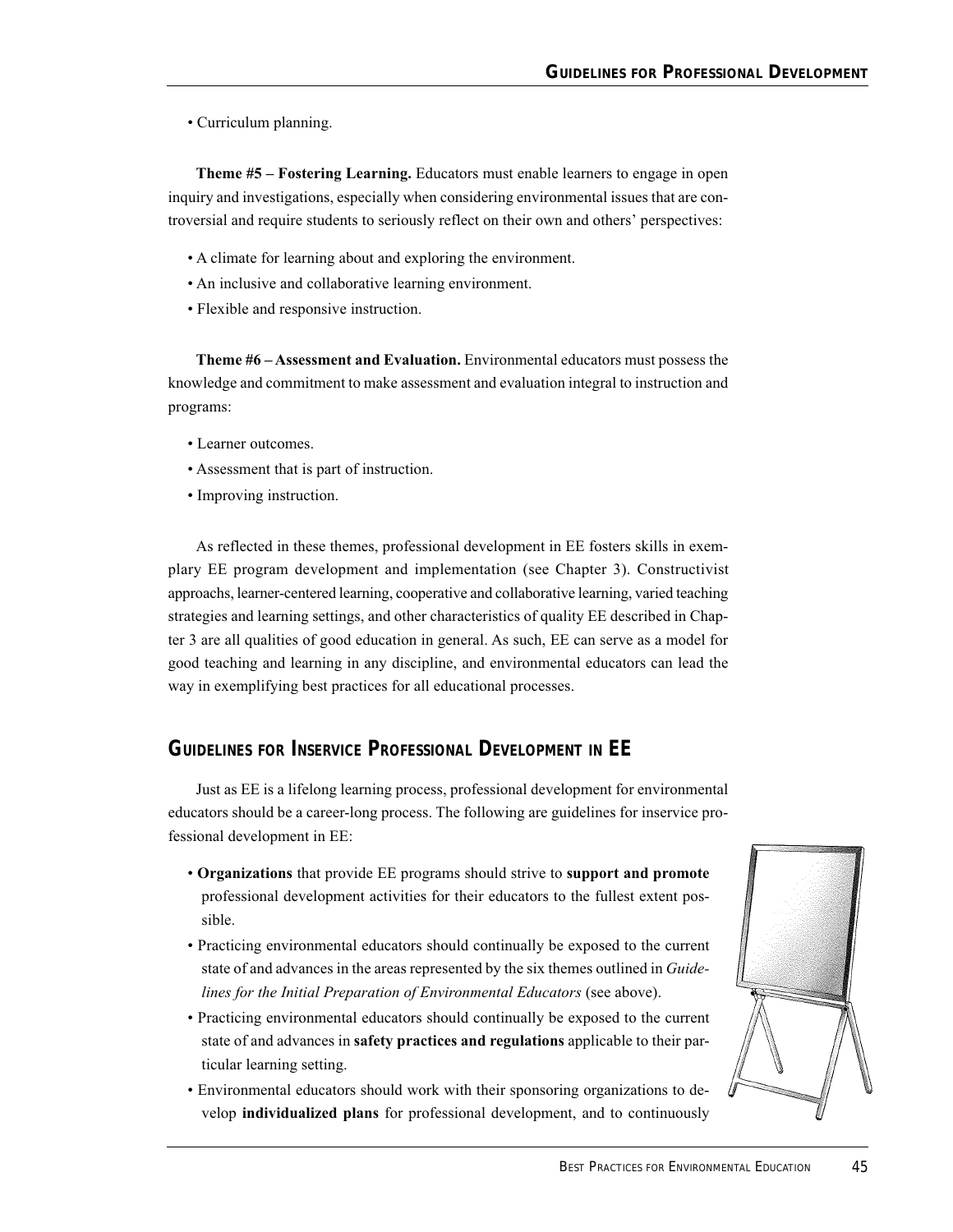## **Exemplary EE Program: Enhancing Environmental Education Using Technology**

*The Science and Mathematics Network conducted a workshop for teams of teachers to explore how to integrate EE activities and computer technology into the curriculum. Teacher participants met with mentors who were environmental professionals from businesses and agencies to discuss technology applications in the work environment. Each team of teachers designed a set of learning activities that incorporated computer and online technology.*

#### *Strengths:*

*• Emphasis on building new skills in planning and implementing EE programs • Good use of mentoring • Modeled exemplary teaching with collaborative, hands-on learning and participant projects*

*• Use of innovative teaching strategies*

evaluate and update these plans as needs and circumstances evolve.

- Educators and organizations should seek **creative ways** to provide for broad accessibility to professional development.
- Leader-led professional development activities should **model** the best of what we know about teaching and learning.
- Professional development should be a vehicle for the enhancement of **individual educators' skills**, and for improvement of the **larger organization**.

As noted above, professional development opportunities need to be accessible to all educators. Creative approaches to professional development can make this possible. Professional development can occur through a variety of avenues, including:

- Workshops and conferences.
- Graduate courses.
- Active participation in professional organizations.
- Distance and online learning.
- Peer study groups.
- Site visits to exemplary EE program sites.
- Mentoring programs.
- Observations of effective environmental educators.
- Professional certification programs.
- Professional reading and independent study.

## **GUIDELINES FOR THE PROFESSIONAL DEVELOPMENT OF ENVIRONMENTAL INTERPRETERS**

The professional development guidelines presented so far are applicable to all forms of EE, including environmental interpretation. However, the Interpretive Development Program, a professional development program for interpreters employed by the National Park Service (see Chapter 3), provides a rigorous and comprehensive mechanism for professional development in the interpretive field. The program stresses the importance of developing a personal philosophy of interpretation to serve as a foundation for daily practice of the craft. It outlines ten core competencies for interpreters, which should be the content and skill focus of professional development programs in environmental interpretation. The core competencies are: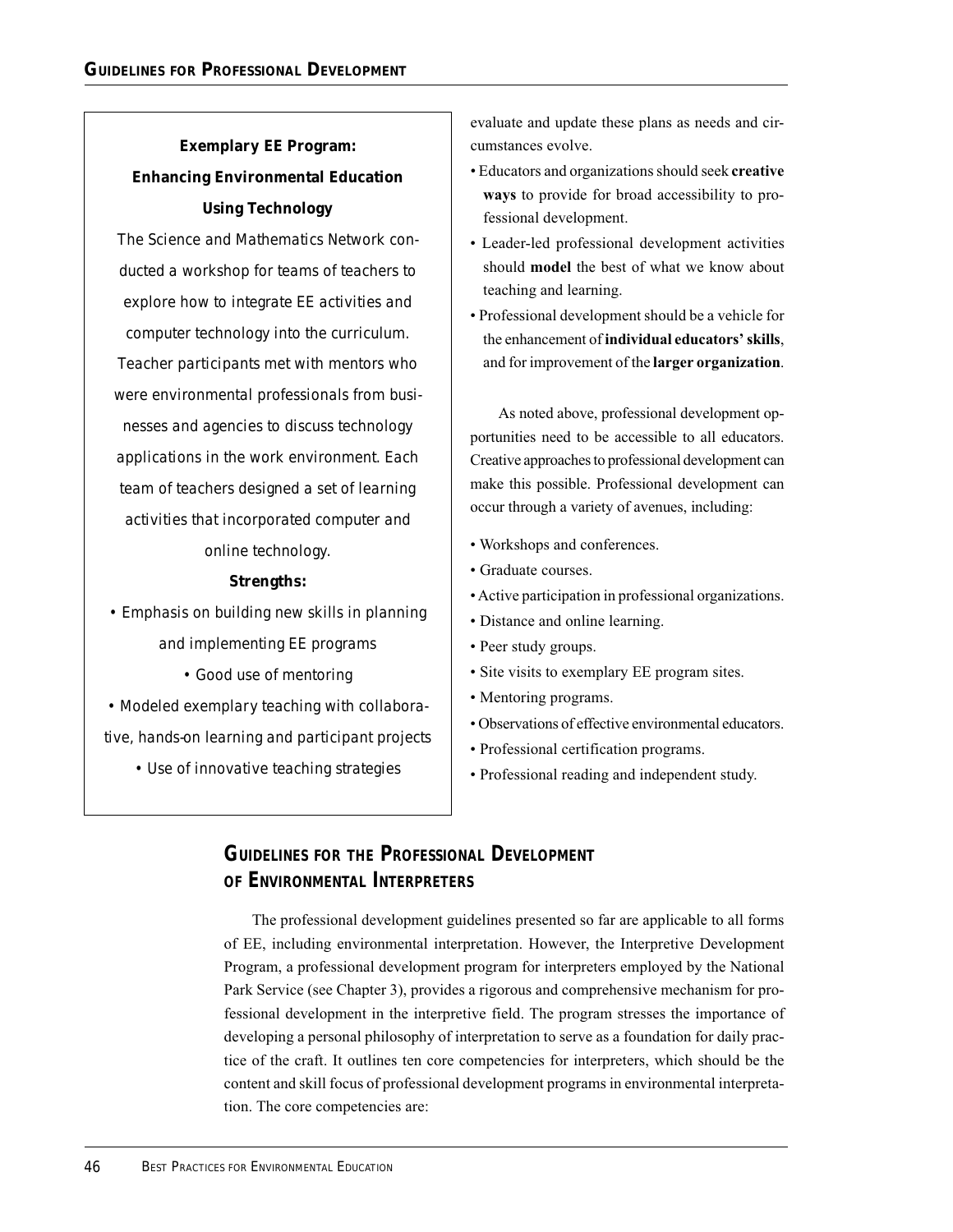- Demonstrating successful informal visitor contacts.
- Preparing and presenting an effective interpretive talk.
- Preparing and presenting an effective conducted activity.
- Preparing and presenting an interpretive demonstration or other illustrated program.
- Effective interpretive writing.
- Developing/presenting a curriculum-based education program.
- Planning for interpretation.
- Developing interpretive media.
- Leading interpreters: training and coaching.
- Conducting interpretive research and working with resource specialists.

#### **SUMMARY**

Professional development for environmental educators is vital to maintaining highquality EE programs and services. The *Best Practices* guidelines for professional development offer a framework for preparing future environmental educators through preservice professional development. Professional development continues beyond preservice preparation with inservice activities that should be a regular part of educators' professional lives throughout their careers. Through creative approaches, professional development can be accessible to all environmental educators.

#### **REFERENCES**

National Park Service. 2000. The Interpretive Development Program. http://www.nps.gov.idp.

- Lieberman, G. A.; Hoody, L. L. 1998. Closing the achievement gap: Using the environment as an integrating context for learning. San Diego, CA: State Education and Environment Roundtable.
- Lowry, L. F., ed. 1997. NSTA pathways to the science standards. Elementary School Edition. Arlington, VA: National Science Teachers Association.
- National Staff Development Council Homepage. 2000. http://www.nsdc.org.
- North American Association for Environmental Education (NAAEE). 2000. Guidelines for the initial preparation of environmental educators. Rock Spring, GA: NAAEE.
- Texley, J.; Wild, A., eds. 1996. NSTA pathways to the science standards. High School Edition. Arlington, VA: National Science Teachers Association.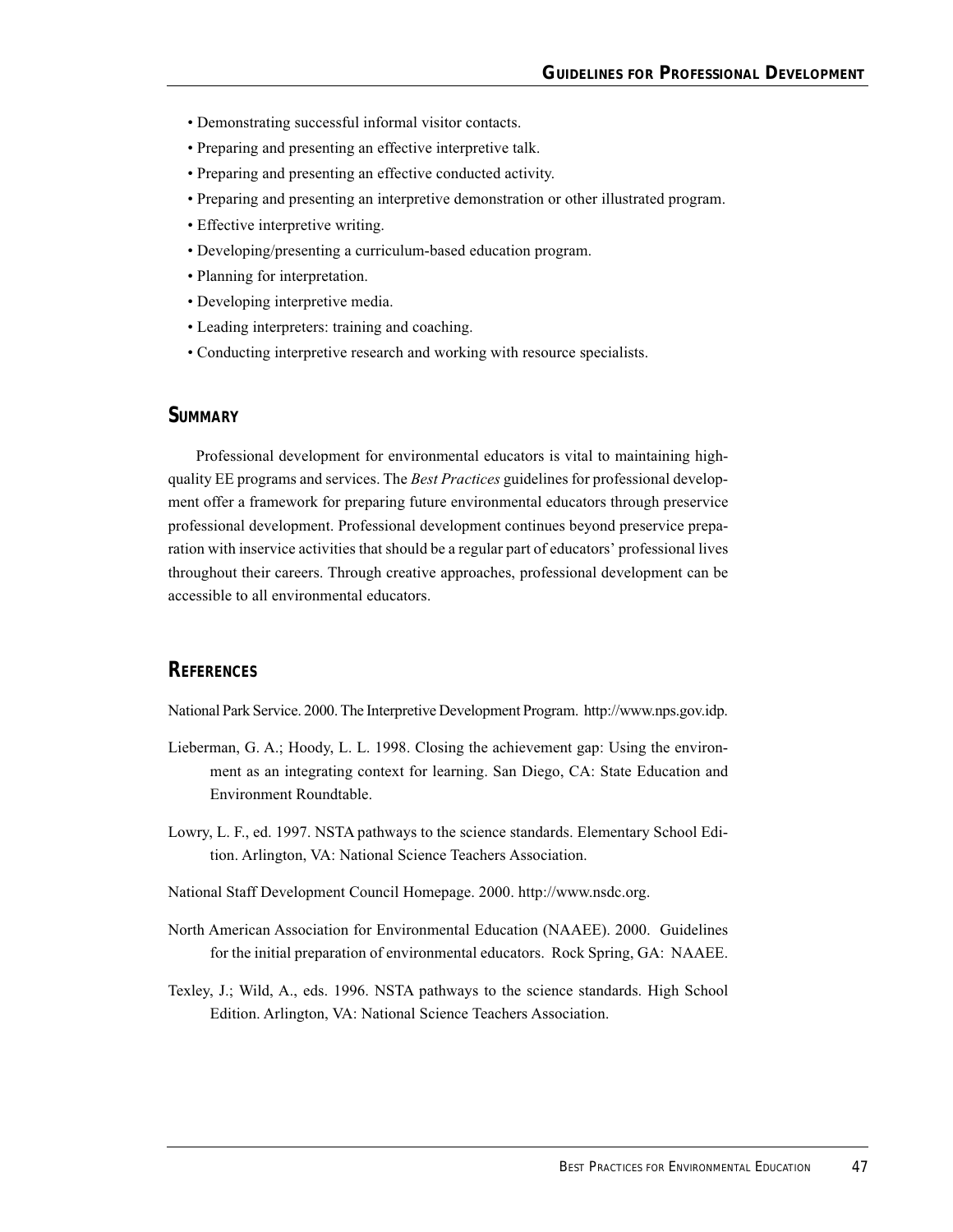## APPENDIX A

# **WORKSHEET FOR ENVIRONMENTAL EDUCATION MATERIALS: GUIDELINES FOR EXCELLENCE**

As part of the National Project for Excellence in Environmental Education, the North American Association for Environmental Education (NAAEE) developed *Environmental Education Materials: Guidelines for Excellence.* These materials guidelines are designed to help those involved with providing EE to evaluate the quality of existing EE materials. They outline six key characteristics of high-quality EE materials and associated guidelines for each key characteristic.

As you work your way through the worksheet, use the following scale to rate each educational resource you are reviewing according to how well it meets the guidelines for each key characteristic:

- 5: Fully meets all of the guidelines for this key characteristic.
- 4: Meets most of the guidelines for this key characteristic well.
- 3: Meets some of the guidelines for this key characteristic to at least some degree.
- 2: Meets few guidelines for this key characteristic.
- 1: Meets none of the guidelines for this key characteristic.

As you evaluate your material in this holistic way, you might consider this scale from two dimensions. First, how many of the guidelines are met (e.g., 4 of 4, 3 of 4)? Second, for these guidelines, to what extent are they met? This combination will give you an overall rating. Place the score for each key characteristic on the line to the right of it.

To interpret your results, you may wish to consider your rating on individual key characteristics individually, depending on which are most important for the purposes of your program. Or, you may wish to compute an average score for the educational resource as a whole (see end of worksheet). Use the worksheet in the way that best meets the needs and objectives of your unique EE program.

**Key characteristic #1 Fairness and accuracy:** EE materials should be fair and accurate in describing environmental problems, issues, and conditions, and in reflecting the diversity of perspectives on them. **Guidelines**:

- 1.1 *Factual accuracy:* EE materials should reflect sound theories and well-documented facts about subjects and issues.
- 1.2 *Balanced presentation of differing viewpoints and theories:* Where there are differences of opinion or competing scientific explanations, the range of perspectives should be presented in a balanced way.
- 1.3 *Openness to inquiry:* Materials should encourage learners to explore different perspectives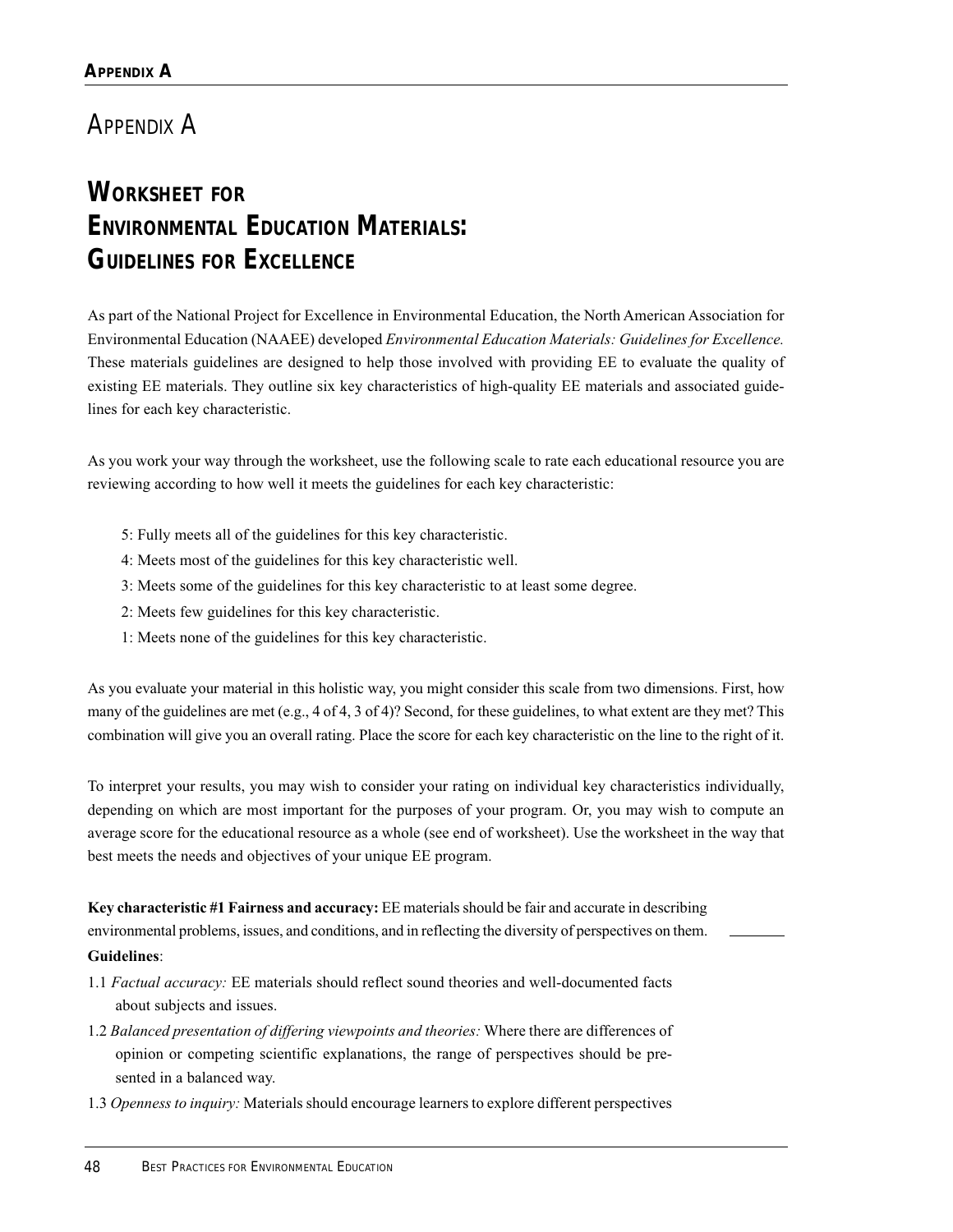and form their own opinions.

1.4 *Reflection of diversity:* Different cultures, races, genders, social groups, ages, etc., are included with respect and equity.

**Key characteristic #2 Depth:** EE materials should foster awareness of the natural and built environment, an understanding of environmental concepts, conditions, and issues, and an awareness of the feelings, values, attitudes, and perceptions at the heart of environmental issues, as appropriate for different developmental levels.

#### **Guidelines:**

- 2.1 *Awareness*. Materials should acknowledge that feelings, experiences, and attitudes shape environmental perceptions and issues.
- 2.2 *Focus on concepts*. Rather than presenting a series of facts, materials should use unifying themes and important concepts.
- 2.3 *Concepts in context*. Environmental concepts should be set in a context that includes social and economic as well as ecological aspects.
- 2.4 *Attention to different scales.* Environmental issues should be explored using a variety of scales as appropriate, such as short to long time spans, localized to global effects, and local to international community levels.

**Key characteristic #3 Emphasis on Skills Building:** EE materials should build lifelong skills that enable learners to prevent and address environmental issues.

#### **Guidelines:**

- 3.1 *Critical and creative thinking.* Learners should be challenged to use and improve their critical thinking and creative skills.
- 3.2 *Applying skills to issues.* Students should learn to arrive at their own conclusions about what needs to be done based on thorough research and study, rather than being taught that a certain course of action is best.
- 3.3 *Action skills.* Learners should gain basic skills needed to participate in resolving environmental issues.

**Key characteristic #4 Action Orientation:** EE materials should promote civic responsibility, encouraging learners to use their knowledge, personal skills, and assessments of environmental issues as a basis for environmental problem-solving and action.

#### **Guidelines:**

- 4.1 *Sense of personal stake and responsibility.* Materials should encourage learners to examine the possible consequences of their behaviors on the environment and evaluate choices they can make that may help resolve environmental issues.
- 4.2 *Self-efficacy*. Materials should aim to strengthen learners' perception of their ability to influence the outcome of a situation.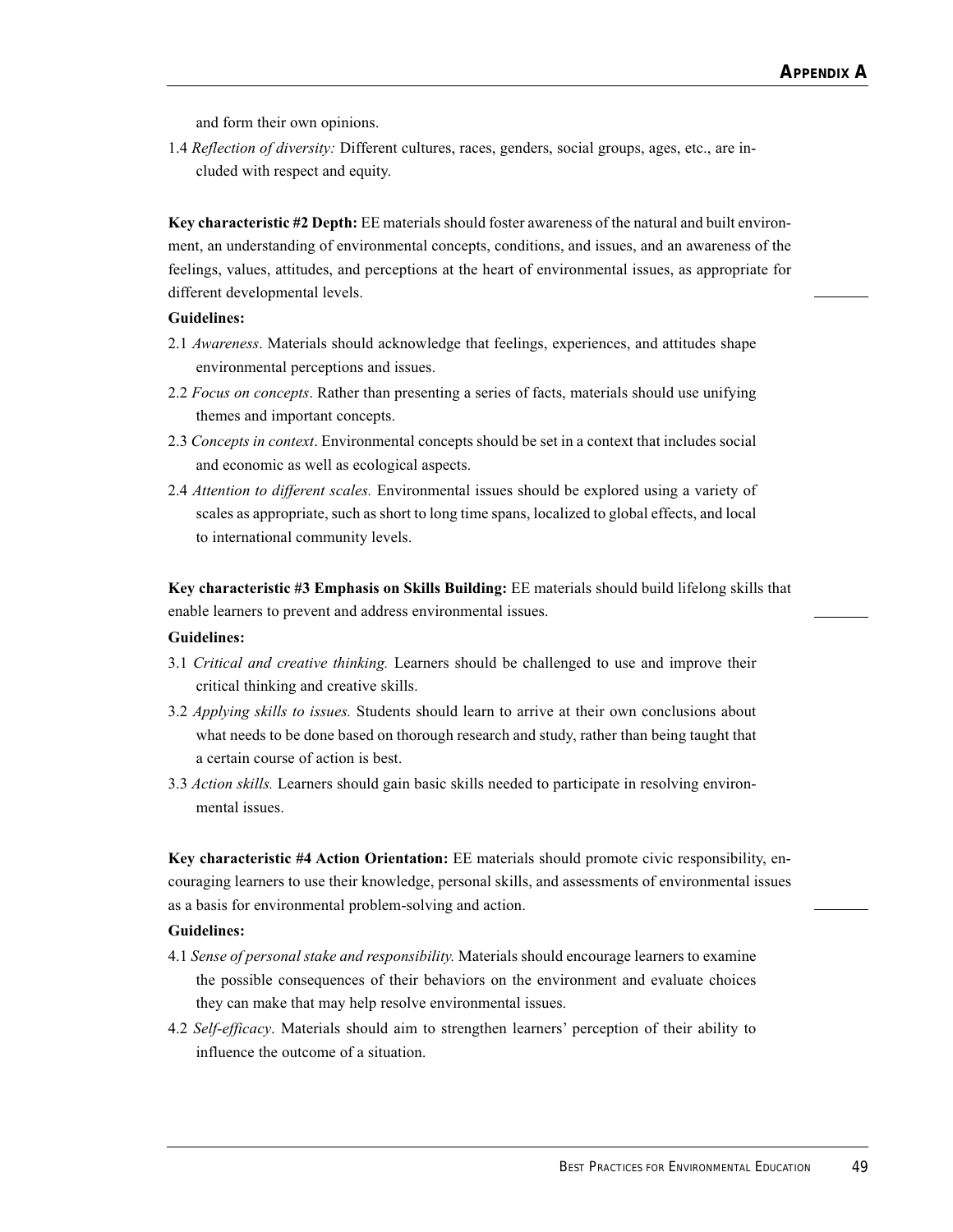#### **APPENDIX A**

**Key characteristic #5 Instructional Soundness:** EE materials should rely on instructional techniques that create an effective learning environment.

#### **Guidelines:**

- 5.1 *Learner-centered instruction.* When appropriate, learning should be based on learner interest and on the learner's ability to construct knowledge to gain conceptual understanding.
- 5.2 *Different ways of learning.* Materials should offer opportunities for different modes of teaching and learning.
- 5.3 *Connection to learners' everyday lives.* Materials should present information and ideas in a way that is relevant to learners.
- 5.4 *Expanded learning environment*. Learners should learn in environments that extend beyond the boundaries of the classroom.
- 5.5 *Interdisciplinary*. The materials should recognize the interdisciplinary nature of EE.
- 5.6 *Goals and objectives*. Goals and objectives for the materials should be clearly spelled out.
- 5.7 *Appropriateness for specific learning settings*. Claims about the material's appropriateness for the targeted developmental levels and the implementation of the activity should be consistent with the experience of educators.
- 5.8 *Assessment*. A variety of means for assessing learner progress should be included in the materials.

**Key characteristic #6 Usability.** EE materials should be well-designed and easy to use.

#### **Guidelines:**

- 6.1 *Clarity and logic.* The overall structure (purpose, direction, and logic of presentation) should be clear to educators and learners.
- 6.2 *Easy to use.* Materials should be inviting and easy to use.
- 6.3 *Long lived.* Materials should have a life span that extends beyond one use.
- 6.4 *Adaptable*. Materials should be adaptable to a range of learning situations.
- 6.5 *Accompanied by instruction and support*. Additional support and instruction should be provided to meet educators' needs.
- 6.6 *Make substantiated claims*. Materials should accomplish what they claim to accomplish.
- 6.7 *Fit with national, state, or local requirements*. EE materials should fit within national, state, or local standards or curricula.

To compute an average for this educational resource, enter your rating for each key characteristic below:

- Key characteristic No. 1:
- Key characteristic No. 2:
- Key characteristic No. 3:
- Key characteristic No. 4:
- Key characteristic No. 5:
- Key characteristic No. 6:
- **Total** of above:
- **Total** divided by  $6 =$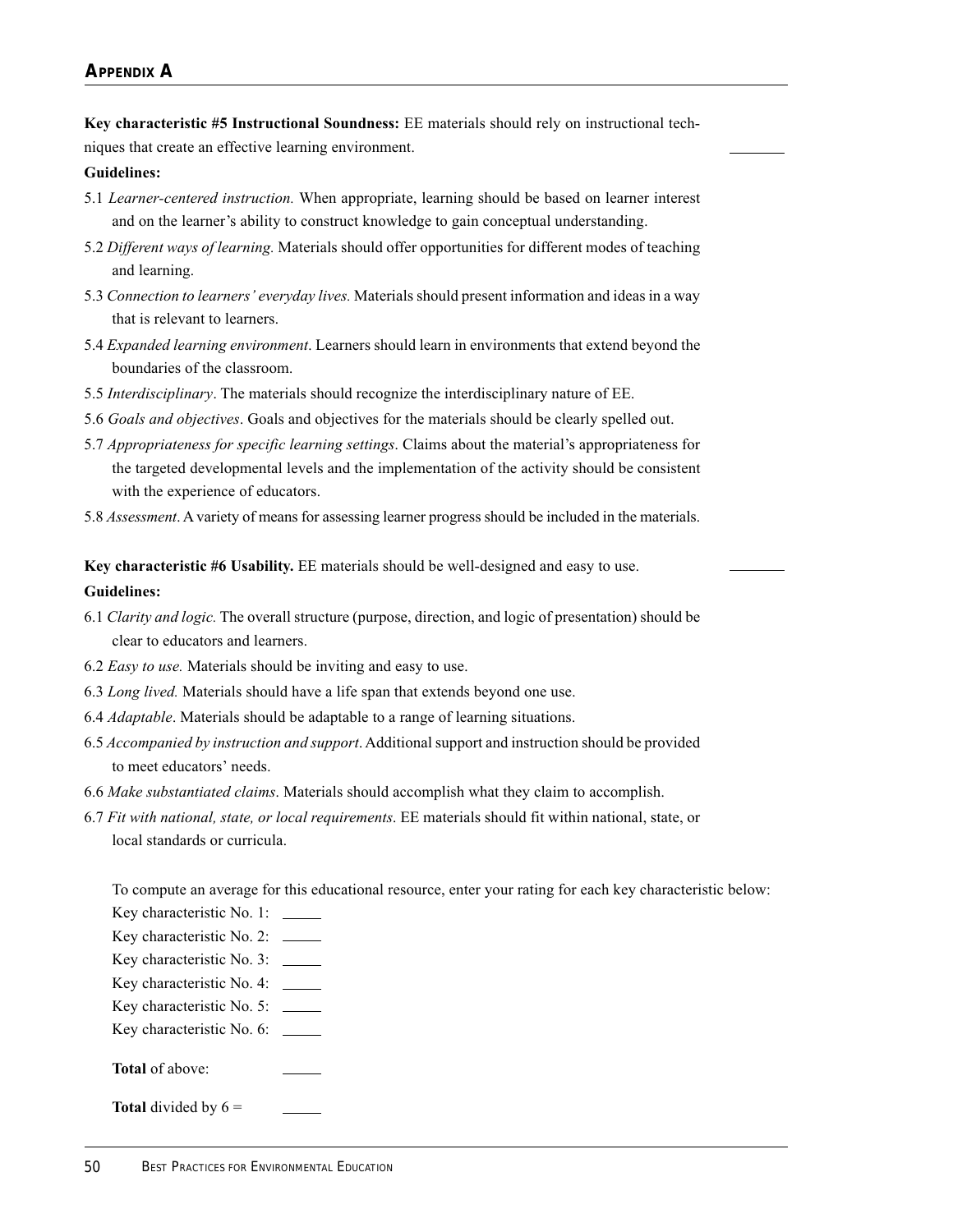## APPENDIX B

## **TEACHING OUTDOORS**

Learning in the outdoors will encourage learners to respect themselves and their natural environment. Skills that promote these understanding are developed by participating regularly in many outdoor activities. Whether learning the secrets of successful tree planting or the effects of water quality on organisms found in a stream, learners can become more engaged and successful through the use of hands-on experiences in the outdoors.

Several strategies can make outdoor learning experiences more rewarding for both the learner and the leader of the experience. The following strategies can help you as you explore the outdoors with learners.

### **PREPARING THE ACTIVITY**

- In the beginning, choose the curriculum area that is your greatest strength to use as the basis for designing outdoor activities.
- Use an activity with a high percentage of success for learners. A variety of answers, diverse opinions, and different perspectives will generate a positive attitude.
- For the first several times that learners study outdoors, investigations that are short and focused are very effective.
- Use procedures and structures that learners are familiar with (recording data, grouping, using equipment, reporting, etc.).
- Be familiar with the collection laws in the area. The Department of Natural Resources or local extension service should have this information.
- Plan adequate time including going to and from the outdoor site (even if just outside the school building).

### **PREPARING THE LEARNERS**

- Understand that some learners may not have had outdoor learning opportunities and may be uncomfortable. Some misbehavior may be due to this discomfort.
- Give learners advance notice before going outdoors so that they may dress appropriately for that day (comfortable shoes, rain gear, jackets, etc.).
- Establish with the learners the objectives for learning outdoors.
- Before going outdoors, help the learners set appropriate guidelines for behavior.
- Select a partner or small group with which each learner must stay.
- Have learners gather and bring all necessary equipment.
- Set boundaries, time limits, and a place to meet.
- Agree upon a signal to call the group back together (raising a hand, setting time limits, clapping several times, making a bird call, etc.).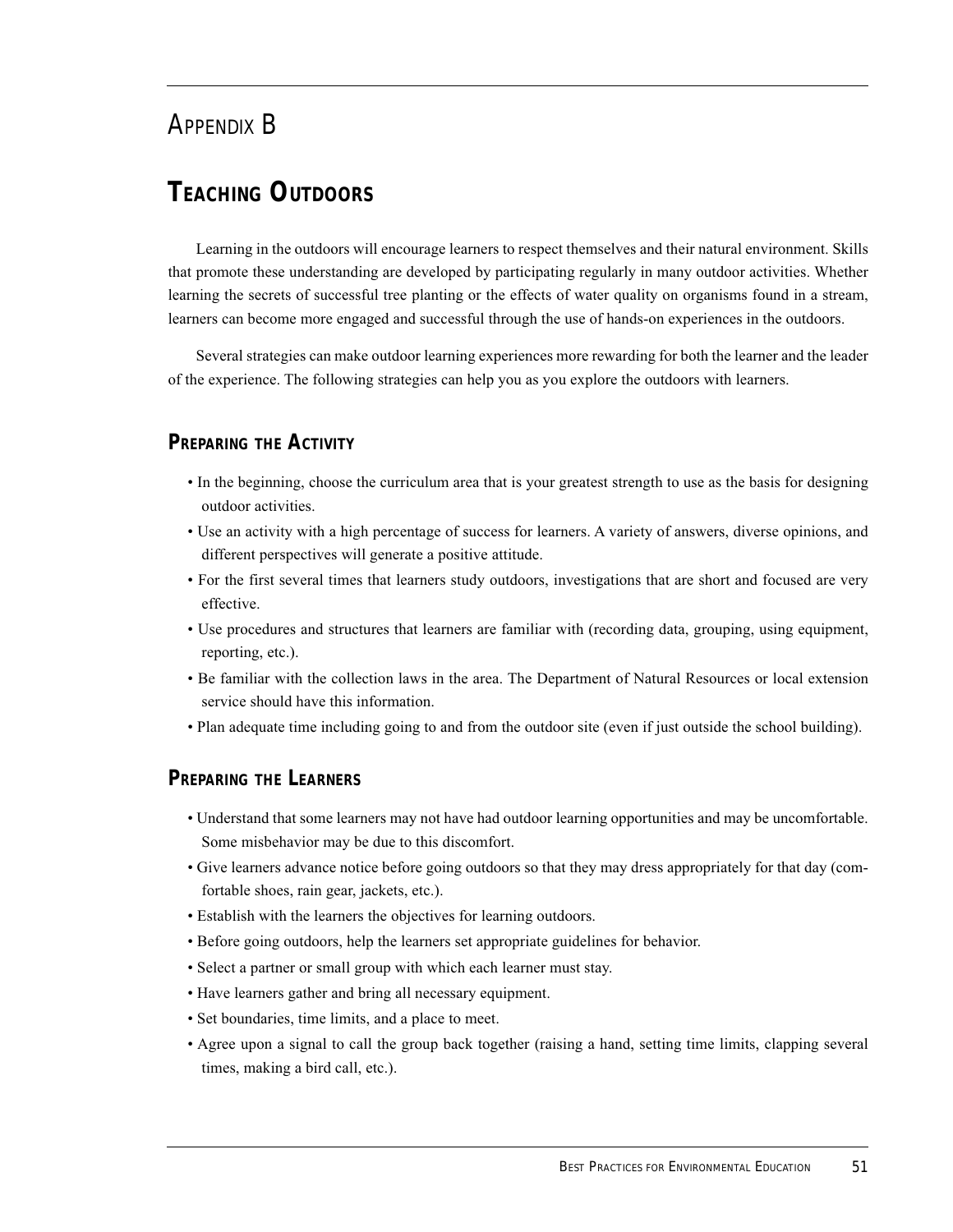## **DOING THE ACTIVITY**

- Introduce your activity and instructions appropriately and carefully. Choose the best spot. (You may be able to hold learners' attention better indoors.)
- Allow learners time to explore the activity area with the group before actually beginning their time in the activity. This will help ensure that the learners are focused.
- When addressing the whole group outside, have them seated comfortably (dry, looking away from the sun, not too hot/cold) and speak loudly.
- Respond to and encourage learner enthusiasm and curiosity. Share your own excitement whenever possible. Enjoy the outdoors with the learners!
- Understand that collecting plants or animals should only be done if necessary to observe over long periods of time.
- Model that all organisms are best observed in their natural environment without interference from observers.

## **FOLLOWING THE ACTIVITY**

- Upon returning to the classroom, evaluate together the success of your outdoor experience (what worked, what didn't work and why).
- Brainstorm and/or initiate extensions to continue the lesson.
- Clean and store the equipment used.

## **TIPS FOR LEADING HIKES**

Many EE programs, especially nonformal programs for adults and general public audiences, feature hikes in the out-of-doors. Here are some tips for managing group mechanics during natural history hikes.

- Before starting, **let the group know** where you will be going, how long it will take, and the relative difficulty of the walk.
- **Stay in the lead.** This helps you keep the group together rather than straying off trail.
- **Adjust the number of stops** to the size of the group. Larger groups usually take more time and require fewer stops.
- Attempt to **interact equally** with all members of the group, rather than just those at the front, for instance. Make sure to repeat questions or pertinent comments from group members so that everyone can hear them.
- Stay on time so that the hike ends when you said it would. If this is not possible, inform the group that you will be finishing late, and, if appropriate, give people the option to leave if they need to.
- **Establish a pace** that is comfortable for the slowest member of the group. If necessary, adjust the number of stops or the amount of time spent at each in order to stay on time.
- Stay aware of and monitor the **physical comfort** of the group frequently.
- If possible, **end the hike at the same place you started.** If this is not possible, make sure the group members know how to find their way to where they need to go.

The more time learners spend in outdoor activities, the more appropriate their responses will be to the out-ofdoors. Start our simple, and take learners outside regularly. Watch as the learners grow in respect and understanding of the outdoors.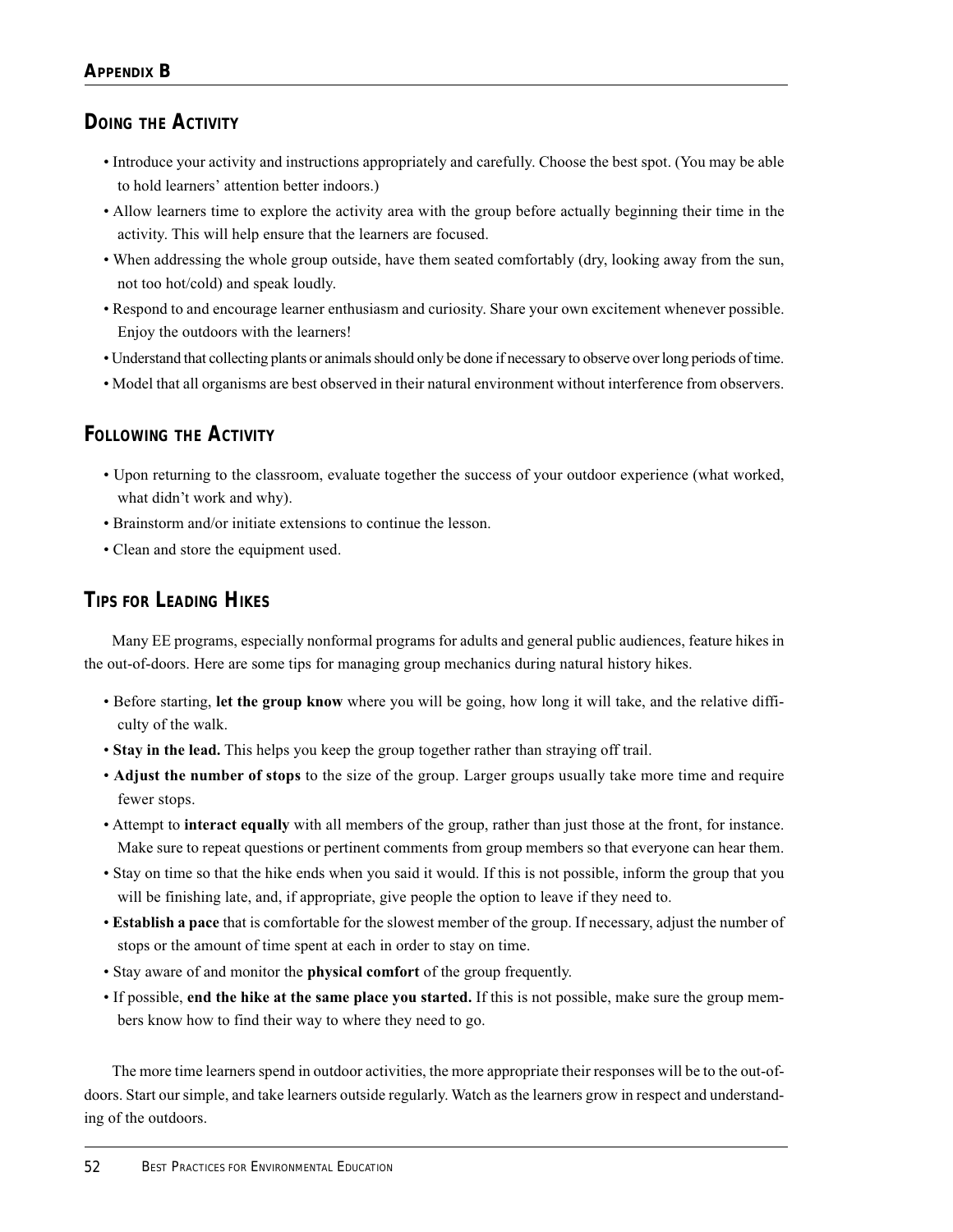## **ADAPTED FROM:**

American Forest Foundation. 1995. Project learning tree. Washington, D.C.

Ham, S. H. 1992. Environmental interpretation: A practical guide for people with big ideas and small budgets. Golden, CO: North American Press.

Szuhy, D. L.; Barron, P. A. 1982. Teaching outdoors: How to get started. Ohio Woodlands, Winter: 44-45.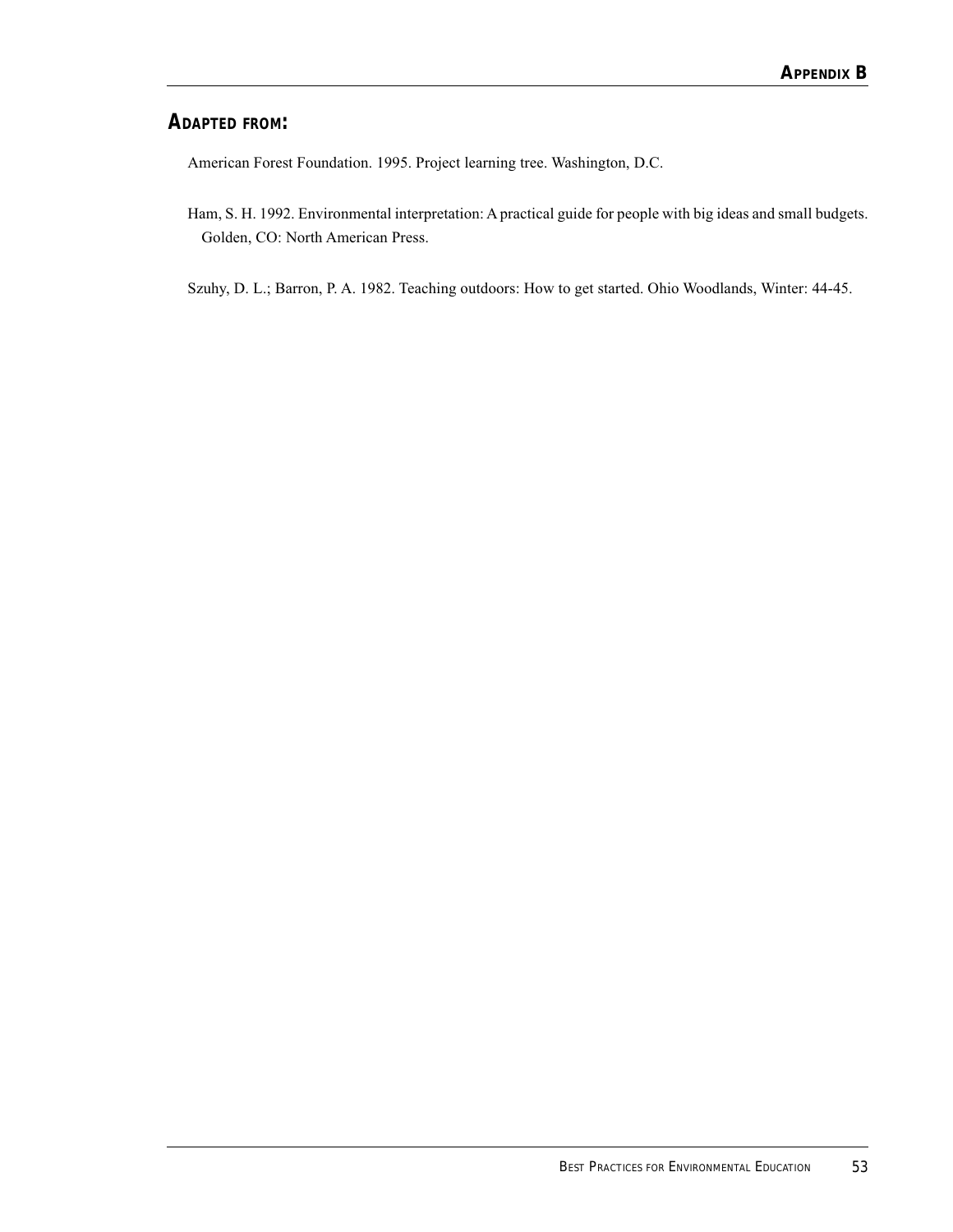# APPENDIX C

## **MANAGEMENT AND LOGISTICS FOR WORKSHOPS AND SEMINARS**

Management and logistics for workshops and seminars can be routine as long as you follow a good checklist and begin on time. If you are a workshop organizer, your list will be much longer and involved and you will often have to begin even before the speakers are invited. Your last job is to prepare for the audience, literally, and then yourself, personally. *(Source: Garmston & Wellman)*

**Prepare for the Audience** — what would *you* like to have ready when you show up for a program?

- Participants view (literally) screen, equipment and speakers.
- Refreshments, paper, pencil, water, etc.
- Registration with greeter, name tags, sign-in sheet & handouts.
- Restrooms clean and well-marked.
- Displays or other special arrangements.
- Everything done at least 45 minutes in advance.

**Prepare the Learning Environment** — If your audience is comfortable, they can focus on the program's message better.

- Check room temperature.
- Provide for music, decorations, and lighting.
- Arrange seating for the room conditions and to meet learning objectives.
- Warm the stage with props, signage, etc.
- Decide the presenter's position in the room for maximum effect.
- Locate the correct type of podium.
- Test all AV equipment and set out visuals to be used first so they are ready when you are.
- Test sound system.
- Locate pointer and any other equipment in the place where presenters will use it first or can get to it easiest.
- Prepare handouts for distribution.
- Coordinate with moderator/assistant (human equipment).

#### **Prepare the "Workspace"**

- Organize entire workspace; remove items not needed.
- Be prepared for dark if using slides.
- Cut tape or get tacks ready for hanging easel paper.
- Designate a special place for supplies.
- Arrange space for transparencies.
- Make final notes to remember.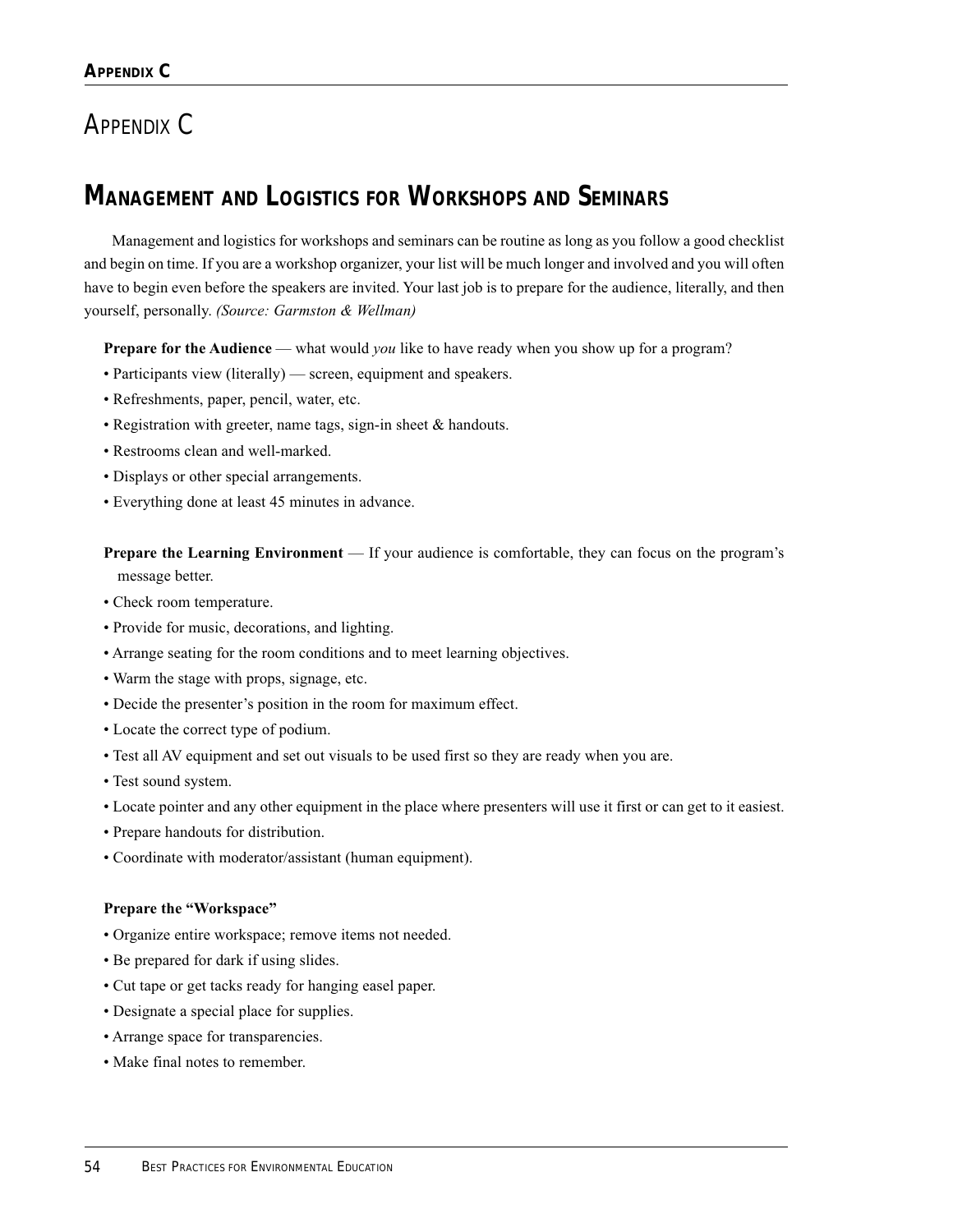#### **Personal Needs**

- Careful what you eat or drink beforehand.
- Go to the bathroom.
- Look in the mirror.
- Give yourself a pep talk.

*These things will make you feel better!*

#### **Logistics Checklist**

- Indoor facility.
- Outdoor site.
- Workshop logistics.

The following three pages contain a worksheet and a room arrangement diagram that will help you more with the logistics of preparing for a program.

#### **REFERENCES**

- ODNR Division of Soil and Water Conservation Environmental Education Section. 1997. Making more effective presentations, Participant Handbook. ODNR: Columbus, OH.
- National Pork Producers Council. 1996. Environmental assurance technical presenters' guide (draft). Environmental Assurance Program NPPC: Des Moines, IA.
- Garmston, R. J.; Wellman, B. M. 1992. How to make presentations that teach and transform. Association for Supervision and Curriculum Development: Alexandria, VA.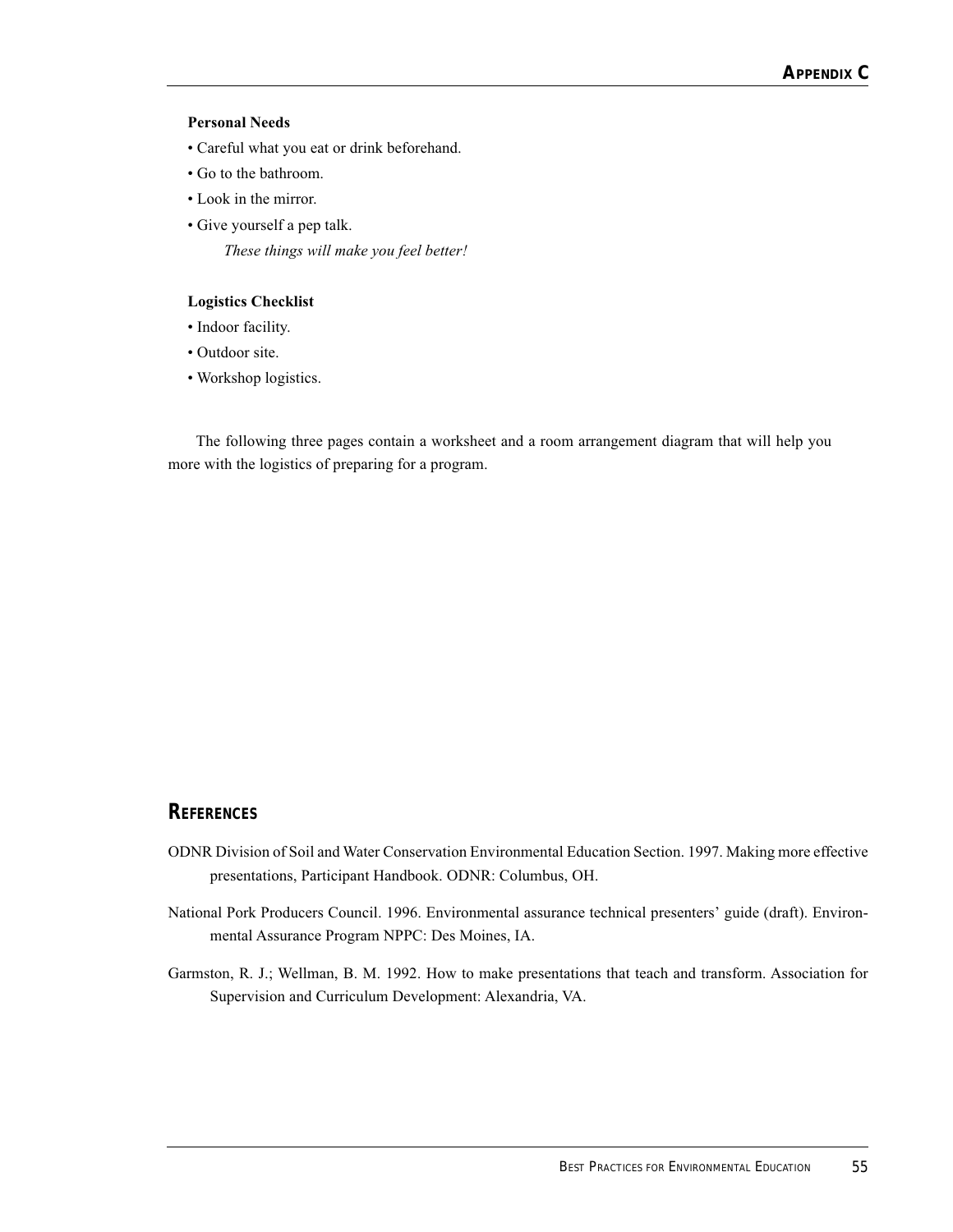| <b>PROGRAM PLANNING AND LOGISTICS WORKSHEET</b>                                                       | Responsibility | Status/Notes |
|-------------------------------------------------------------------------------------------------------|----------------|--------------|
| <b>Logistics Personnel</b>                                                                            |                |              |
| Has a logistics coordinator been identified?                                                          |                |              |
| Who is your contact at the off-site facility?                                                         |                |              |
| <b>Facility Arrangements</b>                                                                          |                |              |
| Have you booked a facility?                                                                           |                |              |
| <b>Space Requirements</b>                                                                             |                |              |
| Is your main room big enough?                                                                         |                |              |
| Is there enough room for meals? For refreshments?                                                     |                |              |
| Do you have/need space for a "logistics headquarters"?                                                |                |              |
| Does the facility management know you will be taping or tacking flip charts<br>sheets to their walls? |                |              |
| <b>Equipment Requirements</b>                                                                         |                |              |
| Will lighting be bright enough?                                                                       |                |              |
| Will acoustics and/or the sound system be adequate?                                                   |                |              |
| Have you arranged for equipment needed?                                                               |                |              |
| Audio-visual equipment with spare bulbs                                                               |                |              |
| Overhead, slide projector, video player, TV                                                           |                |              |
| Flip chart, easel, markers                                                                            |                |              |
| Access to a copier and fax                                                                            |                |              |
| Podium (size and location)                                                                            |                |              |
| Microphone (Lavaliere, with cord or stationary)                                                       |                |              |
| Temporary storage                                                                                     |                |              |
| Extension cord, plug adapter, multi-plug strip                                                        |                |              |
| <b>Setup Requirements</b>                                                                             |                |              |
| Have you communicated the room setup you desire with a floor plan drawing if                          |                |              |
| necessary? (table, chairs, stage, etc.)                                                               |                |              |
| Tables for registration, supplies, teaching, exhibits, raffle/door prizes, etc. and<br>their location |                |              |
| Restrooms (location, well-marked)                                                                     |                |              |
| Arrangements for people with special needs (hearing, seating, etc.)                                   |                |              |
| Eliminate or reduce distractions                                                                      |                |              |
| Understand and/or get desired room ventilation and temperature                                        |                |              |
| Establish smoking policy up front                                                                     |                |              |
| Identify clear and well-marked emergency exits                                                        |                |              |
| Will tables be set and refreshed as needed?                                                           |                |              |
| Water                                                                                                 |                |              |
| Tablets/pens/pencils                                                                                  |                |              |
| Do you have a mechanism arranged for getting messages to participants?                                |                |              |
| Can you get into your space with enough time to set up?                                               |                |              |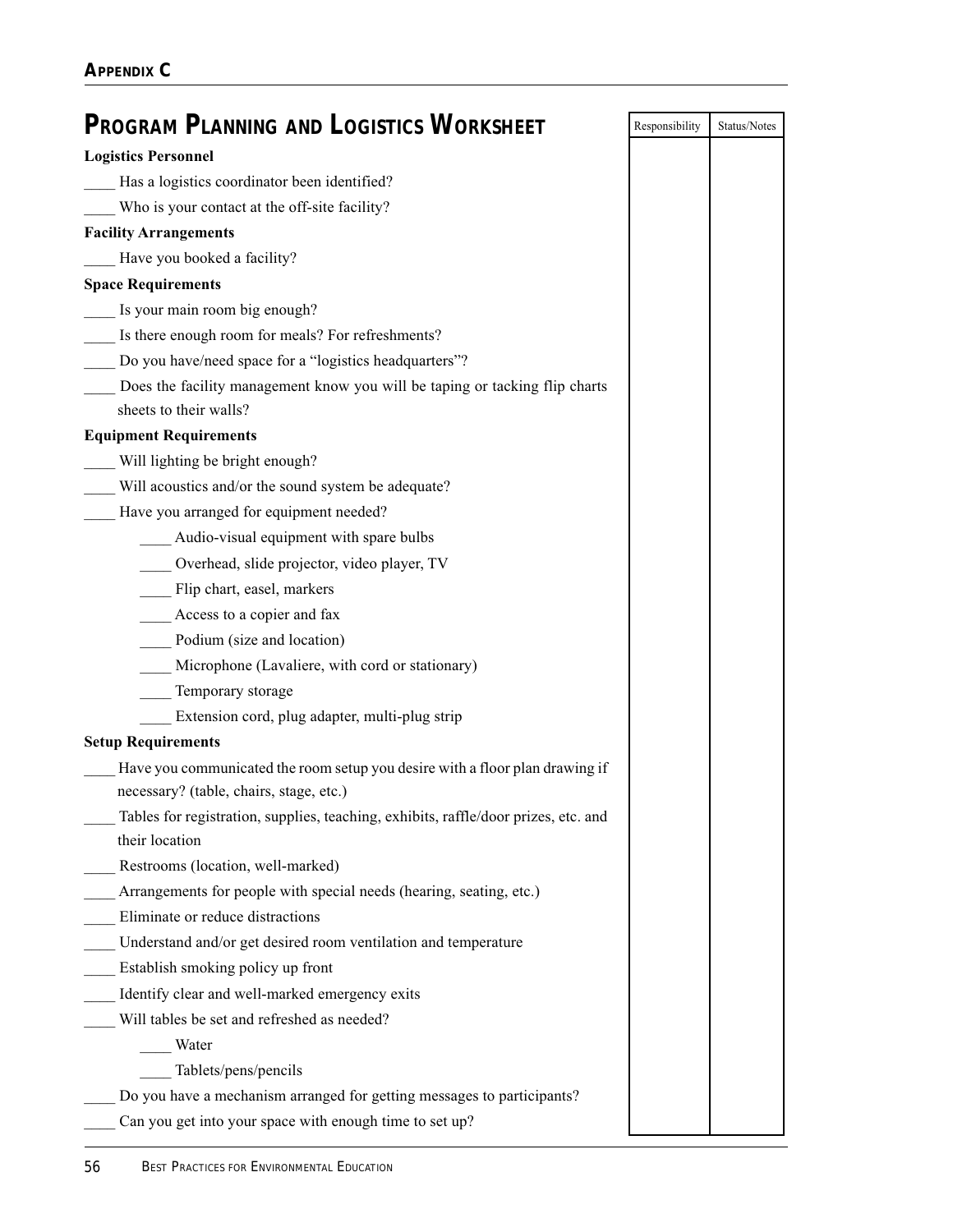## **APPENDIX C**

| <b>Food Requirements</b>                                                     |                                                                            | Responsibility | Status/Notes |
|------------------------------------------------------------------------------|----------------------------------------------------------------------------|----------------|--------------|
| Are meals and refreshments arranged? (directions for delivery)               |                                                                            |                |              |
| Special dietary requirements or preferences                                  |                                                                            |                |              |
| <b>Participant Needs</b>                                                     |                                                                            |                |              |
| Have participants been identified?                                           |                                                                            |                |              |
|                                                                              | Have invitations gone out to participants far enough in advance?           |                |              |
|                                                                              | Has pre-work (if any) gone out to participants at the appropriate time?    |                |              |
|                                                                              | Do participants have all the pre-meeting information they might need?      |                |              |
|                                                                              | Map and directions to facility                                             |                |              |
| Parking information                                                          |                                                                            |                |              |
| Overnight accommodations                                                     |                                                                            |                |              |
|                                                                              | Outdoor gear/supplies (boots, rain gear, bug repellent, etc.)              |                |              |
| <b>Speakers Needs</b>                                                        |                                                                            |                |              |
| Map and directions, include specific room to go to $&$ time                  |                                                                            |                |              |
| Help during presentation                                                     |                                                                            |                |              |
| Equipment or other special needs                                             |                                                                            |                |              |
| Biography for proper introduction                                            |                                                                            |                |              |
| <b>Materials (Bring Extras)</b><br>Participant manuals (one per participant) | Are the materials you will need ordered or do you have a plan to get them? |                |              |
| Handouts (one per participant)                                               |                                                                            |                |              |
|                                                                              | Supplies (tape, paper, markers, etc.) needed for special exercises         |                |              |
| Name tags and tent cards (one per participant)                               |                                                                            |                |              |
| Program evaluations (one per participant)                                    |                                                                            |                |              |
| Program registration sheet                                                   |                                                                            |                |              |
| <b>Other Helpful Supplies</b>                                                |                                                                            |                |              |
| Scissors                                                                     | Rubber bands, paper clips                                                  |                |              |
| Trash cans & bags                                                            | Timer with a beeper                                                        |                |              |
| Lined and copier paper                                                       | Clock                                                                      |                |              |
| Stapler and staples                                                          | Ruler                                                                      |                |              |
| "Post-it" notes                                                              | Pen knife                                                                  |                |              |
|                                                                              |                                                                            |                |              |

*(Source: NPPC)*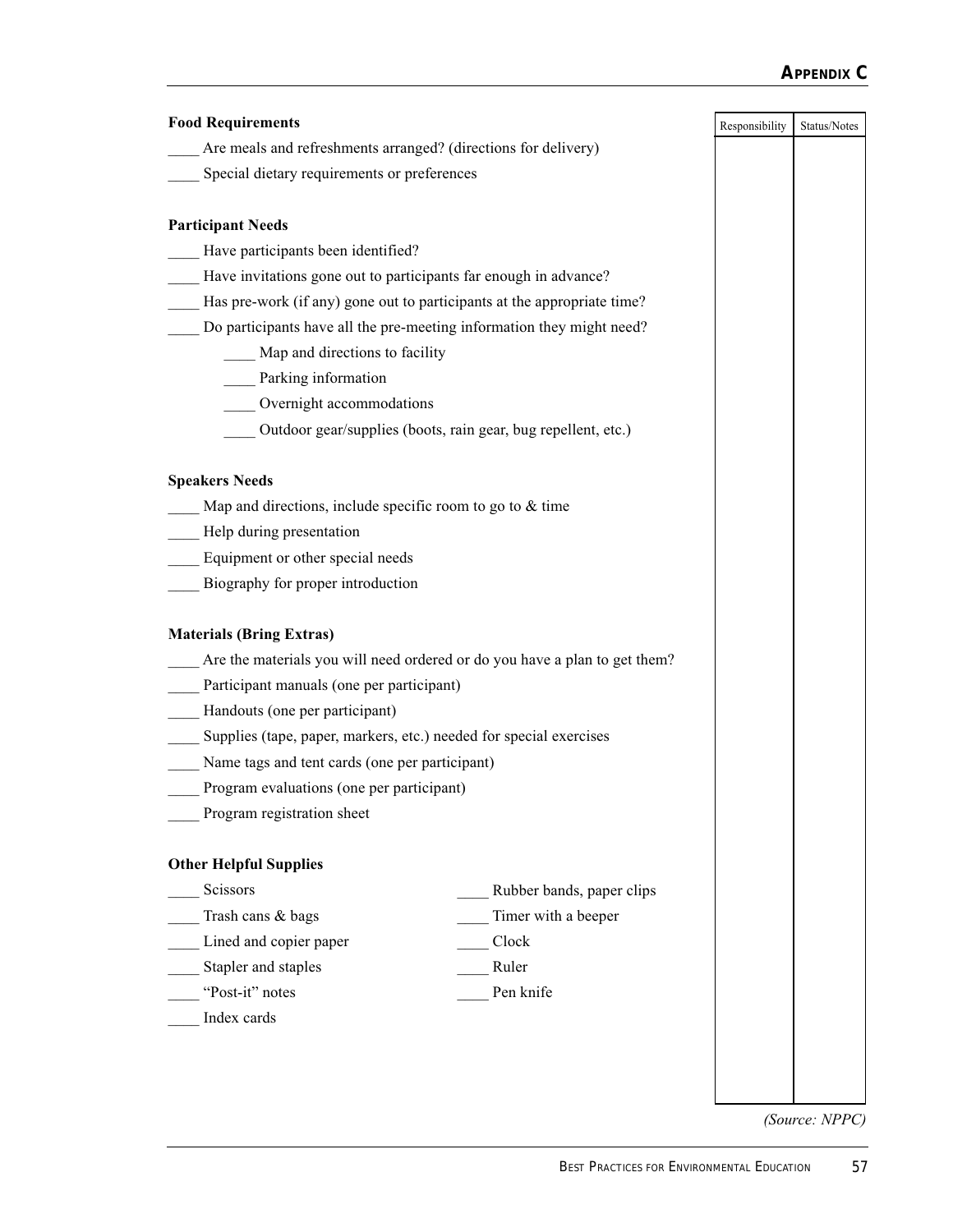# ROOM ARRANGEMENTS

| <b>ARRANGEMENT DIAGRAM</b> | <b>PURPOSE</b>                                                                                                                                                                                                                                                                               | <b>PEOPLE</b>               |
|----------------------------|----------------------------------------------------------------------------------------------------------------------------------------------------------------------------------------------------------------------------------------------------------------------------------------------|-----------------------------|
|                            | Theater or auditorium style offers the greatest<br>number of seats in the smallest space but the<br>lack of tables makes interaction and writing dif-<br>ficult.                                                                                                                             | $50+$                       |
| $\circ$                    | Classroom/Chevron style adds tables and de-<br>creases space. It promotes presenter-audience<br>discussion but inhibits group discussion. For lec-<br>ture style learning and small-group discussions<br>between people at the same or different tables<br>angle the tables (Chevron style). | $30 - 50$                   |
| $\bullet$<br>$\bullet$     | U-Shaped seating allows participants to easily see<br>each other, which promotes group dynamics. Au-<br>thority is focused in the open end of the U.                                                                                                                                         | $15 - 30$                   |
|                            | Herringbone seating is useful for small group<br>discussions. It is less formal than classroom<br>style.                                                                                                                                                                                     | 30-150                      |
|                            | Round or Buzz seating is used when small group<br>discussion is needed. Chairs arranged this way<br>signal shared authority.                                                                                                                                                                 | up to<br>several<br>hundred |
|                            | <i>Facilitating</i> is used for small groups where in-<br>teractive discussion is shared and documented<br>on easel or other visual.                                                                                                                                                         | $10$ or<br>less             |
| O<br>$\circ$               | Conference style is only for small groups where<br>extensive discussion is needed and group will<br>be writing and reading.                                                                                                                                                                  | $10$ or<br><i>less</i>      |

*Source: Garmston and Wellman*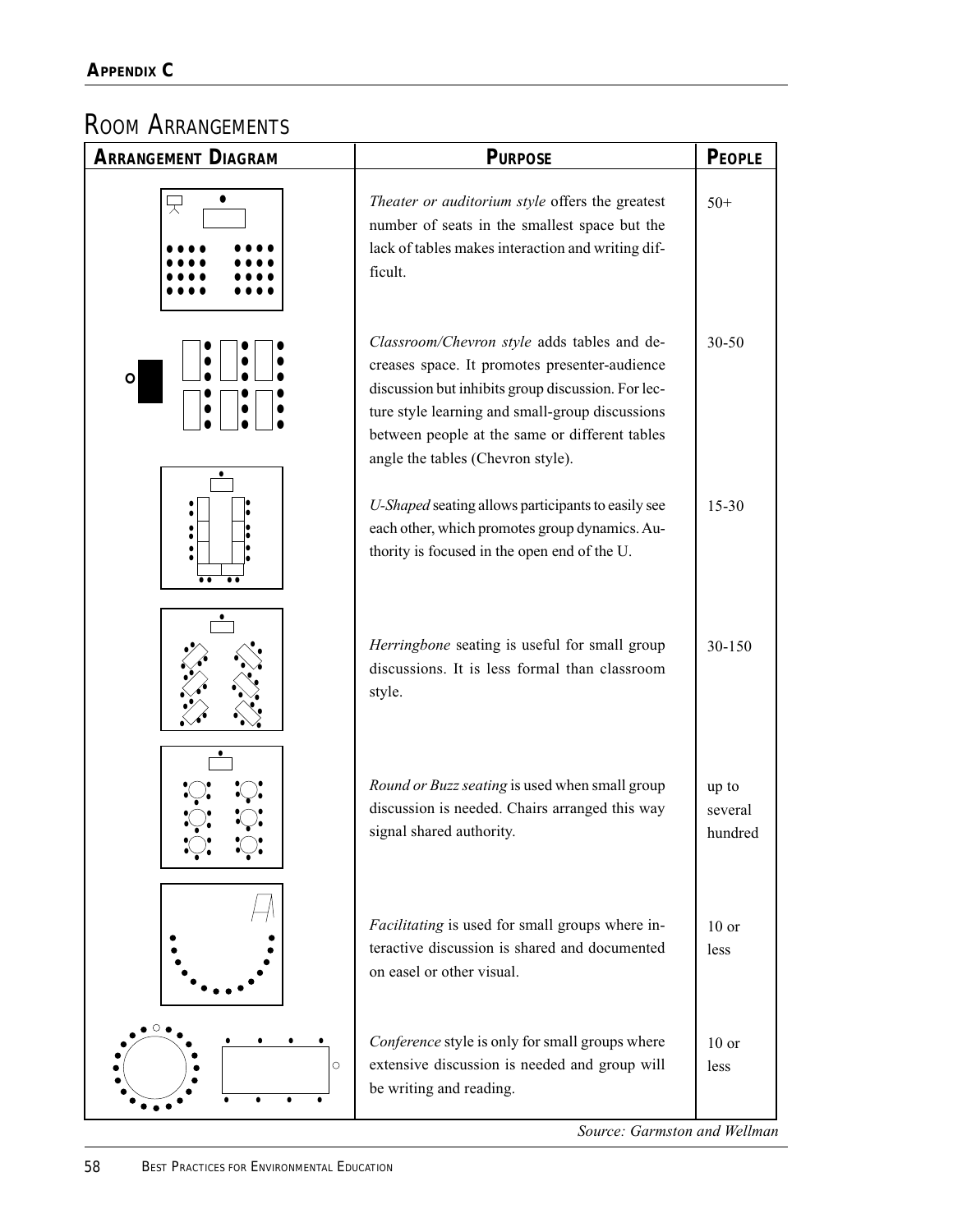# APPENDIX D

# **ADAPTING EE ACTIVITIES FOR LEARNERS WITH SPECIAL NEEDS**

## **GENERAL GUIDELINES**

Sometimes when educators adapt activities to meet the special needs of their learners, the objective of the original activity gets "lost" in the process. The following guidelines are intended to help you avoid this pitfall:

- Adhere to the *original objectives* of each activity.
- Try to conduct the activity as originally written as much as possible.
- Attempt to conduct each step in the activity. Try to adapt steps that present difficulties rather than leaving them out.

In the "real world" you may not always want to or need to conduct every step of an activity. Just remember that you are making modifications in order to make the activity accessible to your learners, not modifying the objectives of the activity.

## **ADAPTING ACTIVITIES FOR INCLUSIVE SETTINGS**

When adapting activities for inclusive settings remember that each individual is unique. It is important for educators to recognize each individual's unique needs. When conducting activities, be aware of safety considerations. All learners should be aware of environmental factors and specific modifications. In general:

*Prepare* participants without disabilities by giving them:

- General information about disability issues.
- Specific information related to the needs of participants with disabilities.
- The opportunity to role-play have all learners "try out" the disability.
- Guidelines—discuss the role of all participants, those with and without disabilities, to increase participation of all.

*Include* participants with and without disabilities in the decision-making process regarding adaptations, rules, and other changes:

- The participant with a disability knows his or her abilities better than anyone else.
- Non-disabled peers feel included by helping to make decisions about modifications.
- Activities may be more successful because all participants were involved in initial adaptation decisions.

## **FACTORS TO CONSIDER WHEN ADAPTING ACTIVITIES**

When approaching the idea of adapting activities, it is helpful to identify the factors that you need to consider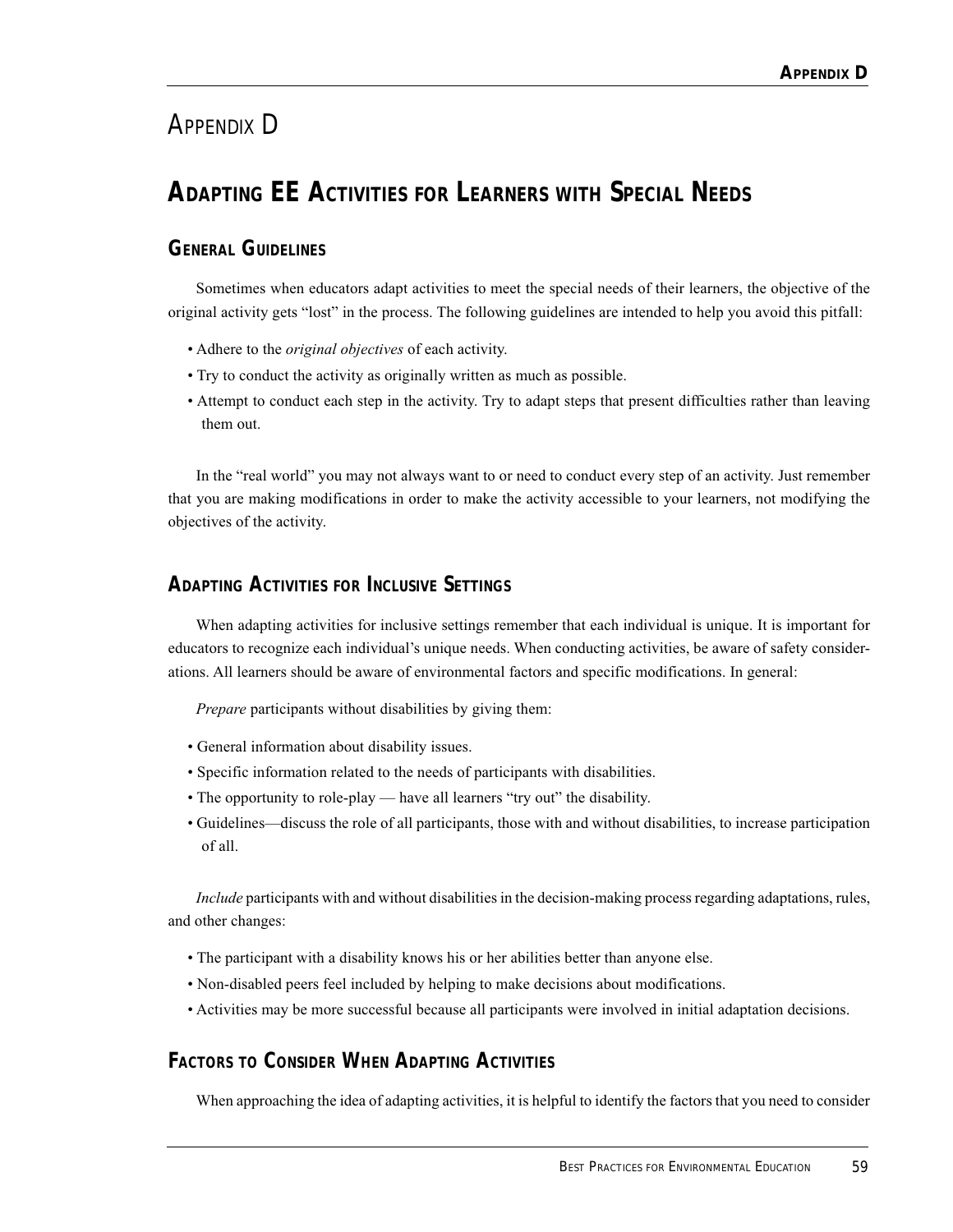to enable learners to participate as much as possible in each activity. The worksheet at the end of this appendix is designed to help you prepare for an environmental education activity that includes learners with and without disabilities. It is intended to help facilitate a process of evaluating the abilities and needs of learners in relation to an activity or specific lesson plan. There are nine main factors that need to be considered when adapting activities. The following sections provide a description for each factor.

### **ABILITY LEVELS AND FUNCTIONAL IMPAIRMENT**

A learner may have more than one functional impairment. An impairment may refer to more than one type of disability. For example, a person with cerebral palsy and a person with a brain injury may both have difficulty with balance. There are 14 major areas of functional impairments. These include:

- Activities of Daily Living: The normal day-to-day activities that everyone needs to do to function including eating, dressing, toileting, and personal hygiene.
- Balance: The ability to hold oneself upright while walking, standing, sitting, or moving around.
- Circulation: The body's ability to maintain the needed blood flow for optimum physical condition.
- Sensation: The ability to detect through the sense of touch what is or is not touching or affecting the body in some way.
- Motor Control: The ability to use muscles.
- Fatigue: The ability to maintain the energy level necessary to perform the daily routine of life.
- Diet: The body's needs with regard to the intake of nourishment in order to maintain a healthy physical condition.
- Judgment: The ability to make judgments on personal matters regarding behavior and choices.
- Memory: The ability to retain and recall pertinent information when needed.
- Reasoning: The ability to think critically, comprehend information, and problem-solve.
- Communication/Language: The ability to communicate and comprehend information.
- Behavior: The ability to behave and express emotions appropriately for the situation.
- Hearing: The ability to hear sounds necessary to function in everyday life. Impairment could include partial hearing loss.
- Vision: The ability to see what is necessary to function in everyday life. Impairment could include partial vision loss.

#### **PRESENTATION METHODS**

Some changes may be necessary in presenting the activity, e.g., visual, auditory, or tactile. For example, if you're planning to collect leaves, show examples of real leaves, in addition to talking about the leaves. Allow learners, especially those with visual impairments, to touch and feel the leaves to compare characteristics.

- Model as much as possible by showing visually what learners should do, in addition to explaining orally. Concepts may need to be modeled. For example, as part of a predator/prey activity, the prey would move closer for each round of the game. The concept of "moving closer" should be modeled before the activity begins.
- Use peers to assist each other pair lower functioning learners with higher functioning peers; nonreaders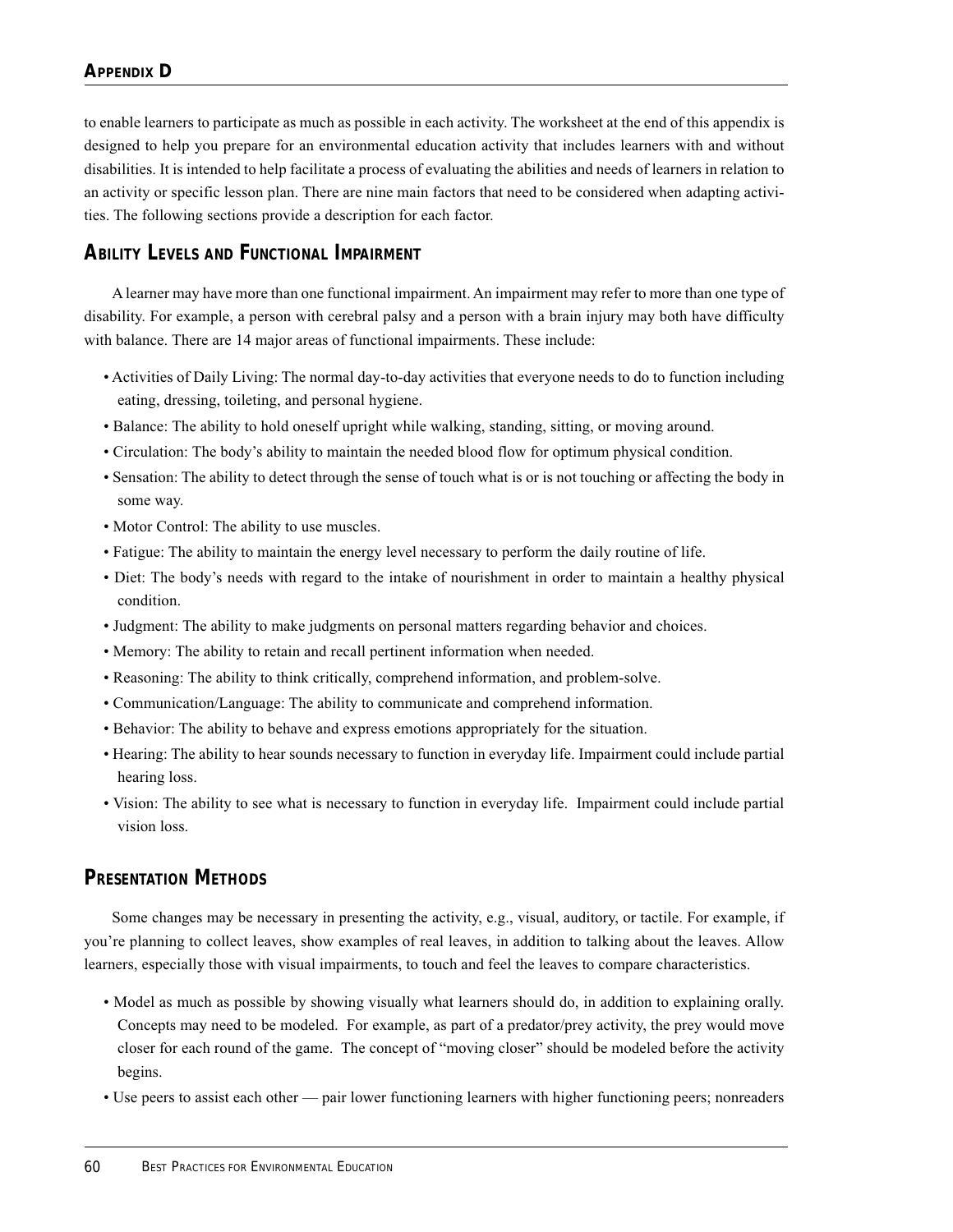with readers; non-writers with writers, etc.

- Repeat directions/rules often repetition is important for learners with developmental disabilities.
- Use a hands-on, sensory approach.
- Include objects or actual items for tactile effectiveness.
- Use sound when possible. For example, if conducting an activity about water, play a tape of rain, thunderstorms, and river sounds.
- Incorporate sign language (if possible) for learners who are deaf.
- Brainstorm to generate group discussions good for auditory learners.
- Use prompting questions to help learners focus on the activity.
- Have participants sit (or stand) in a circle to help facilitate whole-group discussion.

#### **LEAD-UP ACTIVITIES**

Certain activities may be useful to help prepare learners before presenting the activity. For example, before making a bark rubbing outside, have learners practice how to hold the crayons and paper by having them make a rubbing of a textured object such as a coin or leaf. Assist by physically manipulating their hands through the motion, if necessary.

- Conduct lead-up activities that relate to the concept or to the rules of the main activity. This can include reading stories/books, discussing rules for being outside, practicing how to collect objects, etc.
- When conducting art projects, model how to cut neatly, how much glue to use, how to color neatly.
- Show the learners pictures of animals or plants they may see during the activity.
- Show a video to get ready for the activity.
- When working with more than one group of learners, conduct "getting acquainted" activities to promote positive group interaction.

#### **PHYSICAL ENVIRONMENT**

The physical environment for the activity may present a challenge to some learners. Is a more accessible site needed? What changes need to be made within the existing site?

- The setting may need to be altered to accommodate wheelchair users, or learners who have trouble walking and participants with balance problems. Note: You can still conduct active games and maneuvers with learners who use wheelchairs.
- Try to use terrain that is flat and smooth, as opposed to hilly and bumpy.
- Make sure space is large enough to accommodate a group of wheelchair users.

#### **MATERIAL ADAPTATIONS**

Materials used for the activity may need to be changed or adapted.

• Allow for variations in the types of objects used for learners with poor fine motor skills. Use items that are easier to grab and hold. For example, poker chips are easier to pick up than pieces of paper.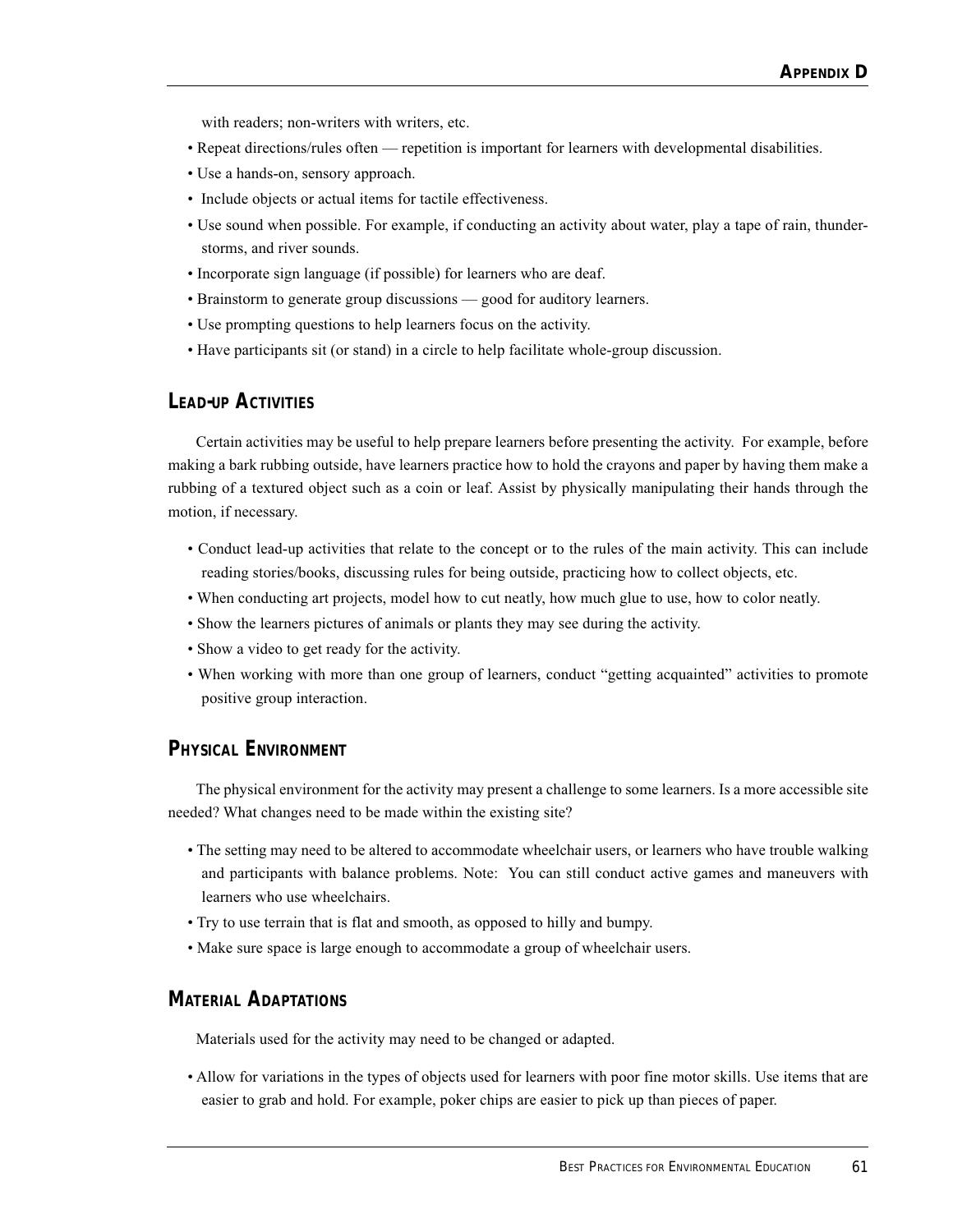- Make a chart of new terms (vocabulary) for visual learners.
- In addition to using pictures of objects, have the actual objects available to touch, smell, see, hear.
- When using written directions in an activity, use words and pictures to accommodate non- or low-level readers.
- For projects that involve scissors, pre-cut patterns/shapes in advance.
- Use objects that can be picked up easily. Avoid those that lie flat; provide objects that can be easily handled.

### **PROCEDURAL/RULE ADAPTATIONS**

Some procedures may need to be changed when conducting the activity.

- Try to engage all learners as actively as possible. Assign roles so that all are involved and everyone has something specific to do — be directive.
- When collecting data and recording observations, instead of having the participants write or record individually, have them make observations orally and record as a group onto one chart (good technique for nonwriters, and learners with limited fine motor skills).
- Allow more time for collecting, for hiding, for counting, etc.
- Have enough helpers around to assist learners with ambulatory needs, such as pushing chairs, helping to walk, helping to see. These can be peer helpers or adults.
- When manipulating objects, have the learners work in pairs or small groups of mixed ability levels. One person can move the object while the others observe. Learners who cannot move their arms or hands may be able to manipulate objects with their chins, or "point" with their eyes.
- Have learners use a partner for recording information or use a tape recorder.
- Have learners focus on describing textures instead of trying to name objects.
- Give simple directions.
- When collecting, set rules about objects to collect, such as no living animals.
- Use peers to assist with gathering; use word or picture cards and have learners collect that exact item for matching.
- Increase time limits for each round of an activity.
- Use partners with learners who are visually impaired.
- For active games, assign roles to "equalize" participation, i.e. learners who can run have to hop: blindfold the quick learners, no one can move faster than a walking pace.
- Set ground rules for safety. Make sure learners understand safety precautions.
- Limit the amount of new vocabulary and terminology to key concepts. For example, if the activity focuses on the parts of a tree, you may want to concentrate on "bark," "roots," and "leaves" and their importance.

## **BREAK ACTIVITY INTO TASKS**

Allow enough time for completion and comprehension of the activity.

- Take your time conducting an activity—use specific blocks of time for each task. For example, if the activity usually consists of three steps conducted for 50 minutes, pick one or two of the steps to conduct during this time; complete the remaining step during another time block.
- Teach one concept at a time using a hands-on approach—short blocks of time work best (20-30 minutes) for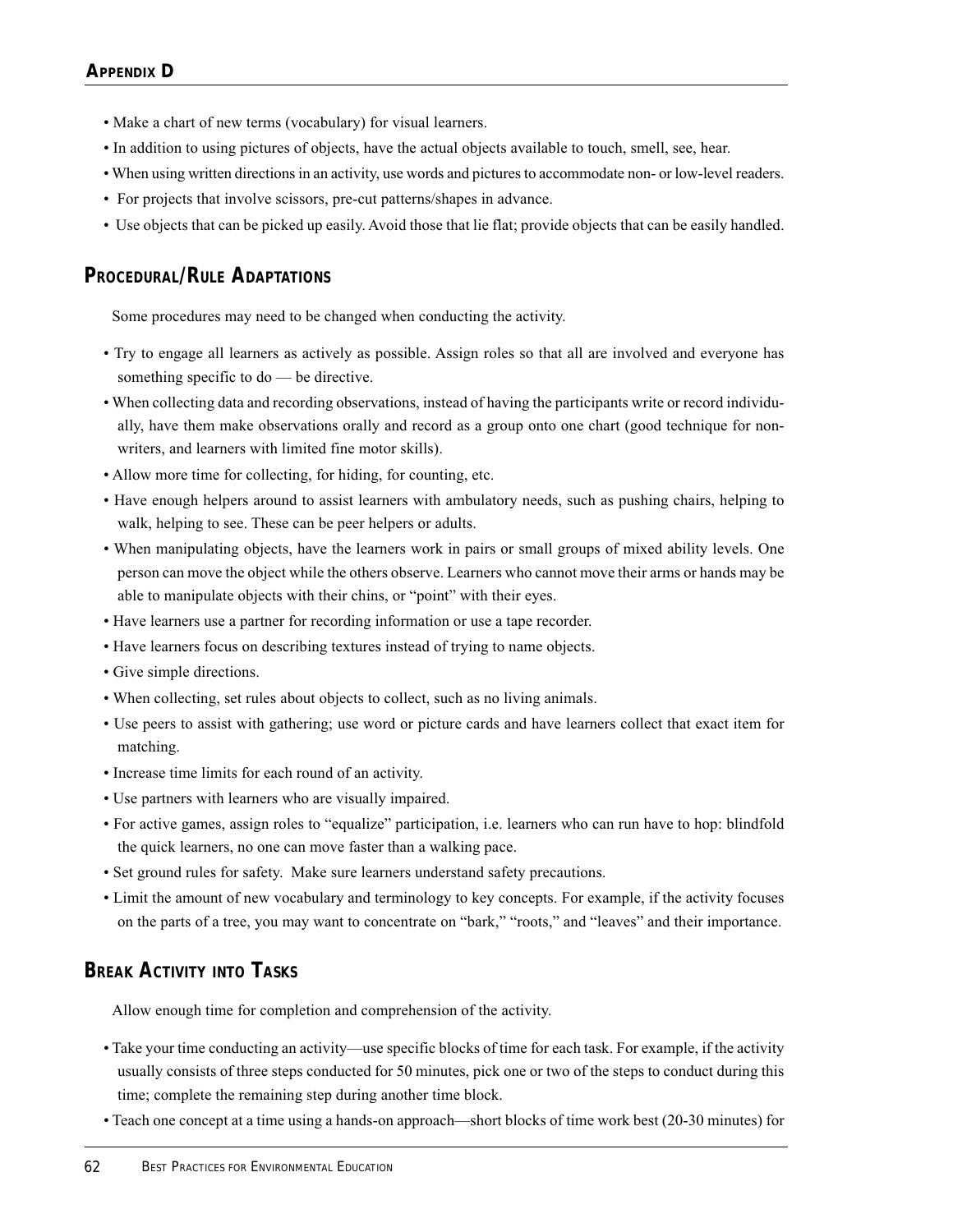each concept.

• Repeat and review often all previous steps.

## **EVALUATING THE ACTIVITY**

Assessment/evaluation strategies listed for the original activity may need to be changed or adapted.

- Rather than focusing on cognitive gains, evaluation may need to focus on the ability of participants to: Complete a task.
	- Follow rules and directions.
	- Work together.
	- Socialize in an appropriate manner.
	- Be actively engaged in the activity.
- Discussion can be used to assess knowledge.
- If administering a formal test, read test questions to learners with visual learning problems, or to learners who are interested in being tested auditorily.

#### **EXTENSIONS**

What follow-up activities will you use for this activity and how will you make the extension accessible for all participants?

• When planning follow-up activities consider the adaptations discussed for presentation methods, the physical environment, materials, procedural and rule adaptations, breaking the activity into tasks, and evaluation.

#### **ADAPTED FROM:**

- Ricker, K. T., Freeman, G. J., and Hoy, D. R. 1996. Unlimited Classrooms: A Resource Guide for Inclusive Environmental Education. Ashley, OH: Recreation Unlimited.
- *Note*: Ricker, Freeman, and Hoy cite the following source for much of the information utilized here: Celebrate the Earth: An Environmental Education Curriculum for People with Varying Abilities. 1993.Vinland Center, Loretto, Minn.; developed in conjunction with Wilderness Inquiry. For more information contact the Vinland Center, Box 308, Loretto, MN 55357; (612) 479-3555.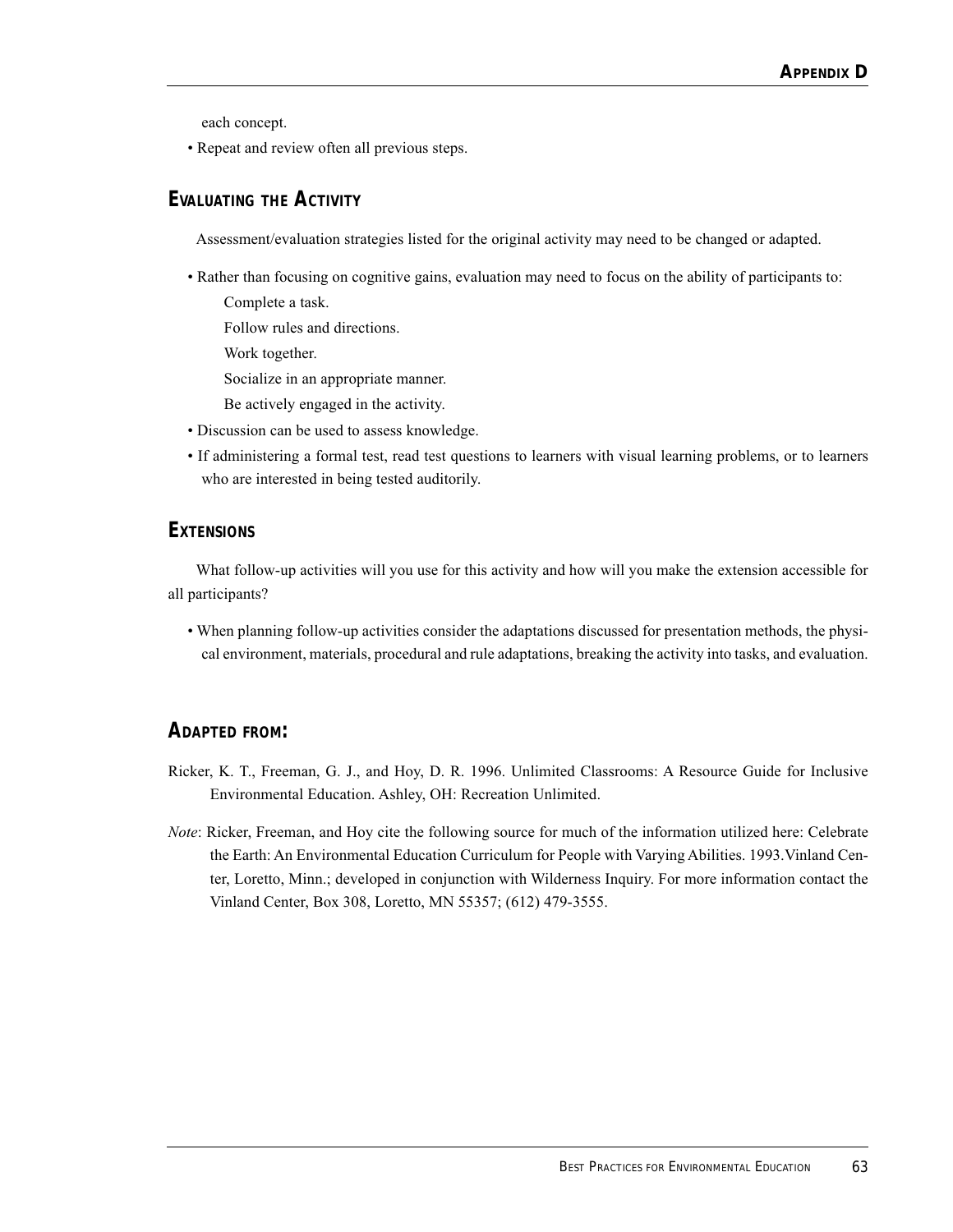# **WORKSHEET FOR ADAPTING EE ACTIVITIES FOR LEARNERS WITH SPECIAL NEEDS**

| $Date(s)$ Conducted: $\qquad \qquad \qquad \qquad$                                                  |  |
|-----------------------------------------------------------------------------------------------------|--|
|                                                                                                     |  |
|                                                                                                     |  |
| Ability Levels and Functional Impairments (What needs to be considered when planning this activity? |  |
| Enter each learner's name on the appropriate lines below.)                                          |  |
|                                                                                                     |  |
|                                                                                                     |  |
|                                                                                                     |  |
|                                                                                                     |  |
|                                                                                                     |  |
|                                                                                                     |  |
|                                                                                                     |  |
|                                                                                                     |  |
|                                                                                                     |  |
|                                                                                                     |  |
|                                                                                                     |  |
|                                                                                                     |  |
|                                                                                                     |  |
|                                                                                                     |  |
|                                                                                                     |  |

**Presentation Methods** (What changes should be made in presenting the activity, e.g. visual, auditory, or tactile?)

Lead-up Activities (What activities would be useful before presenting this activity?)